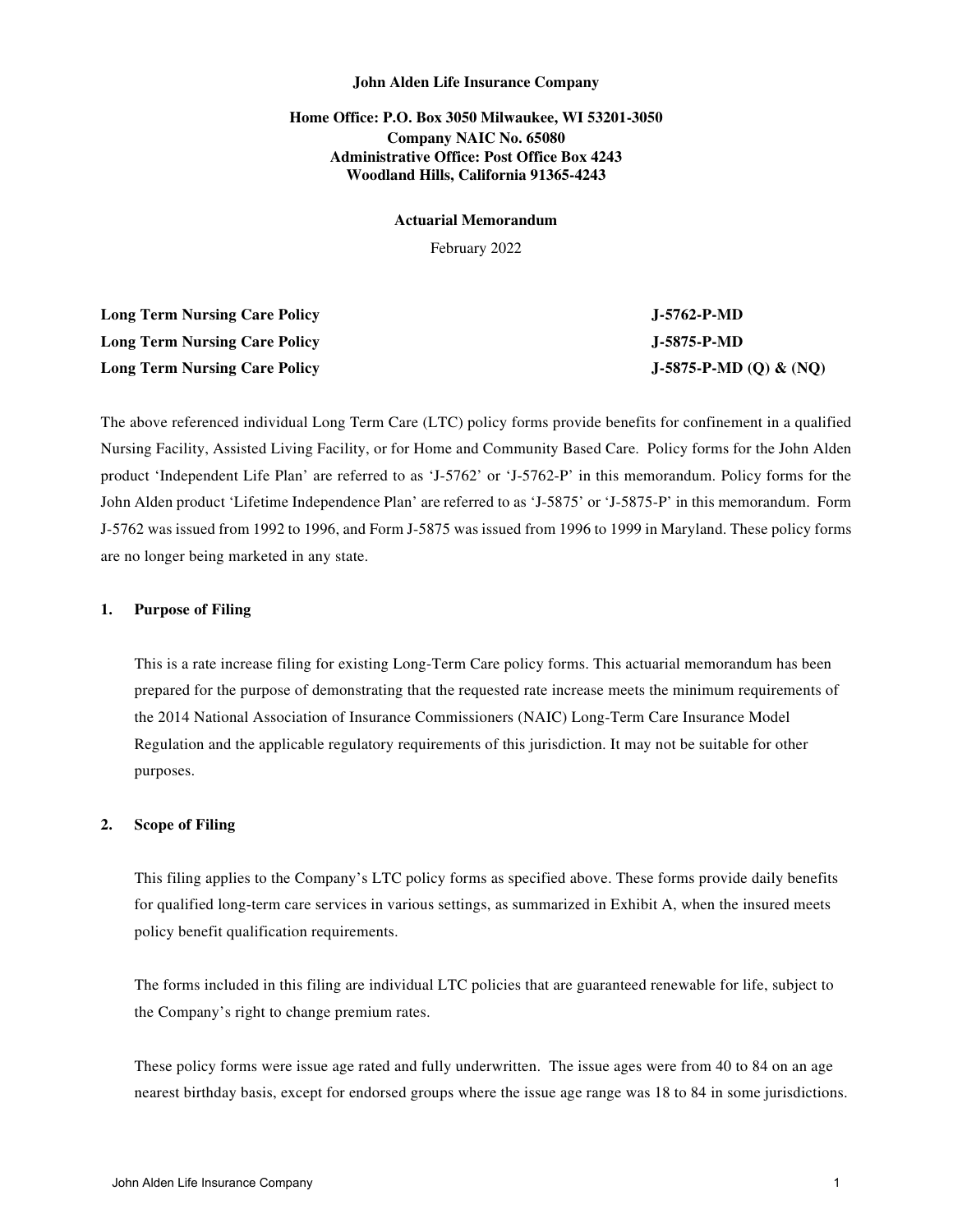# **Home Office: P.O. Box 3050 Milwaukee, WI 53201-3050 Company NAIC No. 65080 Administrative Office: Post Office Box 4243 Woodland Hills, California 91365-4243**

## **Actuarial Memorandum**

## February 2022

Strict underwriting criteria were administered with the use of various underwriting tools in addition to the application, which may have included medical records, an attending physician's statement, telephone interview and/or face-to-face assessment.

These policy forms were marketed by individual agents who primarily sell on an individual basis.

The proposed rate increase applies to all inforce policies as these forms are no longer being marketed. Paid-up policies will not receive a rate increase.

The number of policyholders and the annual inforce premium, as of December 2020, is displayed in Exhibit A1. The exhibit also shows the average annual premium before and after the proposed rate increase.

## **3. Reason for the Increase**

A rate increase is necessary at this time due to significantly higher anticipated future and lifetime loss ratios. The higher loss ratios result from a combination of lower lapse, lower death, longer claim continuance, and lower investment earnings on the assets.

John Alden Life has been evaluating this block and updating assumptions based on the actual experience as well as the industry experience. For the policy forms specified above, the projected experience is now worse than what original pricing assumptions were projecting. The combined effect of updating the lapse, mortality, and morbidity assumptions to better reflect the actual experience, as well as industry data, resulted in the need for a rate increase.

The current premium levels are inadequate. Therefore, the Company is requesting a rate increase to help alleviate the adverse performance on this block of business.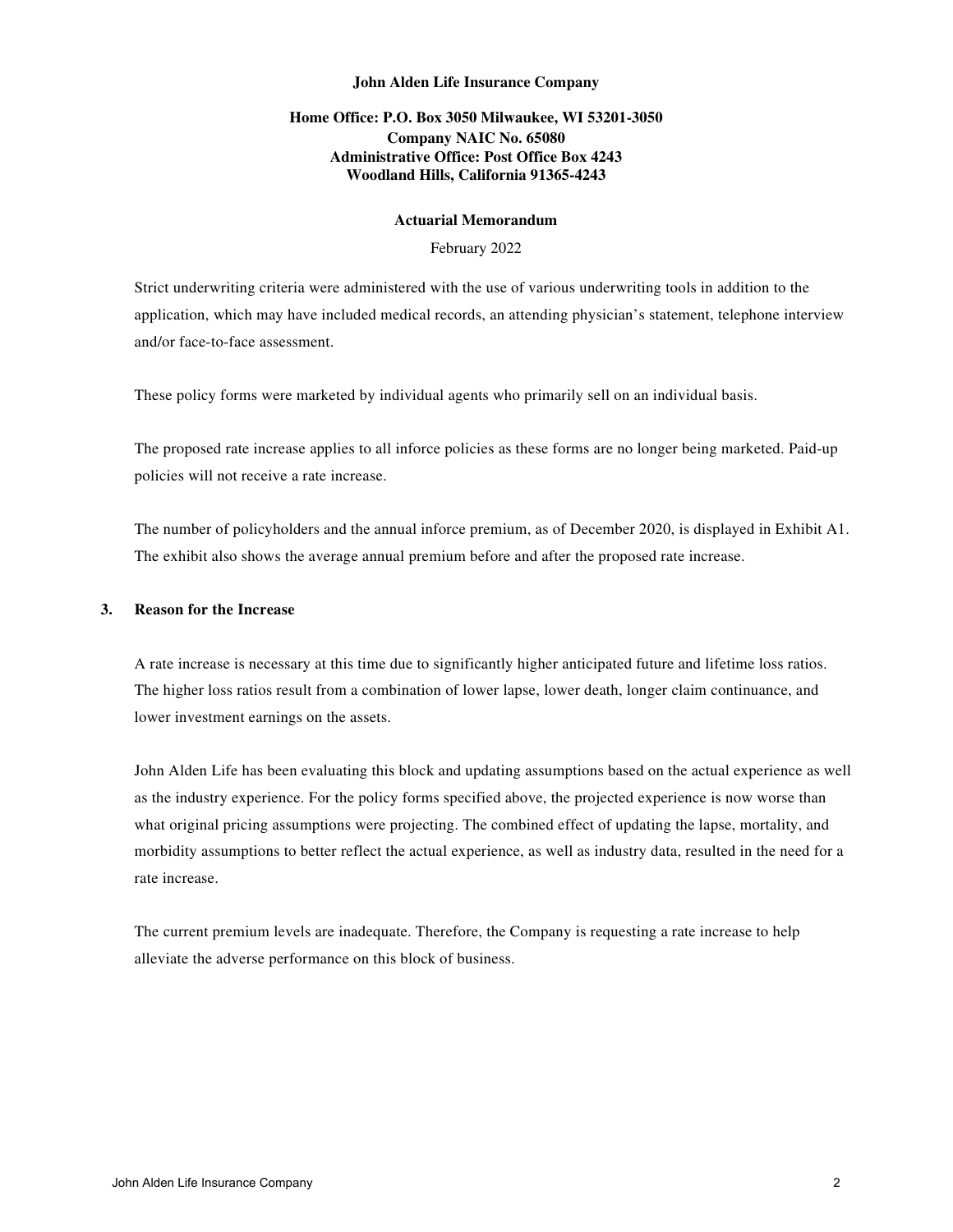# **Home Office: P.O. Box 3050 Milwaukee, WI 53201-3050 Company NAIC No. 65080 Administrative Office: Post Office Box 4243 Woodland Hills, California 91365-4243**

## **Actuarial Memorandum**

February 2022

#### **4. Requested Rate Increase**

The Company is requesting the approval of the following increases:

J-5762 & J-5875: Four-year phase-in flat increase of 15% in the first three years followed by 13.6% in the fourth year on the current base rates; this is a cumulative 72.8% increase on the current base rates.

The increase does not vary by issue age or other policy characteristics. The new premium for any contract is equal to the product of the contract's current premium and one plus the base premium increase percentage. Paidup policies will not be affected by the rate increase.

Please see Exhibits B1  $\&$  B2 for rate tables reflecting the rate increase:

 Exhibit B1: J-5762 proposed rates Exhibit B2: J-5875 proposed rates

Please note that the actual rates implemented may vary slightly from those in the rate pages due to implementation rounding algorithms.

## **5. History of Previous Rate Revisions**

**a.** J-5762

A flat increase of 20% was approved on 6/5/2008.

A flat increase of 15% was approved on 11/9/2011.

A flat increase of 15% was approved on 3/29/2017.

# **b.** J-5875

A flat increase of 20% was approved on 6/5/2008. A flat increase of 15% was approved on 11/9/2011.

A flat increase of 15% was approved on 3/29/2017.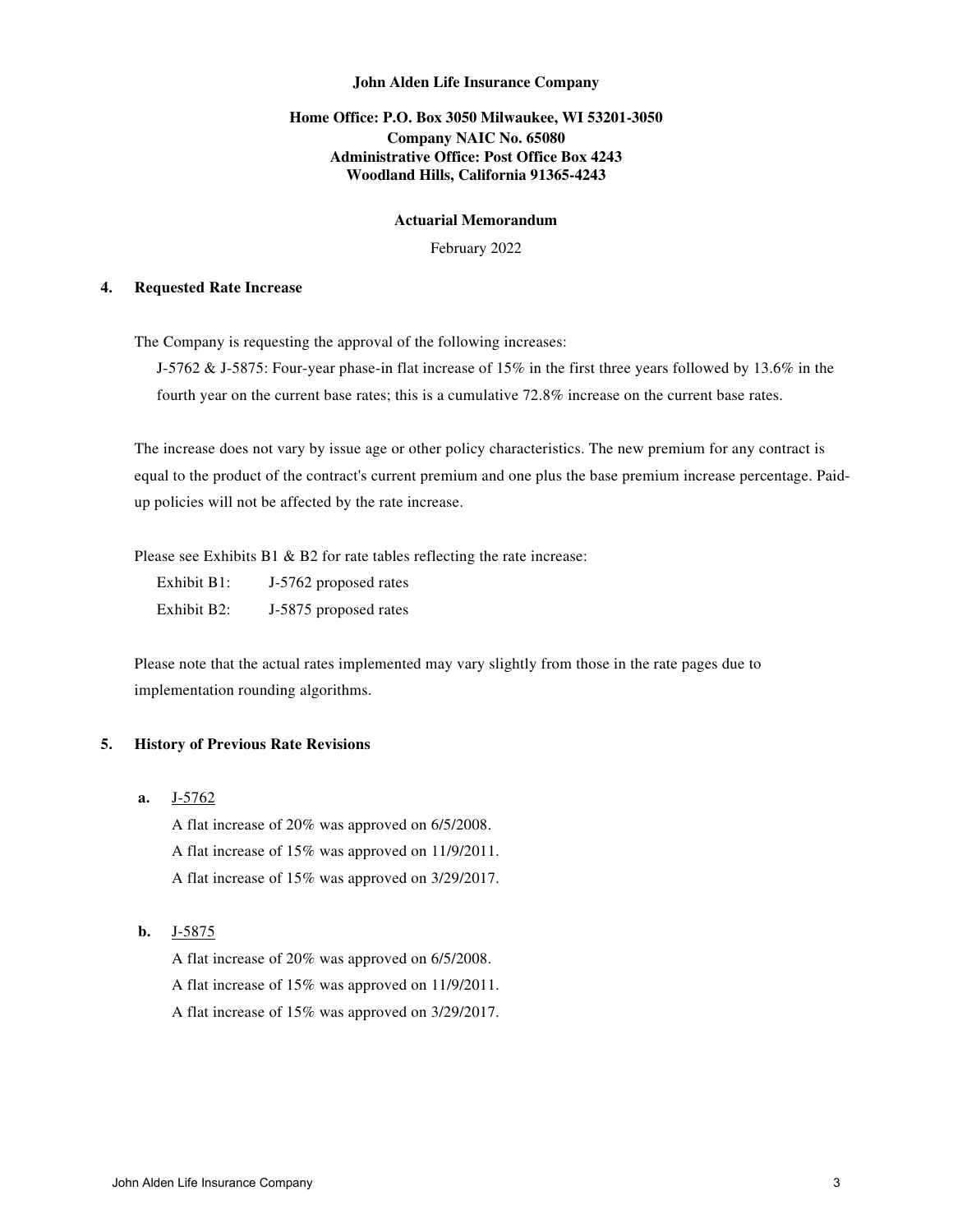# **Home Office: P.O. Box 3050 Milwaukee, WI 53201-3050 Company NAIC No. 65080 Administrative Office: Post Office Box 4243 Woodland Hills, California 91365-4243**

#### **Actuarial Memorandum**

February 2022

#### **6. Actuarial Assumptions**

# **a.** Interest

The maximum valuation interest rate for contract reserves has been used for accumulating historical experience and for discounting projected future experience.

| Average Maximum Valuation Interest Rate: | $J-5762: 4.7\%$ |  |
|------------------------------------------|-----------------|--|
|                                          | $J-5875: 4.5\%$ |  |

## **b.** Lapse

The current best estimate ultimate lapse rate is assumed to be 0.75%, formulated by analyzing the trend in lapse rates of later policy durations for the reinsurer's entire similarly underwritten and administered block of LTC policies. Exhibit C shows the reinsurer's actual to expected lapse experience by duration where the expected is based on current best estimate assumptions.

# **c.** Mortality

The current best estimate mortality assumptions are also based on the reinsurer's combined experience. The attained age mortality is assumed to be 85% of the 1994 Group Annuity Mortality Table for ages 85 and younger and graded to 100% of the 1994 Group Annuity Mortality at age 90 and older, with duration selection factors, varied by joint vs. single, shown in Exhibit D1. Mortality selection factors for Single grade from 16.5% to 100% over 21 years while selection factors for Joint grade from 9.5% to 100% over 25 years.

Exhibit D2 includes a comparison of actual deaths and expected deaths based on best estimate assumptions for the combined reinsurer's block of LTC policies.

**d.** Morbidity

The current best estimate morbidity assumptions are based on the experience of the reinsurer's entire similarly underwritten and administered block of LTC policies as well. Studies are performed for incidence, continuance, utilization, and recovery from claim data. Incidence rates by gender, marital status, and attained age have been developed.

Claim continuance rates are derived from reinsurer data that has been credibility blended with the latest industry data. Recovery and return to active status are based on the policyholders' attained ages when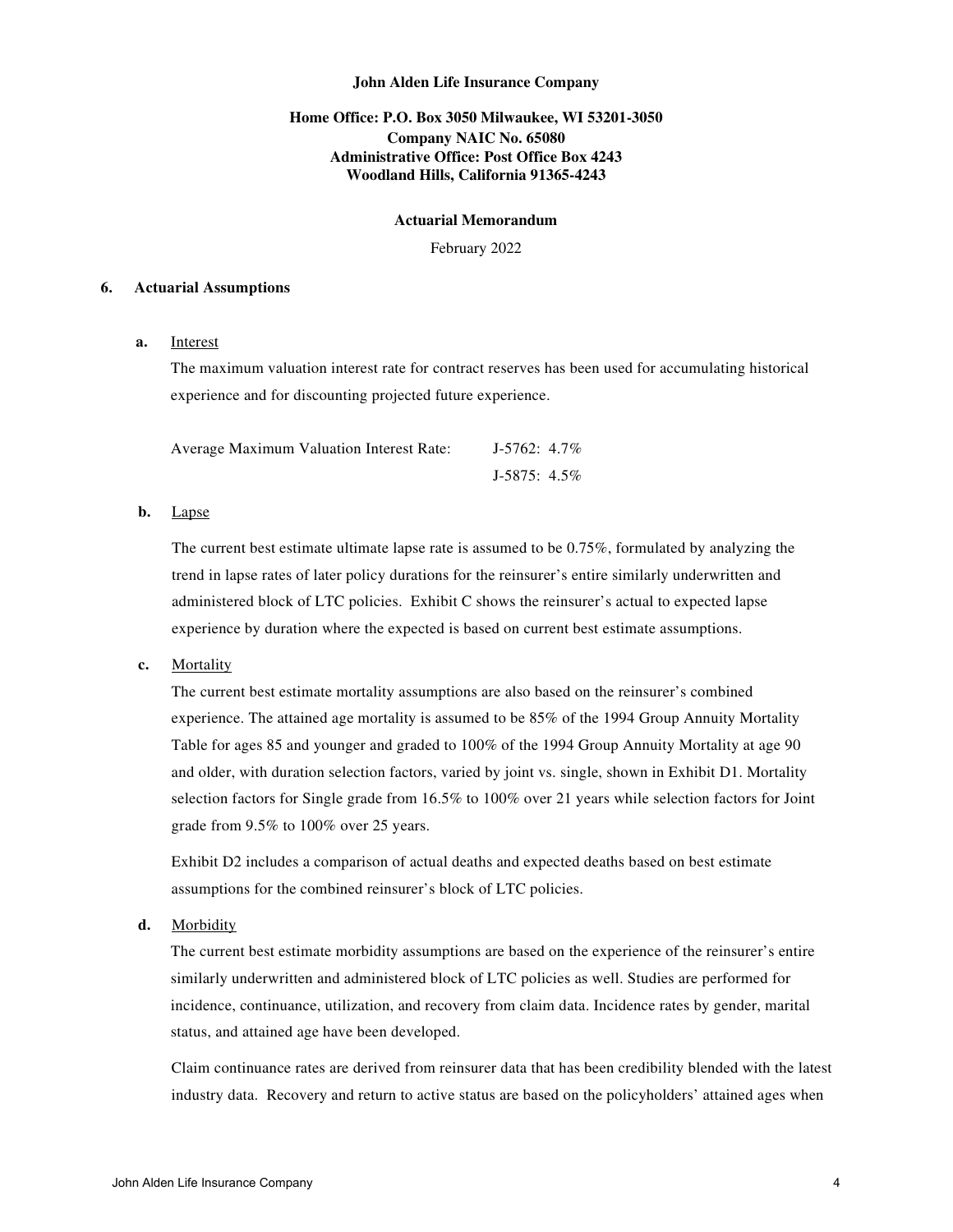# **Home Office: P.O. Box 3050 Milwaukee, WI 53201-3050 Company NAIC No. 65080 Administrative Office: Post Office Box 4243 Woodland Hills, California 91365-4243**

#### **Actuarial Memorandum**

## February 2022

their claims are incurred, grading down from 36.05% of all claims at age 40, to 6.38% at age 80, and then 0% at age 120. Utilization factors are then applied to the claim costs, which are as follows: 68% for COLA reimbursement policies and 86% for non-COLA reimbursement policies. No underwriting selection durational factors or morbidity improvements are assumed in the projection.

Policy design features have been taken into consideration. Benefit provisions, elimination periods, benefit periods, number of units, benefit growth, etc. have been accounted for either in the development of claim costs or projection model formulas.

Exhibit E1 shows the best estimate incidence rates by gender and marital status. Exhibit E2 demonstrates the best estimate lengths of stay for lifetime benefit period, 90-day elimination period policies with and without 5% Compound COLA.

Exhibits E3 and E4 contain the analysis of actual to expected incidence and termination respectively, with expected based on best estimate assumptions, for the combined reinsurer LTC blocks.

**e.** Expenses

Expenses have not been explicitly projected. It is assumed that the originally filed expense assumptions remain appropriate.

## **f.** Rate Increase Impact on Policyholder Behavior

At the time of a rate increase, policyholders have the option to elect a Contingent Benefit Upon Lapse (CBUL) or reduced benefit options (RBO). An increase in morbidity for adverse selection due to the rate increase is also assumed based on the percentage of policyholders that elect CBUL and RBO.

Policyholders who elect a CBUL are modeled as a shock lapse. The shock lapse assumption represents policyholders who are assumed to drop their policies instead of accepting a rate increase. The RBO assumption represents policyholders who are assumed to choose to reduce benefits in order to offset all or some of the rate increase. The adverse selection associated with the requested increase is a function of CBUL and RBO election. The reasoning for a permanent shift in morbidity due to adverse selection is that the insureds remaining after the increase are those who choose to accept the rate increase (i.e., the insureds who think they will use the policy) and are a less healthy population (will use more benefits) than the pre-filing cohort. For those who lapse the policy, the assumption is that the insureds are healthier and less likely to need the policy as they do not value the policy enough to pay a higher premium.

The following provides approximate averages for these assumptions: 3% shock lapse, 11% RBO election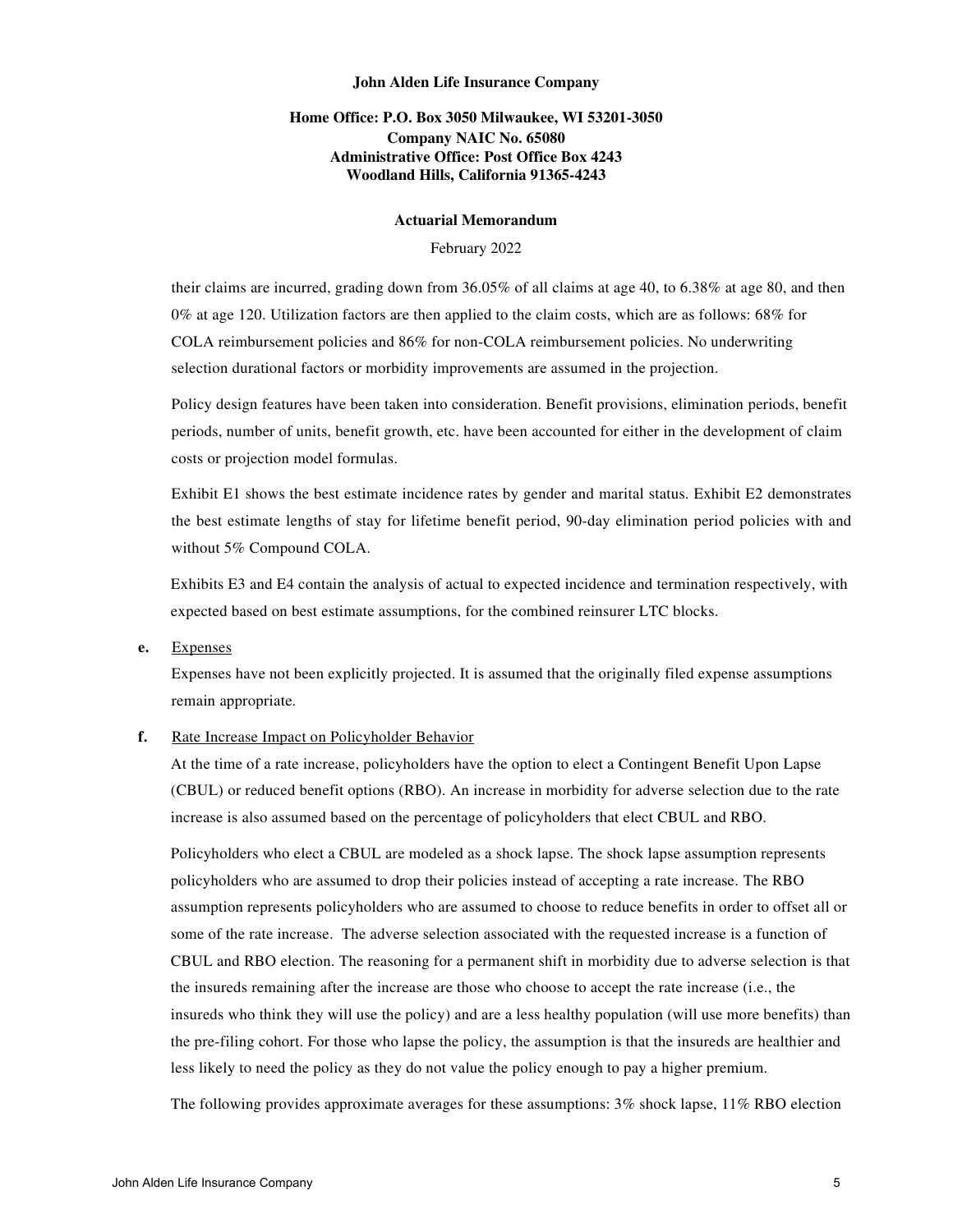# **Home Office: P.O. Box 3050 Milwaukee, WI 53201-3050 Company NAIC No. 65080 Administrative Office: Post Office Box 4243 Woodland Hills, California 91365-4243**

#### **Actuarial Memorandum**

February 2022

rate, and 2% morbidity increase due to adverse selection.

The projections in Exhibits F and G assume the  $1<sup>st</sup>$ ,  $2<sup>nd</sup>$ ,  $3<sup>rd</sup>$  and,  $4<sup>th</sup>$  phase increases are expected to occur in 2022, 2023, 2024, and 2025 respectively.

The above assumptions are based on the experience of policies issued by the Company, reinsurer and industry experience, and actuarial judgment. The best estimate assumptions reflect an estimate of the most likely outcome and do not reflect an explicit margin for conservatism.

#### **7. Area Factors and Trend Assumptions**

Area factors were not used in pricing for the above-listed policy forms. As this is not medical insurance, an explicit medical cost trend is not included in the projections.

#### **8. Reserves**

Active life reserves have not been used in this rate increase analysis. Claim reserves as of December 31, 2020 have been discounted to the incurral date of each respective claim and included in historical incurred claims. Incurred but not reported reserve (IBNR) balances as of December 31, 2020 have been allocated to a calendar year of incurral and included in historical incurred claims. Paid claims have been discounted to the incurral date and included in historical incurred claims. Claim reserves are calculated for active and pending claimants as the present value of benefit payments discounted by interest and terminations. The IBNR is based on lag factors which are applied to the claim reserves and survivor payments based on the difference between the incurral date and the valuation date.

#### **9. Past and Future Policy Experience**

Earned premiums and incurred claims for projection years 2021 through 2060 are developed from an active lives model representing actual contracts inforce as of December 31, 2020. The best estimate assumptions described above for morbidity, voluntary lapse, and mortality are used to project earned premiums and incurred claims.

Nationwide and statewide historical experience and projections before and after the proposed rate increase are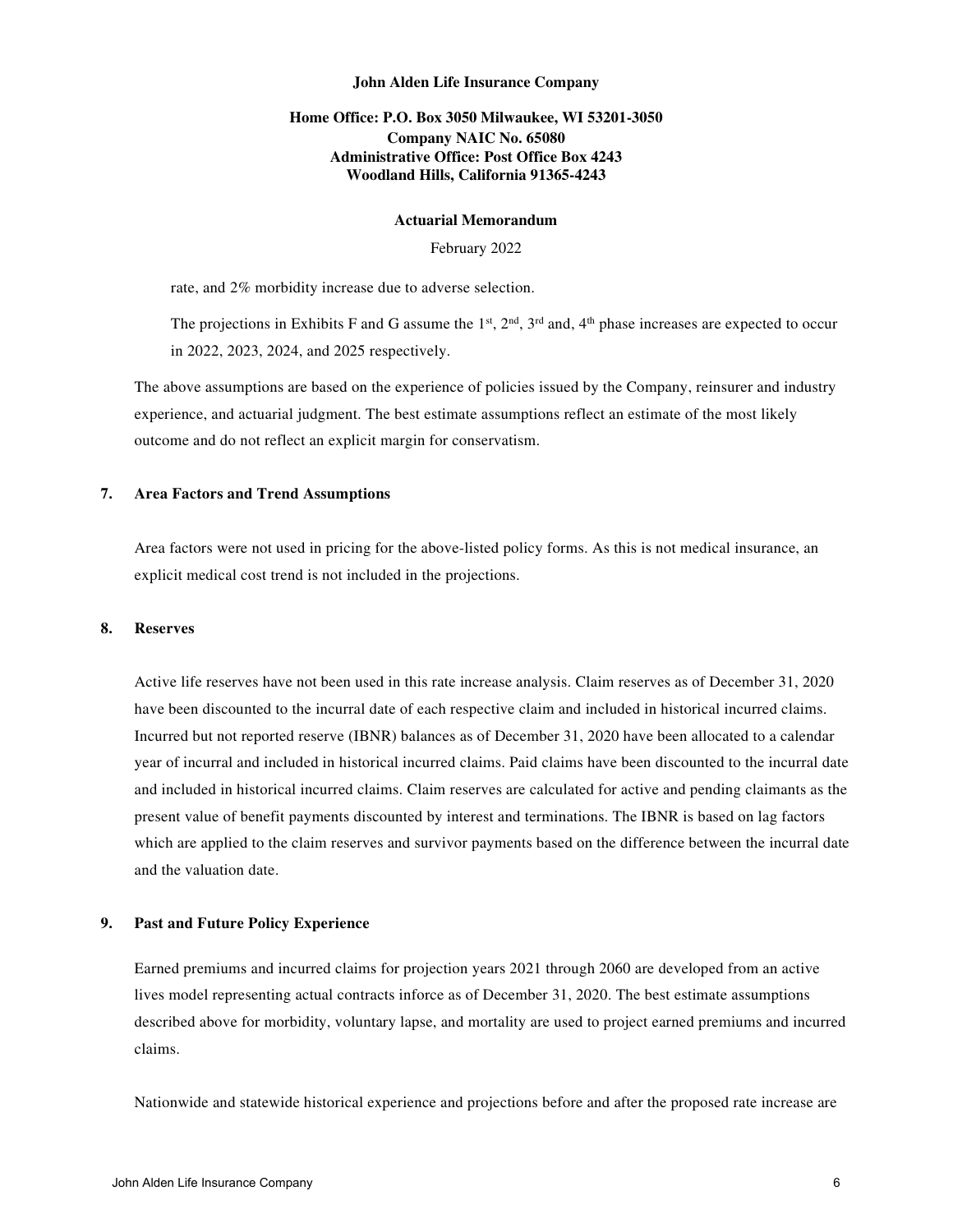# **Home Office: P.O. Box 3050 Milwaukee, WI 53201-3050 Company NAIC No. 65080 Administrative Office: Post Office Box 4243 Woodland Hills, California 91365-4243**

#### **Actuarial Memorandum**

February 2022

shown as follows:

| <b>Policy Form</b> | <b>Nationwide</b>      | <b>Maryland</b>        |
|--------------------|------------------------|------------------------|
| J-5762             | Exhibit F1             | Exhibit G1             |
| J-5875             | Exhibit F <sub>2</sub> | Exhibit G <sub>2</sub> |
| Combined           | Exhibit F              | Exhibit G              |

Historical experience is shown by claim incurral year with the loss ratio for each loss year calculated by the following formula:

$$
LR_j = \frac{\sum_{t=j}^{2020} Pmt_t^j \times v^{t-j} + jCR_{2020} \times v^{2020-j+0.5} + jIBNR_{2020} \times v^{2020-j+0.5}}{EP_j}
$$

 $LR<sub>i</sub>$  = loss ratio for year *j* 

*Pmt*<sup> $j$ </sup> = claim payments in year *t* on claims incurred in year *j*, assumed to occur midyear

 *= claim reserve held on December 31, 2020 for claims incurred in year <i>j* 

*<sup>j</sup>IBNR<sup>2020</sup>* = incurred but not reported reserve as of December 31, 2020 attributable to claims incurred in year *j*

 $EP_i$  = earned premium in year *j*, assumed mid-year

 $j$  = year of incurral

- *J-5762:*  $v = 1 / 1.047 = 0.955110$
- $J-5875$ :  $v = 1 / 1.045 = 0.956938$

Future anticipated loss ratio is calculated, with and without interest, as anticipated incurred claims divided by earned premiums. The lifetime loss ratio as of December 31, 2020 is calculated as the sum of accumulated past experience and discounted future experience where accumulation and discounting occur at the maximum valuation interest rate.

#### **10. Analysis Performed**

The originally approved premium schedule was based on pricing assumptions believed to be appropriate, given industry experience available when the originally approved rate schedule was developed. The original pricing assumptions for voluntary lapse, mortality, and claim costs were as follows:

**a.** Original Pricing Ultimate Lapse

J-5762: 5.0%

J-5875: 7.5%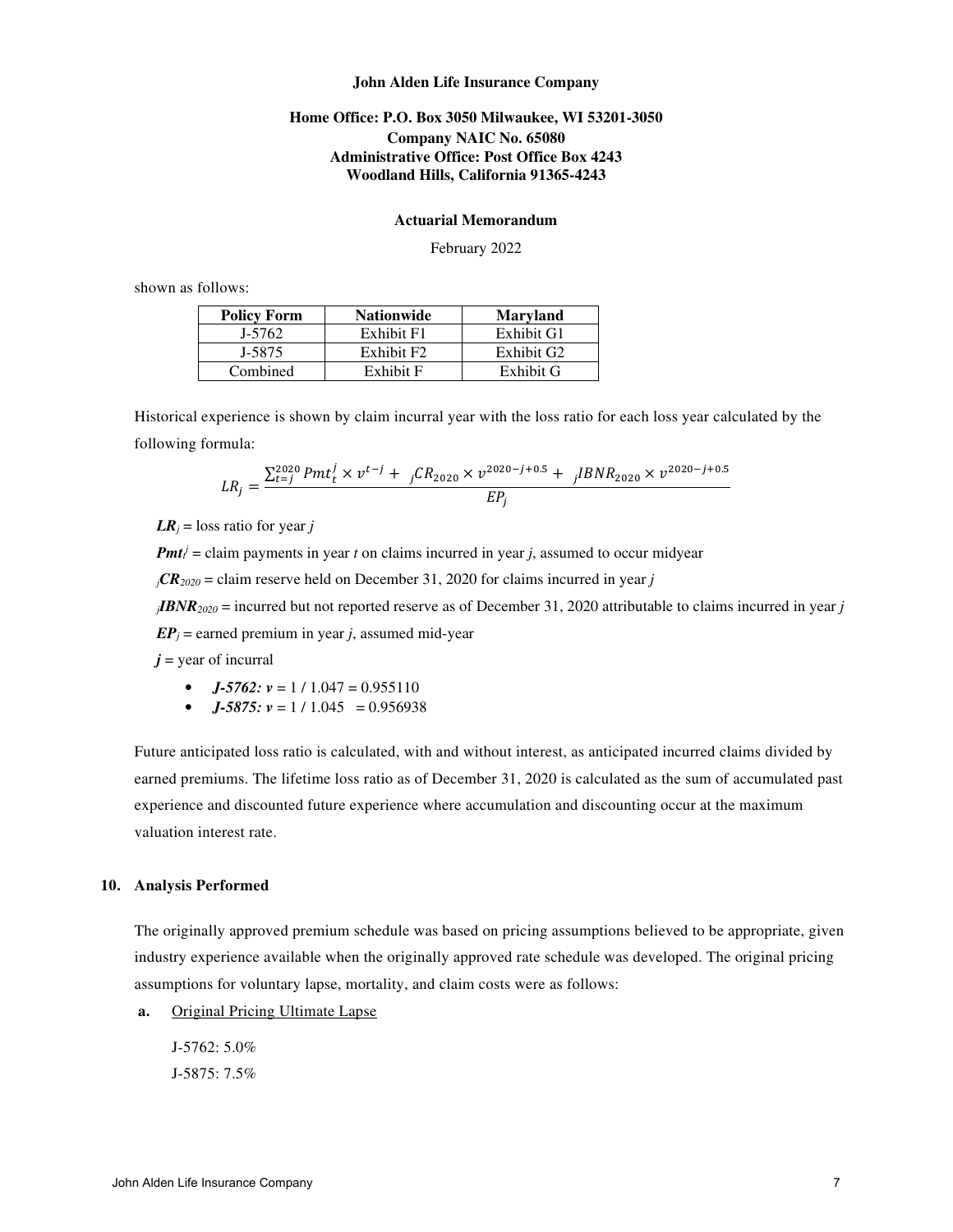# **Home Office: P.O. Box 3050 Milwaukee, WI 53201-3050 Company NAIC No. 65080 Administrative Office: Post Office Box 4243 Woodland Hills, California 91365-4243**

#### **Actuarial Memorandum**

February 2022

#### **b.** Original Pricing Mortality

J-5762 & J-5875: 1975-80 Select and Ultimate

#### **c.** Original Pricing Morbidity

Original pricing claim costs for skilled, intermediate, and Facility Care Benefits are derived from The Reports of the Society of Actuaries based on the 1985 National Nursing Home Survey Utilization Data in Transactions, Society of Actuaries, 1988-89-90 Reports; and the Long Term Care Intercompany Study: 1984-1991 Experience in Transactions, Society of Actuaries, 1993-94 Reports. Claim costs factors shown in the original actuarial memorandum are applied to the inforce lives and represent the expected cost per life of incurred benefits.

Joint claim cost factors:

J-5762 & J-5875:  $150\%$  of the claim costs of the older insured

Underwriting selection factors:

 J-5762: 20%, 40%, 60%, 80%, 100% durations 5 & later J-5875: 10%, 20%, 40%, 60%, 80%, 100% durations 6 & later

#### **d.** Original Pricing Interest

J-5762 & J-5875: 7%

As part of the inforce management of the business, the reinsurer and administrator of the business monitor the performance of the business by completing periodic actual-to-expected analysis for voluntary lapse, mortality, claim incidence, and claim termination. The findings from these analyses were used in projecting the inforce business to determine the effect of experience on the projected lifetime loss ratio. An analysis of the projected lifetime loss ratio based on current best estimate assumptions compared to that assumed at the time of original pricing revealed that experience had deteriorated significantly.

The best estimate assumptions used in this filing (described in Section 6) are based on actual inforce experience of the Company, experience of the reinsurer's similarly underwritten and administered LTC products, industry experience, and actuarial judgment. Actual persistency and claim continuance have been higher than what were assumed in the original pricing.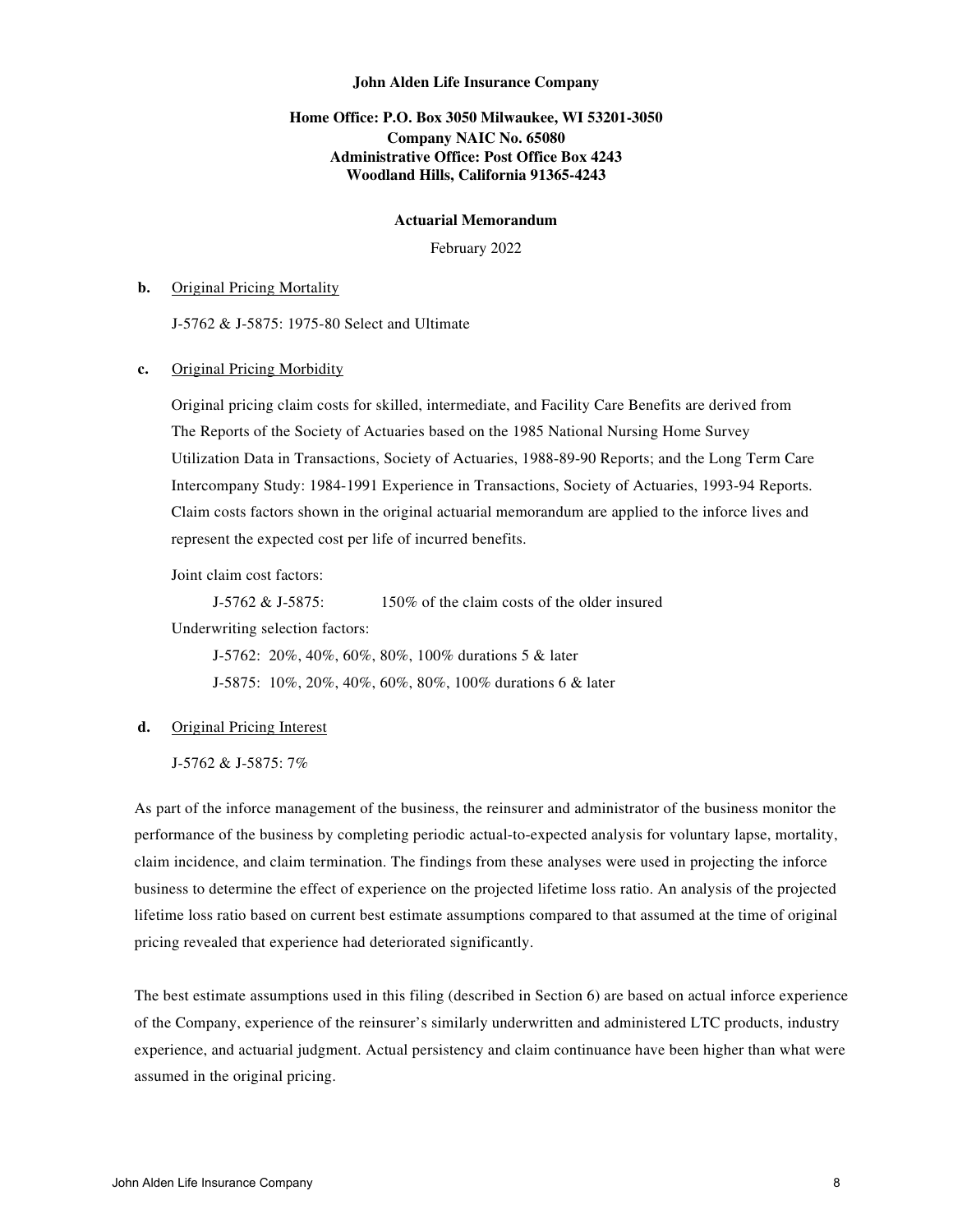# **Home Office: P.O. Box 3050 Milwaukee, WI 53201-3050 Company NAIC No. 65080 Administrative Office: Post Office Box 4243 Woodland Hills, California 91365-4243**

## **Actuarial Memorandum**

February 2022

## **11. Loss Ratio Requirement Compliance Demonstration**

Nationwide Exhibits F, F1, and F2, and Statewide Exhibits G, G1, and G2, show actual and projected experience using current best estimate assumptions. Actual experience is provided from inception through 2020 and then projected on a seriatim basis for 40 years using the current assumptions described above in Section 6. Included in Exhibits F, F1, F2, G, G1, and G2 are calendar year earned premiums, incurred claims, annual loss ratios, and cumulative loss ratios. As shown in Exhibits F, F1, F2, G, G1, and G2, the anticipated lifetime loss ratios with the requested rate increase exceed the minimum loss ratio required by pre-rate stability regulation.

## **12. Proposed Effective Date**

The rate increase will apply to policies on their policy anniversary date following at least a 60-day policyholder notification period after approval.

# **13. Nationwide Distribution of Business as of December 31, 2020**

As of December 31, 2020, the number of policies in force that will be affected by this increase by policy form is shown in the following Exhibits:

| <b>Policy Form</b> | <b>Nationwide</b>      | <b>Maryland</b> |
|--------------------|------------------------|-----------------|
| J-5762             | Exhibit H1             | Exhibit H3      |
| I-5875             | Exhibit H <sub>2</sub> | Exhibit H4      |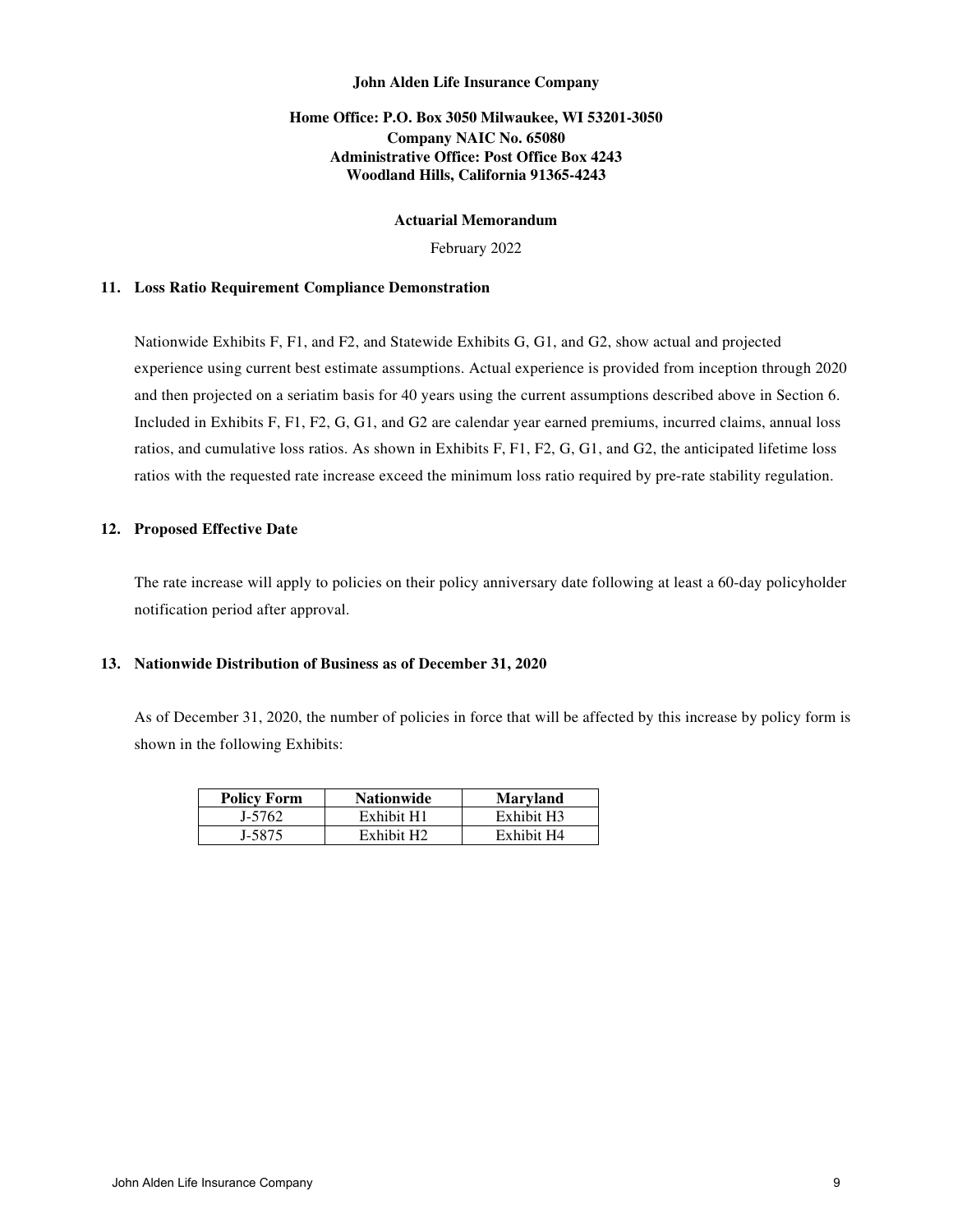# **Home Office: P.O. Box 3050 Milwaukee, WI 53201-3050 Company NAIC No. 65080 Administrative Office: Post Office Box 4243 Woodland Hills, California 91365-4243**

## **Actuarial Memorandum**

February 2022

#### **14. Actuarial Certification**

I am a Fellow of the Society of Actuaries and a Member of the American Academy of Actuaries; I meet the Academy's qualification standards for preparing health rate filings and am familiar with the requirements for filing long-term care insurance premium rate increases.

This memorandum has been prepared in conformity with all applicable Actuarial Standards of Practice, including ASOP No. 8 and No. 18.

The data used to develop this actuarial memorandum was provided by LifeCare Assurance Company, the administrator of the policies. I have reviewed the data for reasonableness.

To the best of my knowledge and judgment, I hereby certify that:

- this rate submission is in compliance with the applicable laws and regulations of the jurisdiction where it is filed;
- policy design, underwriting, and claims adjudication practices have been taken into consideration;
- the rates are not excessive or unfairly discriminatory and bear a reasonable relationship to the benefits based on the loss ratio standards of this jurisdiction;
- this filing will enhance premium adequacy, but not enough to prevent future rate actions. However, if the requested rate increase is approved in full, the company will not file for a future rate increase that would result in a combined nationwide lifetime loss ratio less than 115%; and
- the relationship between renewal premium rate schedules and new business premium rate schedules is not applicable because the company is no longer marketing new business in any state.

 $\mathcal{Q}$ 

Phillip Oh, FSA, MAAA Consulting Actuary

Date: February 3, 2022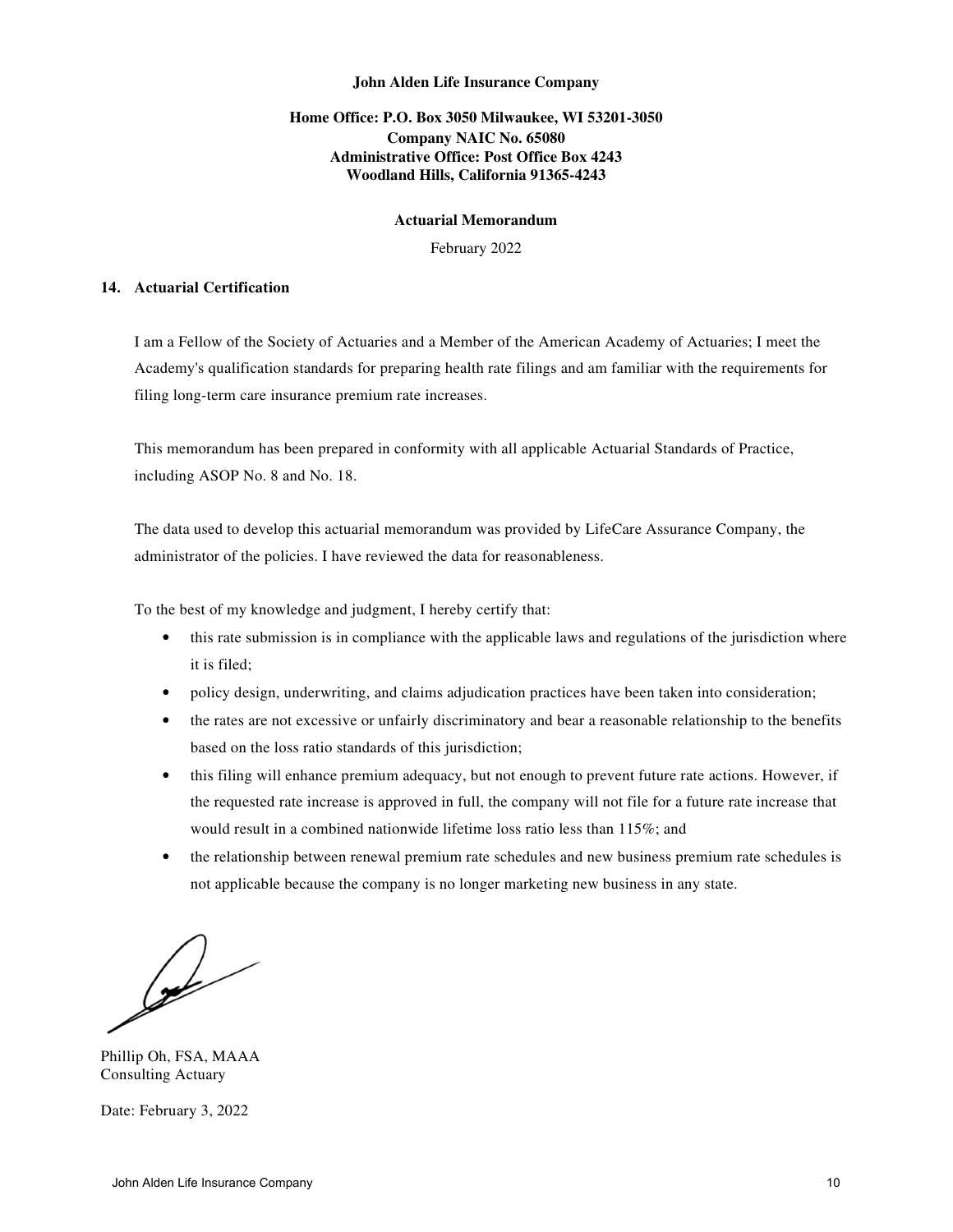#### **John Alden Life Insurance Company Policy Forms: J-5762-P & J-5875-P**

# **Exhibit A: Benefit Summary** (does not reflect state variations)

| <b>General Information</b>             | J-5762                                                                                                                       | J-5875                                                                                                                                                                                                                                                      |
|----------------------------------------|------------------------------------------------------------------------------------------------------------------------------|-------------------------------------------------------------------------------------------------------------------------------------------------------------------------------------------------------------------------------------------------------------|
| Available Coverage                     | Nursing Care or Home Health Care                                                                                             | Nursing Care or Home Health Care                                                                                                                                                                                                                            |
| <b>Benefit Trigger</b>                 | Medical Necessity, 2 of 5 ADL's, or Severe Cognitive Impairment                                                              | Medical Necessity, 2 of 5 ADL's, or Severe Cognitive Impairment                                                                                                                                                                                             |
| <b>Benefit Pool</b>                    | Yes                                                                                                                          | Yes                                                                                                                                                                                                                                                         |
| <b>Underwriting classes</b>            | Preferred, Standard, Substandard1, Substandard2                                                                              | Accept, Standard, Substandard                                                                                                                                                                                                                               |
| Employer/Association Group<br>Discount | 10% for all ages                                                                                                             | 15% for ages 40-64<br>$10\%$ for ages $65+$                                                                                                                                                                                                                 |
| Available Issue Ages                   | $40 - 84$ (age nearest birthday)<br>18 - 84 (age nearest, endorsed groups)                                                   | 40 - 84 (age nearest birthday)<br>18 - 84 (age nearest, endorsed groups)                                                                                                                                                                                    |
| Maximum Daily Benefit Amount           | \$10 to \$200 (\$10 increments)                                                                                              | \$20 to \$250 (\$10 increments)                                                                                                                                                                                                                             |
| <b>Benefit Period</b>                  | 3 vrs. Lifetime                                                                                                              | 2 yrs, 3 yrs, 4 yrs, Lifetime                                                                                                                                                                                                                               |
| Payment Options                        | Lifetime                                                                                                                     | Lifetime, 10-year pay                                                                                                                                                                                                                                       |
| Elimination period                     | 0, 30, 90, 180 days                                                                                                          | 0, 30, 90, 180 days                                                                                                                                                                                                                                         |
| <b>Bed Reservation Benefit</b>         | N/A                                                                                                                          | \$10 per day, up to 14 days per calendar year, when insured incurs charges to reserve a<br>bed in a Long Term Care Facility during hospitalization.                                                                                                         |
| Alternative Plan of Care               | N/A                                                                                                                          | Alternate Plan of Care Benefit provides medical or non-medical benefits agreed upon<br>by insured, Physician, and the Company which may enable the insured to end Long<br>Term Care Facility confinement and recover at home or in an alternative facility. |
| Waiver of Premium Benefit              | Waiver of Premium Benefit is provided after confinement in a Long Term Care<br>Facility for a period of 90 consecutive days. | Waiver of Premium Benefit is provided after confinement in a Long Term Care<br>Facility for a period of 90 consecutive days.                                                                                                                                |
| Personal Care Advisor                  | N/A                                                                                                                          | Personal Care Advisor, ccessible through toll-free telephone number, is assigned to<br>insured upon claim to provide assistance with any questions.                                                                                                         |
| Renewability                           | Guaranteed renewable for life                                                                                                | Guaranteed renewable for life                                                                                                                                                                                                                               |

| <b>Riders/Endorsements</b>                                     | <b>Description</b>                                                                                                                                                                | $J-5762$                    | J-5875        |  |  |  |
|----------------------------------------------------------------|-----------------------------------------------------------------------------------------------------------------------------------------------------------------------------------|-----------------------------|---------------|--|--|--|
| 5% Simple Inflation                                            | This rider increases the original daily benefit amount by 5% annually. Increases are                                                                                              | Available (Only in Georgia) | Available     |  |  |  |
|                                                                | made regardless of claims status.                                                                                                                                                 |                             |               |  |  |  |
| 5% Compound Inflation                                          | This rider increases the daily benefit amount by 5%, compounded annually. Increases<br>are made regardless of claims status.                                                      | Available                   | Available     |  |  |  |
|                                                                | \$5.00 per day or \$10.00 per day of Home Health Care Benefit payable after an                                                                                                    |                             |               |  |  |  |
|                                                                | elimination period of 0, 30, 90, or 180 days. An Alternative Plan of Care is also                                                                                                 | Available                   | Not Available |  |  |  |
| Home Health Care Rider                                         | ivalable if insured is otherwise qualified for benefits under the policy or rider. Under                                                                                          |                             |               |  |  |  |
|                                                                | oint coverage this benefit is payable to either or both insureds, if qualified.                                                                                                   |                             |               |  |  |  |
| Full Survivor Benefit and                                      | A Full Survivor Benefit equal to the total of all premiums paid is payable to the                                                                                                 |                             |               |  |  |  |
|                                                                | beneficiary upon the death of the insured (second to die in the case of joint coverage).                                                                                          |                             |               |  |  |  |
| Continuation of Coverage Rider                                 | A Continuation of Coverage Benefit is payable in the event the policy lapses for                                                                                                  | Available                   | Not Available |  |  |  |
|                                                                | nonpayment of premiums. This benefit is equal to the total of premiums paid less<br>claims paid.                                                                                  |                             |               |  |  |  |
|                                                                |                                                                                                                                                                                   |                             |               |  |  |  |
|                                                                | A Limited Survivor Benefit equal to the total of all premiums paid less claims paid is<br>payable to the beneficiary upon the death of the insured (second to die in the case of  |                             |               |  |  |  |
| Limited Survivor Benefit and<br>Continuation of Coverage Rider | oint coverage).                                                                                                                                                                   |                             |               |  |  |  |
|                                                                | A Continuation of Coverage Benefit is payable in the event the policy lapses for                                                                                                  | Available                   | Not Available |  |  |  |
|                                                                | nonpayment of premiums. This benefit is equal to the total of premiums paid less                                                                                                  |                             |               |  |  |  |
|                                                                | claims paid                                                                                                                                                                       |                             |               |  |  |  |
|                                                                | A Guaranteed Assistance Care Benefit of 1 or 2 units (25% or 50% of the Daily Long<br>Term Nursing Care Benefit) is payable at age 65, 70, 75, 80 or 85. There is no              |                             |               |  |  |  |
|                                                                | elimination period. Premium rates will vary according to the daily benefit amount and                                                                                             |                             |               |  |  |  |
|                                                                | age which are elected by the insured prior to issue. Under joint coverage, this benefit                                                                                           |                             |               |  |  |  |
|                                                                | is payable at 150% of the daily rate, but only when no other benefits are being paid                                                                                              |                             |               |  |  |  |
| imited Nonforfeiture Benefits                                  | under the policy or this rider.                                                                                                                                                   | Available                   | Not Available |  |  |  |
| Rider                                                          | A Continuation of Coverage Benefit is payable in the event the policy lapses for                                                                                                  |                             |               |  |  |  |
|                                                                | nonpayment of premiums. This Benefit is Equal to the total of premiums paid less<br>claims paid.                                                                                  |                             |               |  |  |  |
|                                                                | A limited Survivor Benefit equal to the total of all premiums paid less claims paid is                                                                                            |                             |               |  |  |  |
|                                                                | payable to the beneficiary upon the death of the insured (second to die in the case of                                                                                            |                             |               |  |  |  |
|                                                                | oint coverage).                                                                                                                                                                   |                             |               |  |  |  |
|                                                                | Provides the same benefits as the Limited Nonforfeiture Benefits Rider for                                                                                                        |                             |               |  |  |  |
|                                                                | Guaranteed Assistance Care and Continuation of Coverage, plus the following:<br>A Full Survivor Benefit equal to the total of all premiums paid is payable upon the               |                             |               |  |  |  |
| Optional Cash Nonforfeiture                                    | death of the insured (second to die in the case of joint coverage).                                                                                                               | Available                   | Not Available |  |  |  |
| <b>Benefits Option Rider</b>                                   | A Cash Nonforfeiture Benefit is available upon surrender of the rider. The Cash                                                                                                   |                             |               |  |  |  |
|                                                                | Nonforfeiture Benefit is equal to a percentage of the difference between the first year                                                                                           |                             |               |  |  |  |
|                                                                | annual premium and the annual renewal premium.<br>This rider pays 100% of actual expenses incurred up to the maximum daily benefit                                                |                             |               |  |  |  |
|                                                                | chosen for services provided by a licensed professional nurse or therapist. 80% of                                                                                                |                             |               |  |  |  |
|                                                                | actual expenses incurred up to maximum daily benefit chosen is paid for adult day                                                                                                 |                             |               |  |  |  |
| Home and Community Based                                       | care, confinement in a qualified Assisted Living Facility, homemaker services,                                                                                                    |                             |               |  |  |  |
| Care Reimbursement Benefit                                     | ervices provided by a qualified Home Care Agency and respite care (maximum of 21                                                                                                  | Not Available               | Available     |  |  |  |
| Rider                                                          | days per calendar year). Premiums are waived after 90 consecutive days of                                                                                                         |                             |               |  |  |  |
|                                                                | confinement in an Assisted Living Facility. Benefits are payable after the elimination                                                                                            |                             |               |  |  |  |
|                                                                | period. The insured may choose a maximum daily benefit between 50% and 100% of<br>the daily benefit for Long Term Nursing Care and may also choose a benefit period               |                             |               |  |  |  |
|                                                                | less than or equal to the benefit period for Long Term Nursing Care.                                                                                                              |                             |               |  |  |  |
|                                                                | This rider pays the full daily benefit amount chosen for the same care and services                                                                                               |                             |               |  |  |  |
| Home and Community Based                                       | lescribed under the Reimbursement Benefit Rider. Benefits are payable after the                                                                                                   | Not Available               |               |  |  |  |
| Care Indemnity Benefit Rider                                   | elimination period. The insured may choose a daily benefit between 50% and 100% of<br>the daily benefit for Long Term Nursing Care and may also choose benefit period less        |                             | Available     |  |  |  |
|                                                                | than or equal to the benefit period for Long Term Nursing Care.                                                                                                                   |                             |               |  |  |  |
|                                                                | After satisfaction of the elimination period, this rider pays 70% of the Long Term                                                                                                |                             |               |  |  |  |
| <b>Assisted Living Facility Benefit</b>                        | Nursing Care daily benefit for confinement in a qualified Assisted Living Facility.                                                                                               |                             | Available     |  |  |  |
| Rider                                                          | Premiums are waived after 90 consecutive days of confinement in such a facility. This                                                                                             | Not Available               |               |  |  |  |
|                                                                | rider is not available if either one of the Home and Community Based Care Benefit<br>Riders is purchased.                                                                         |                             |               |  |  |  |
|                                                                | This rider provides the nonforfeiture credit as proposed for adoption by the NAIC. If                                                                                             |                             |               |  |  |  |
|                                                                | the policy has been in force for at least three years and lapses due to nonpayment of                                                                                             |                             |               |  |  |  |
|                                                                | premiums, coverage will continue and benefits will be payable at the daily benefit                                                                                                |                             |               |  |  |  |
| Shortened Benefit Period                                       | imount in effect on the date of lapse. The minimum benefit payable under the rider                                                                                                | Not Available               | Available     |  |  |  |
| Nonforfeiture Rider                                            | will be at least 30 times the daily benefit amount in effect on the date of lapse. Any<br>Cost of Living Rider attached to the policy will terminate with the lapse of the policy |                             |               |  |  |  |
|                                                                | and the benefit payable under this rider will be the daily benefit in effect on the date of                                                                                       |                             |               |  |  |  |
|                                                                | lapse                                                                                                                                                                             |                             |               |  |  |  |
|                                                                | This rider provides a nonforfeiture benefit without a claims offset in the event of                                                                                               |                             |               |  |  |  |
|                                                                | policy lapse. If the policy lapses due to nonpayment of premium, coverage will                                                                                                    |                             |               |  |  |  |
|                                                                | continue and benefits will be payable at the daily benefit amount in effect on the date                                                                                           |                             |               |  |  |  |
|                                                                | of lapse. The number of days remaining for which benefits are payable after lapse is                                                                                              |                             |               |  |  |  |
| Full Continuation of Coverage                                  | equal to the total of premiums paid divided by the daily benefit amount on the date of                                                                                            | Not Available               | Available     |  |  |  |
| <b>Benefit Rider</b>                                           | lapse. Any premiums paid which are not paid in benefits as continued coverage will be<br>baid to the beneficiary upon the insured's death. If the policy lapses due to death of   |                             |               |  |  |  |
|                                                                | the insured and has not previously lapsed for nonpayment of premium, the total of                                                                                                 |                             |               |  |  |  |
|                                                                | premiums paid, with no deduction for benefits paid, will be paid to the beneficiary.                                                                                              |                             |               |  |  |  |
|                                                                | Under joint coverage, benefits payable upon death will be paid upon the last to die.                                                                                              |                             |               |  |  |  |
|                                                                | This rider provides a nonforfeiture benefit with a claims offset in the event of policy                                                                                           |                             |               |  |  |  |
|                                                                | lapse. The same benefit is provided for continued coverage after lapse due to                                                                                                     |                             |               |  |  |  |
| Limited Continuation of                                        | nonpayment of premium as under the Full Continuation of Coverage Benefit Rider                                                                                                    | Not Available               | Available     |  |  |  |
| Coverage Benefit Rider                                         | described above. If the policy lapses due to death of the insured and has not<br>previously lapsed for nonpayment of premium, the total of premiums paid, reduced by              |                             |               |  |  |  |
|                                                                | the total of benefits received, will be paid to the beneficiary. Under joint coverage,                                                                                            |                             |               |  |  |  |
|                                                                | enefits payable upon death will be paid upon the last to die                                                                                                                      |                             |               |  |  |  |
| 10- Year Premium Payment                                       | Premiums payable over a 10 year period, after which no further premium is due.                                                                                                    | Not Available               | Available     |  |  |  |
| Endorsement                                                    |                                                                                                                                                                                   |                             |               |  |  |  |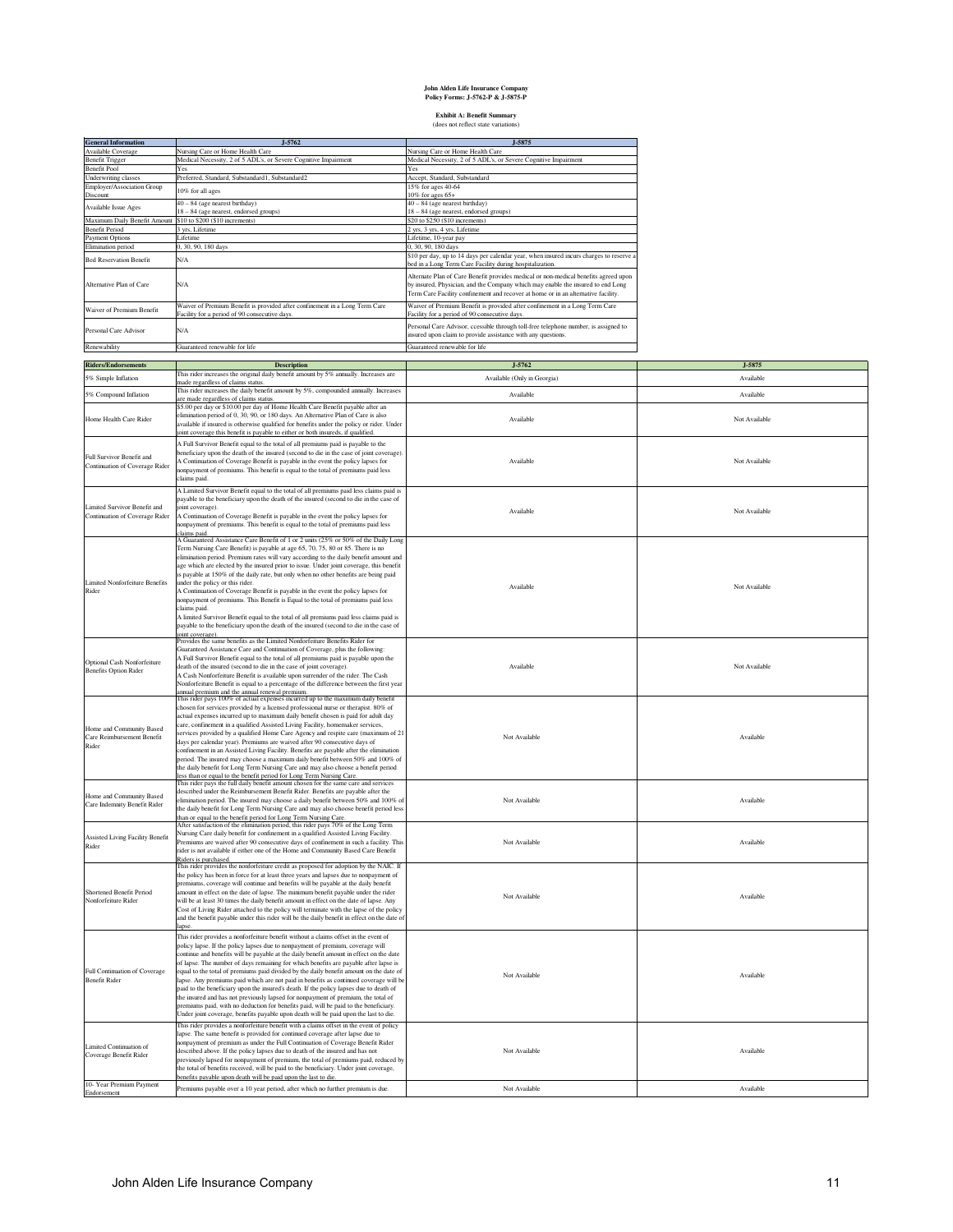# **John Alden Life Insurance Company Rate Increase Impact Exhibit Exhibit A1**

|                                |                            | <b>Nationwide</b>                |                 |              |  |
|--------------------------------|----------------------------|----------------------------------|-----------------|--------------|--|
|                                |                            | <b>Cost of Living Adjustment</b> |                 |              |  |
|                                | <b>None</b>                | Compound                         | <b>Simple</b>   | <b>Total</b> |  |
|                                |                            |                                  |                 |              |  |
| <b>Number of Policies</b>      | 494                        | 684                              | 20              | 1,198        |  |
| <b>Current Premium</b>         | \$729,341                  | \$1,398,200                      | \$27,314        | 2,154,855    |  |
| <b>Current Average Premium</b> | \$1,476                    | \$2,044                          | \$1,366         | 1,799        |  |
| <b>New Premium</b>             | \$1,260,092                | \$2,415,689                      | \$47,191        | 3,722,973    |  |
| <b>New Average Premium</b>     | \$2,551                    | \$3,532                          | \$2,360         | 3.108        |  |
| <b>Average Rate Increase</b>   | 72.77%                     | 72.77%                           | 72.77%          | 72.77%       |  |
|                                |                            |                                  | $J-5875-P$      |              |  |
| <b>Number of Policies</b>      | 781                        | 1,199                            | 1,121           | 3,101        |  |
| <b>Current Premium</b>         | \$1,230,728                | \$2,681,621                      | \$2,482,639     | 6,394,988    |  |
| <b>Current Average Premium</b> | \$1,576                    | \$2,215<br>\$2,237               |                 | 2,062        |  |
| <b>New Premium</b>             | \$4,633,075<br>\$2,126,347 |                                  | \$4,289,290     | 11,048,711   |  |
| <b>New Average Premium</b>     | \$2,723                    | \$3,864                          | \$3,826         | 3,563        |  |
| <b>Average Rate Increase</b>   | 72.77%                     | 72.77%                           | 72.77%          | 72.77%       |  |
|                                |                            |                                  | <b>Combined</b> |              |  |
| <b>Number of Policies</b>      | 1,275                      | 1,883                            | 1,141           | 4,299        |  |
| <b>Current Premium</b>         | \$1,960,069                | \$4,079,821                      | \$2,509,953     | 8,549,843    |  |
| <b>Current Average Premium</b> | \$1,537                    | \$2,167                          | \$2,200         | 1,989        |  |
| <b>New Premium</b>             | \$3,386,439                | \$7,048,764                      | \$4,336,481     | 14,771,684   |  |
| <b>New Average Premium</b>     | \$2,656                    | \$3,743                          | \$3,801         | 3,436        |  |
| <b>Average Rate Increase</b>   | 72.77%                     | 72.77%                           | 72.77%          | 72.77%       |  |

|                                | <b>Maryland</b> |                                  |               |              |  |  |  |  |  |
|--------------------------------|-----------------|----------------------------------|---------------|--------------|--|--|--|--|--|
|                                |                 | <b>Cost of Living Adjustment</b> |               |              |  |  |  |  |  |
|                                | <b>None</b>     | Compound                         | <b>Simple</b> | <b>Total</b> |  |  |  |  |  |
|                                |                 |                                  |               |              |  |  |  |  |  |
| <b>Number of Policies</b>      | $\overline{4}$  | 5                                | $\Omega$      | 9            |  |  |  |  |  |
| <b>Current Premium</b>         | \$10,031        | \$9,555                          | \$0           | 19,586       |  |  |  |  |  |
| <b>Current Average Premium</b> | \$2,508         | \$1,911                          | \$0           | 2,176        |  |  |  |  |  |
| <b>New Premium</b>             | \$17,332        | \$16,507                         | \$0           | 33,839       |  |  |  |  |  |
| <b>New Average Premium</b>     | \$4,333         | \$3,301                          | \$0           | 3,760        |  |  |  |  |  |
| <b>Average Rate Increase</b>   | 72.77%          | 72.77%                           | $0.00\%$      | 72.77%       |  |  |  |  |  |
|                                |                 |                                  | $J-5875-P$    |              |  |  |  |  |  |
| <b>Number of Policies</b>      | 5               | 17                               | 11            | 33           |  |  |  |  |  |
| <b>Current Premium</b>         | \$12,559        | \$42,832                         | \$30,605      | 85,996       |  |  |  |  |  |
| <b>Current Average Premium</b> | \$2,512         | \$2,520<br>\$2,782               |               | 2,606        |  |  |  |  |  |
| <b>New Premium</b>             | \$21,698        | \$74,002<br>\$52,876             |               | 148,576      |  |  |  |  |  |
| <b>New Average Premium</b>     | \$4,340         | \$4,353<br>\$4,807               |               | 4,502        |  |  |  |  |  |
| <b>Average Rate Increase</b>   | 72.77%          | 72.77%                           | 72.77%        | 72.77%       |  |  |  |  |  |
|                                |                 |                                  | Combined      |              |  |  |  |  |  |
| <b>Number of Policies</b>      | 9               | 22                               | 11            | 42           |  |  |  |  |  |
| <b>Current Premium</b>         | \$22,590        | \$52,387                         | \$30,605      | 105,582      |  |  |  |  |  |
| <b>Current Average Premium</b> | \$2,510         | \$2,381                          | \$2,782       | 2,514        |  |  |  |  |  |
| <b>New Premium</b>             | \$39,030        | \$90,509                         | \$52,876      | 182,415      |  |  |  |  |  |
| <b>New Average Premium</b>     | \$4,337         | \$4,114                          | \$4,807       | 4,343        |  |  |  |  |  |
| <b>Average Rate Increase</b>   | 72.77%          | 72.77%                           | 72.77%        | 72.77%       |  |  |  |  |  |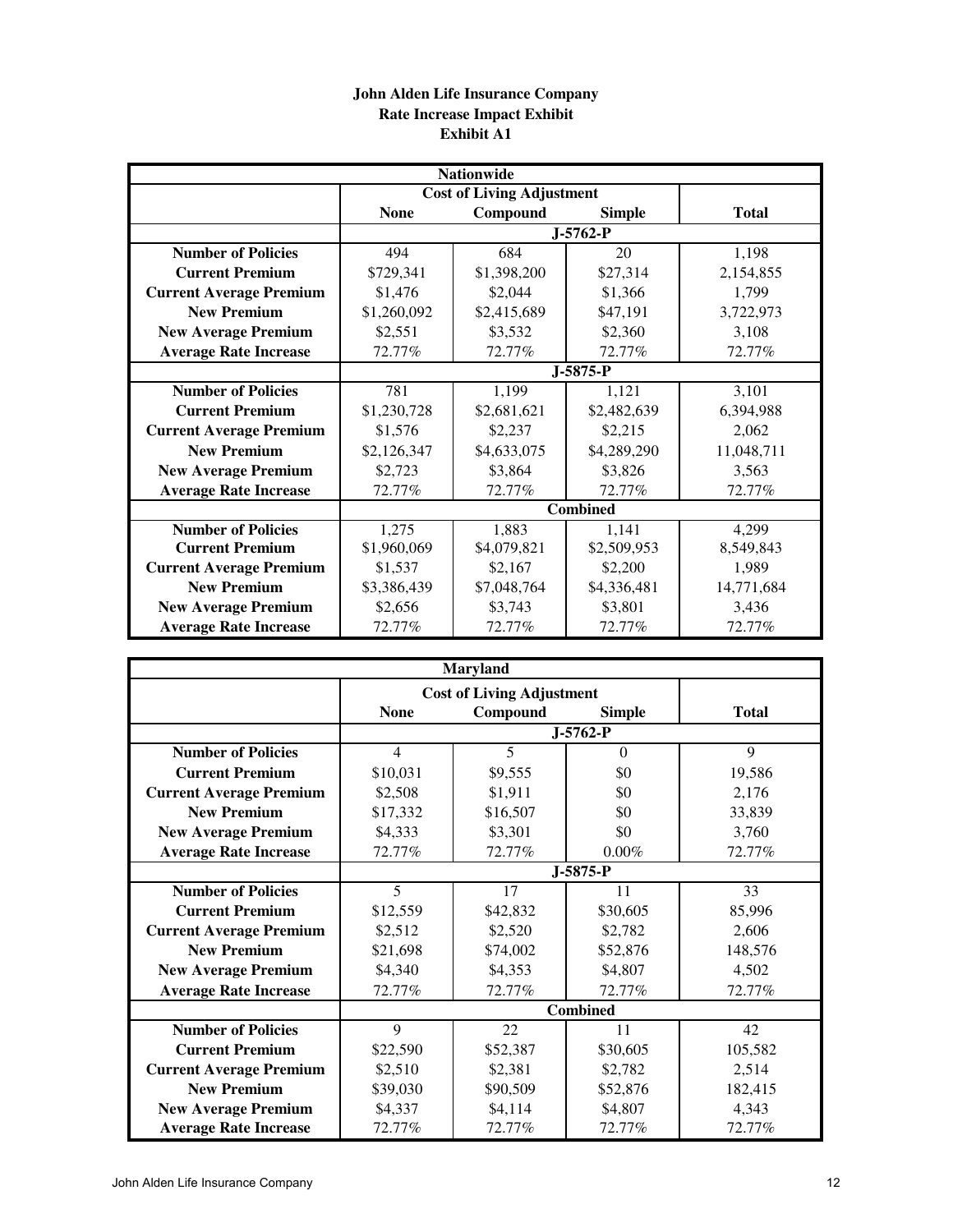| John Alden Life Insurance Company                                                      |  |
|----------------------------------------------------------------------------------------|--|
| Policy Form: J-5762-P                                                                  |  |
| <b>Exhibit B1</b>                                                                      |  |
| Rates and Factors After Proposed Increase (4 Phases of 15.0%, 15.0%, 15.0%, and 13.6%) |  |
| Individual / Standard Risk / Lifetime Benefit Period / 90 Day Elimination Period       |  |

|                      |                          | <b>LTNC</b>                          |                                                |                       | <b>Benefit Increase Factors</b> | <b>Other Riders</b> |                |  |
|----------------------|--------------------------|--------------------------------------|------------------------------------------------|-----------------------|---------------------------------|---------------------|----------------|--|
| <b>Issue</b>         |                          | Level Premium Per \$10 Daily Benefit |                                                |                       |                                 | Limited             | Full           |  |
| Age                  | <b>1st Phase</b>         | 2nd Phase                            | 3rd Phase                                      | <b>4th Phase</b>      | Compound                        | SB/COC              | SB/COC         |  |
| 40                   | 43.80                    | 50.37                                | 57.92                                          | 65.79                 | 2.45                            | 1.20                | 1.260          |  |
| 41                   | 45.99                    | 52.88                                | 60.81                                          | 69.08                 | 2.45                            | 1.21                | 1.273          |  |
| 42                   | 48.18                    | 55.40                                | 63.71                                          | 72.37                 | 2.45                            | 1.22                | 1.286          |  |
| 43                   | 50.36                    | 57.91                                | 66.59                                          | 75.64                 | 2.45                            | 1.23                | 1.299          |  |
| 44                   | 52.55                    | 60.43                                | 69.49                                          | 78.94                 | 2.45                            | 1.24                | 1.312          |  |
| 45                   | 54.75                    | 62.96                                | 72.40                                          | 82.24                 | 2.45                            | 1.25                | 1.325          |  |
| 46                   | 56.94                    | 65.48                                | 75.30                                          | 85.54                 | 2.45                            | 1.26                | 1.338          |  |
| 47                   | 59.13                    | 67.99                                | 78.18                                          | 88.81                 | 2.45                            | 1.27                | 1.351          |  |
| 48                   | 61.31                    | 70.50                                | 81.07                                          | 92.09                 | 2.45                            | 1.28                | 1.364          |  |
| 49                   | 63.50                    | 73.02                                | 83.97                                          | 95.38                 | 2.45                            | 1.29                | 1.377          |  |
| 50                   | 65.70                    | 75.55                                | 86.88                                          | 98.69                 | 2.45                            | 1.30                | 1.390          |  |
| 51                   | 68.98                    | 79.32                                | 91.21                                          | 103.61                | 2.40                            | 1.31                | 1.403          |  |
| 52                   | 72.26                    | 83.09                                | 95.55                                          | 108.54                | 2.35                            | 1.32                | 1.416          |  |
| 53                   | 75.56                    | 86.89                                | 99.92                                          | 113.50                | 2.30                            | 1.33                | 1.429          |  |
| 54                   | 78.84                    | 90.66                                | 104.25                                         | 118.42                | 2.25                            | 1.34                | 1.442          |  |
| 55                   | 82.12                    | 94.43                                | 108.59                                         | 123.35                | 2.20                            | 1.35                | 1.455          |  |
| 56                   | 88.69                    | 101.99                               | 117.28                                         | 133.23                | 2.16                            | 1.36                | 1.468          |  |
| 57                   | 95.27                    | 109.56                               | 125.99                                         | 143.12                | 2.12                            | 1.37                | 1.481          |  |
| 58                   | 101.83                   | 117.10                               | 134.66                                         | 152.97                | 2.08                            | 1.38                | 1.494          |  |
| 59                   | 108.41                   | 124.67                               | 143.37                                         | 162.86                | 2.04                            | 1.39                | 1.507          |  |
| 60                   | 114.97                   | 132.21                               | 152.04                                         | 172.71                | 2.00                            | 1.40                | 1.520          |  |
| 61                   | 128.12                   | 147.33                               | 169.42                                         | 192.46                | 1.96                            | 1.41                | 1.533          |  |
| 62                   | 141.26                   | 162.44                               | 186.80                                         | 212.20                | 1.92                            | 1.42                | 1.546          |  |
| 63                   | 154.39                   | 177.54                               | 204.17                                         | 231.93                | 1.88                            | 1.43                | 1.559          |  |
| 64                   | 167.53                   | 192.65                               | 221.54                                         | 251.66                | 1.84                            | 1.44                | 1.572          |  |
| 65                   | 180.67                   | 207.77                               | 238.93                                         | 271.42                | 1.80                            | 1.45                | 1.585          |  |
| 66                   | 210.24                   | 241.77                               | 278.03                                         | 315.84                | 1.77                            | 1.46                | 1.598          |  |
| 67                   | 239.81                   | 275.78                               | 317.14                                         | 360.27                | 1.74                            | 1.47                | 1.611          |  |
| 68<br>69             | 269.37<br>298.94         | 309.77<br>343.78                     | 356.23<br>395.34                               | 404.67<br>449.10      | 1.71<br>1.68                    | 1.48                | 1.624<br>1.637 |  |
| 70                   |                          |                                      |                                                |                       | 1.65                            | 1.49                |                |  |
| 71                   | 328.50                   | 377.77                               | 434.43                                         | 493.51                | 1.62                            | 1.50                | 1.650          |  |
| 72                   | 388.73<br>448.96         | 447.03                               | 514.08                                         | 583.99                | 1.59                            | 1.51<br>1.52        | 1.663          |  |
| 73                   | 509.18                   | 516.30<br>585.55                     | 593.74<br>673.38                               | 674.48                | 1.56                            |                     | 1.676          |  |
| 74                   | 569.41                   | 654.82                               | 753.04                                         | 764.95<br>855.45      | 1.53                            | 1.53<br>1.54        | 1.689<br>1.702 |  |
| 75                   | 629.64                   | 724.08                               | 832.69                                         | 945.93                | 1.50                            | 1.55                |                |  |
| 76                   | 711.76                   | 818.52                               | 941.29                                         | 1,069.30              | 1.47                            | 1.56                | 1.715<br>1.728 |  |
| 77                   | 793.89                   | 912.97                               | 1,049.91                                       | 1,192.69              | 1.44                            | 1.57                | 1.741          |  |
| 78                   | 876.02                   | 1,007.42                             | 1,158.53                                       | 1,316.09              | 1.41                            | 1.58                | 1.754          |  |
| 79                   | 958.15                   |                                      |                                                |                       | 1.38                            |                     | 1.767          |  |
| 80                   | 1,040.27                 | 1,101.87<br>1,196.31                 | 1,267.15                                       | 1,439.48<br>1,562.85  | 1.35                            | 1.59<br>1.60        | 1.780          |  |
|                      |                          |                                      | 1,375.75                                       |                       |                                 |                     |                |  |
| 81<br>82             | 1,116.93<br>1,193.58     | 1,284.46<br>1,372.61                 | 1,477.12<br>1,578.50                           | 1,678.00<br>1,793.17  | 1.32<br>1.29                    | 1.61<br>1.62        | 1.793<br>1.806 |  |
| 83                   | 1,270.23                 | 1,460.76                             | 1,679.87                                       | 1,908.33              | 1.26                            | 1.63                | 1.819          |  |
| 84                   | 1,346.88                 | 1,548.91                             | 1,781.24                                       | 2,023.48              | 1.23                            | 1.64                | 1.832          |  |
|                      |                          |                                      |                                                |                       |                                 |                     |                |  |
|                      |                          | <b>Issue Age Independent Factors</b> |                                                |                       |                                 |                     |                |  |
| <b>Risk Classes</b>  |                          | <b>Elimination Period</b>            |                                                |                       | Payment Mode                    |                     |                |  |
| Preferred            | 0.70                     | 0-Day                                | 1.50                                           | Annual                | 1.00                            |                     |                |  |
| Standard             | 1.00                     | 30-Day                               | 1.30                                           | Semi-Annual           | 0.52                            |                     |                |  |
| Substandard1         | 1.25                     | 90-Day                               | 1.00                                           | Quarterly             | 0.27                            |                     |                |  |
| Substandard2         | 1.50                     | $180 - Day$                          | 0.80                                           | Monthly               | 0.10                            |                     |                |  |
|                      | Non-level Premium Factor |                                      | HHC Benefit Rider Elimination & Premium Factor |                       | Other Factors                   |                     |                |  |
| <b>First Year</b>    | 2.000                    | 0 Visits (50%)                       | 0.75                                           | Joint Factor          | 1.50                            |                     |                |  |
| <b>Renewal Years</b> | 0.667                    | 0 Visits (100%)                      | 1.50                                           | 3-Yr Benefit Period   | 0.70                            |                     |                |  |
|                      |                          | 30 Visits (50%)                      | 0.65                                           | <b>Group Discount</b> | 0.10                            |                     |                |  |
|                      |                          | 30 Visits (100%)                     | 1.30                                           | First Day of Coverage | 1.25                            |                     |                |  |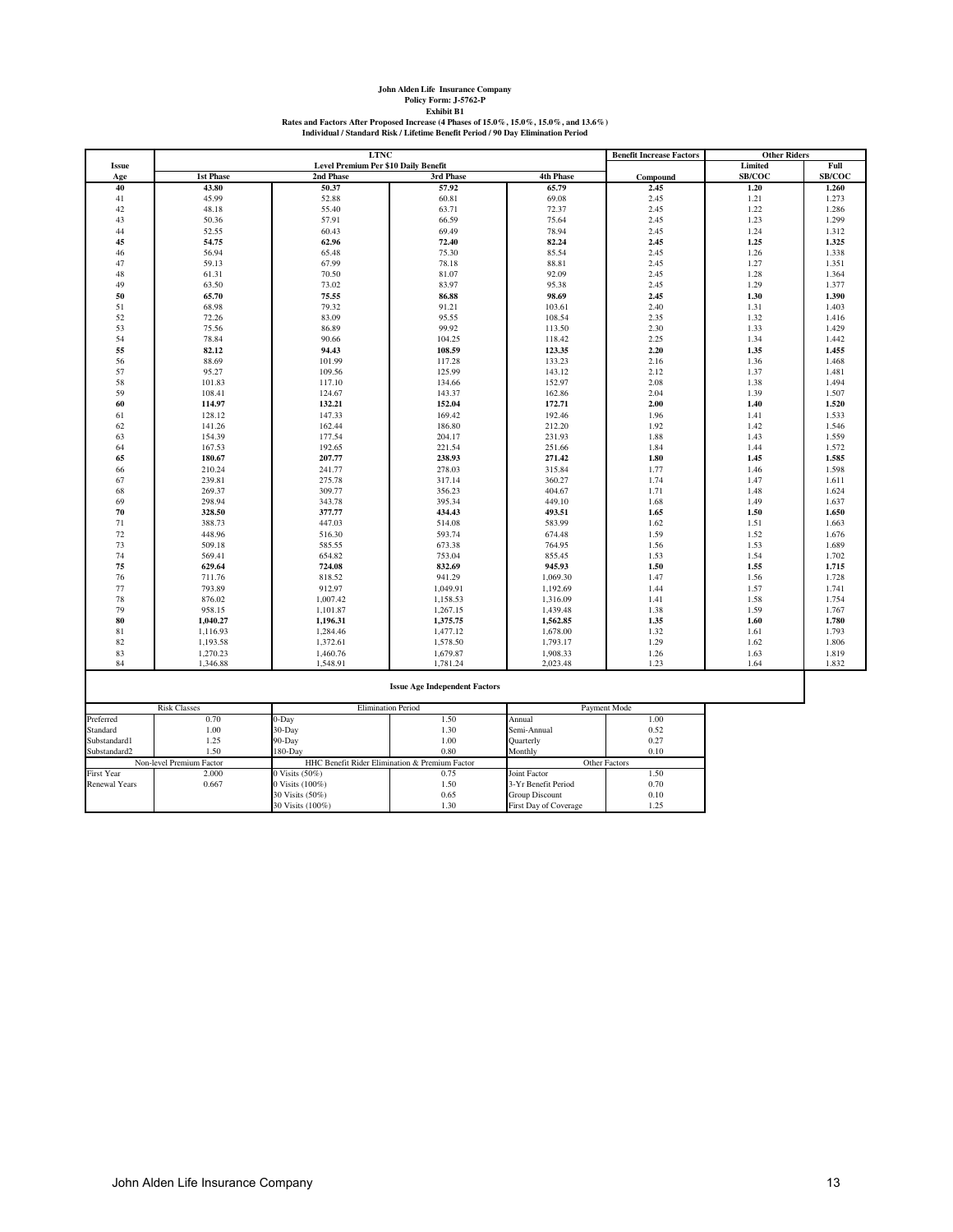| John Alden Life Insurance Company                                                      |
|----------------------------------------------------------------------------------------|
| Policy Form: J-5875-P                                                                  |
| <b>Exhibit B2</b>                                                                      |
| Rates and Factors After Proposed Increase (4 Phases of 15.0%, 15.0%, 15.0%, and 13.6%) |
| Individual / Standard Risk / Lifetime Benefit Period / 90 Day Elimination Period       |

|              |                     |                                      | <b>LTNC</b><br>нсвс<br>нсвс |             |                  |                                      | <b>Benefit Increase Factors</b> |                  | <b>Other Riders</b> |           |                          |                  |          |               |               |            |
|--------------|---------------------|--------------------------------------|-----------------------------|-------------|------------------|--------------------------------------|---------------------------------|------------------|---------------------|-----------|--------------------------|------------------|----------|---------------|---------------|------------|
| <b>Issue</b> |                     | Level Premium Per \$10 Daily Benefit |                             |             |                  |                                      | <b>Reimbursement Premium</b>    |                  |                     |           | <b>Indemnity Premium</b> |                  |          |               |               | <b>SBP</b> |
| Age          | <b>1st Phase</b>    | 2nd Phase                            | 3rd Phase                   | 4th Phase   | <b>1st Phase</b> | 2nd Phase                            | 3rd Phase                       | <b>4th Phase</b> | <b>1st Phase</b>    | 2nd Phase | 3rd Phase                | <b>4th Phase</b> | Compound | <b>Simple</b> | 10-Pay Factor | Factor     |
| 40           | 45.99               | 52.88                                | 60.81                       | 69.08       | 18.40            | 21.16                                | 24.33                           | 27.63            | 22.99               | 26.43     | 30.39                    | 34.52            | 2.45     | 1.80          | 1.90          | 1.122      |
| 41           | 48.28               | 55.52                                | 63.84                       | 72.52       | 19.31            | 22.20                                | 25.53                           | 29.00            | 24.14               | 27.76     | 31.92                    | 36.26            | 2.45     | 1.80          | 1.89          | 1.126      |
| 42           | 50.58               | 58.16                                | 66.88                       | 75.97       | 20.24            | 23.27                                | 26.76                           | 30.39            | 25.29               | 29.08     | 33.44                    | 37.98            | 2.45     | 1.80          | 1.88          | 1.130      |
| 43           | 52.90               | 60.83                                | 69.95                       | 79.46       | 21.15            | 24.32                                | 27.96                           | 31.76            | 26.45               | 30.41     | 34.97                    | 39.72            | 2.45     | 1.80          | 1.87          | 1.134      |
| 44           | 55.19               | 63.46                                | 72.97                       | 82.89       | 22.07            | 25.38                                | 29.18                           | 33.14            | 27.59               | 31.72     | 36.47                    | 41.42            | 2.45     | 1.80          | 1.86          | 1.137      |
| 45           | 57.48               | 66.10                                | 76.01                       | 86.34       | 22.99            | 26.43                                | 30.39                           | 34.52            | 28.74               | 33.05     | 38.00                    | 43.16            | 2.45     | 1.80          | 1.85          | 1.141      |
| 46           | 59.78               | 68.74                                | 79.05                       | 89.80       | 23.91            | 27.49                                | 31.61                           | 35.90            | 29.89               | 34.37     | 39.52                    | 44.89            | 2.45     | 1.80          | 1.84          | 1.145      |
| 47           | 62.07               | 71.38                                | 82.08                       | 93.24       | 24.84            | 28.56                                | 32.84                           | 37.30            | 31.03               | 35.68     | 41.03                    | 46.61            | 2.45     | 1.80          | 1.83          | 1.148      |
| 48           | 64.39               | 74.04                                | 85.14                       | 96.71       | 25.75            | 29.61                                | 34.05                           | 38.68            | 32.19               | 37.01     | 42.56                    | 48.34            | 2.45     | 1.80          | 1.82          | 1.152      |
| 49           | 66.69               | 76.69                                | 88.19                       | 100.18      | 26.67            | 30.67                                | 35.27                           | 40.06            | 33.34               | 38.34     | 44.09                    | 50.08            | 2.45     | 1.80          | 1.81          | 1.156      |
| 50           | 68.98               | 79.32                                | 91.21                       | 103.61      | 27.59            | 31.72                                | 36.47                           | 41.42            | 34.49               | 39.66     | 45.60                    | 51.80            | 2.45     | 1.80          | 1.80          | 1.160      |
|              |                     |                                      |                             |             |                  |                                      |                                 |                  |                     |           |                          |                  |          |               |               |            |
| 51           | 72.45               | 83.31                                | 95.80                       | 108.82      | 28.97            | 33.31                                | 38.30                           | 43.50            | 36.22               | 41.65     | 47.89                    | 54.40            | 2.40     | 1.78          | 1.79          | 1.163      |
| 52           | 75.89               | 87.27                                | 100.36                      | 114.00      | 30.35            | 34.90                                | 40.13                           | 45.58            | 37.94               | 43.63     | 50.17                    | 56.99            | 2.35     | 1.76          | 1.78          | 1.167      |
| 53           | 79.33               | 91.22                                | 104.90                      | 119.16      | 31.73            | 36.48                                | 41.95                           | 47.65            | 39.66               | 45.60     | 52.44                    | 59.57            | 2.30     | 1.74          | 1.77          | 1.172      |
| 54           | 82.78               | 95.19                                | 109.46                      | 124.34      | 33.11            | 38.07                                | 43.78                           | 49.73            | 41.39               | 47.59     | 54.72                    | 62.16            | 2.25     | 1.72          | 1.76          | 1.178      |
| 55           | 86.24               | 99.17                                | 114.04                      | 129.54      | 34.49            | 39.66                                | 45.60                           | 51.80            | 43.11               | 49.57     | 57.00                    | 64.75            | 2.20     | 1.70          | 1.75          | 1.184      |
| 56           | 93.14               | 107.11                               | 123.17                      | 139.92      | 37.26            | 42.84                                | 49.26                           | 55.95            | 46.57               | 53.55     | 61.58                    | 69.95            | 2.16     | 1.68          | 1.73          | 1.189      |
| 57           | 100.04              | 115.04                               | 132.29                      | 150.28      | 40.01            | 46.01                                | 52.91                           | 60.10            | 50.02               | 57.52     | 66.14                    | 75.13            | 2.12     | 1.66          | 1.71          | 1.195      |
| 58           | 106.94              | 122.98                               | 141.42                      | 160.65      | 42.77            | 49.18                                | 56.55                           | 64.24            | 53.47               | 61.49     | 70.71                    | 80.32            | 2.08     | 1.64          | 1.69          | 1.200      |
| 59           | 113.83              | 130.90                               | 150.53                      | 171.00      | 45.53            | 52.35                                | 60.20                           | 68.38            | 56.91               | 65.44     | 75.25                    | 85.48            | 2.04     | 1.62          | 1.67          | 1.206      |
| 60           | 120.74              | 138.85                               | 159.67                      | 181.38      | 48.30            | 55.54                                | 63.87                           | 72.55            | 60.36               | 69.41     | 79.82                    | 90.67            | 2.00     | 1.60          | 1.65          | 1.211      |
| 61           | 137.23              | 157.81                               | 181.48                      | 206.16      | 54.89            | 63.12                                | 72.58                           | 82.45            | 68.61               | 78.90     | 90.73                    | 103.06           | 1.96     | 1.58          | 1.63          | 1.217      |
| 62           | 153.74              | 176.80                               | 203.32                      | 230.97      | 61.49            | 70.71                                | 81.31                           | 92.36            | 76.86               | 88.38     | 101.63                   | 115.45           | 1.92     | 1.56          | 1.61          | 1.222      |
| 63           | 170.26              | 195.79                               | 225.15                      | 255.77      | 68.09            | 78.30                                | 90.04                           | 102.28           | 85.13               | 97.89     | 112.57                   | 127.87           | 1.88     | 1.54          | 1.59          | 1.234      |
| 64           | 186.76              | 214.77                               | 246.98                      | 280.56      | 74.71            | 85.91                                | 98.79                           | 112.22           | 93.38               | 107.38    | 123.48                   | 140.27           | 1.84     | 1.52          | 1.57          | 1.245      |
| 65           | 203.26              | 233.74                               | 268.80                      | 305.35      | 81.30            | 93.49                                | 107.51                          | 122.13           | 101.63              | 116.87    | 134.40                   | 152.67           | 1.80     | 1.50          | 1.55          | 1.256      |
| 66           | 231.60              | 266.34                               | 306.29                      | 347.94      | 92.63            | 106.52                               | 122.49                          | 139.14           | 115.80              | 133.17    | 153.14                   | 173.96           | 1.77     | 1.48          | 1.53          | 1.267      |
| 67           | 259.93              | 298.91                               | 343.74                      | 390.48      | 103.97           | 119.56                               | 137.49                          | 156.18           | 129.97              | 149.46    | 171.87                   | 195.24           | 1.74     | 1.46          | 1.51          | 1.278      |
| 68           | 288.25              | 331.48                               | 381.20                      | 433.04      | 115.30           | 132.59                               | 152.47                          | 173.20           | 144.12              | 165.73    | 190.58                   | 216.49           | 1.71     | 1.44          | 1.49          | 1.289      |
| 69           | 316.59              | 364.07                               | 418.68                      | 475.62      | 126.63           | 145.62                               | 167.46                          | 190.23           | 158.29              | 182.03    | 209.33                   | 237.79           | 1.68     | 1.42          | 1.47          | 1.300      |
| 70           | 344.93              | 396.66                               | 456.15                      | 518.18      | 137.96           | 158.65                               | 182.44                          | 207.25           | 172.46              | 198.32    | 228.06                   | 259.07           | 1.65     | 1.40          | 1.45          | 1.311      |
| 71           | 398.72              | 458.52                               | 527.29                      | 599.00      | 159.48           | 183.40                               | 210.91                          | 239.59           | 199.36              | 229.26    | 263.64                   | 299.49           | 1.62     | 1.38          | 1.43          | 1.322      |
| 72           | 452.51              | 520.38                               | 598.43                      | 679.81      | 181.00           | 208.15                               | 239.37                          | 271.92           | 226.25              | 260.18    | 299.20                   | 339.89           | 1.59     | 1.36          | 1.41          | 1.334      |
| 73           | 506.31              | 582.25                               | 669.58                      | 760.64      | 202.52           | 232.89                               | 267.82                          | 304.24           | 253.16              | 291.13    | 334.79                   | 380.32           | 1.56     | 1.34          | 1.39          | 1.341      |
| 74           | 560.11              | 644.12                               | 740.73                      | 841.46      | 224.03           | 257.63                               | 296.27                          | 336.56           | 280.05              | 322.05    | 370.35                   | 420.71           | 1.53     | 1.32          | 1.37          | 1.348      |
| 75           | 613.90              | 705.98                               | 811.87                      | 922.28      | 245.55           | 282.38                               | 324.73                          | 368.89           | 306.95              | 352.99    | 405.93                   | 461.13           | 1.50     | 1.30          | 1.35          | 1.356      |
| 76           | 709.57              | 816.00                               | 938.40                      | 1,066.02    | 283.83           | 326.40                               | 375.36                          | 426.40           | 354.79              | 408.00    | 469.20                   | 533.01           | 1.47     | 1.28          | 1.33          | 1.363      |
| 77           | 805.25              | 926.03                               | 1.064.93                    | 1.209.76    | 322.10           | 370.41                               | 425.97                          | 483.90           | 402.62              | 463.01    | 532.46                   | 604.87           | 1.44     | 1.26          | 1.31          | 1.371      |
| 78           | 900.91              | 1.036.04                             | 1,191.44                    | 1,353.47    | 360.37           | 414.42                               | 476.58                          | 541.39           | 450.45              | 518.01    | 595.71                   | 676.72           | 1.41     | 1.24          | 1.29          | 1.374      |
| 79           | 996.61              | 1,146.10                             | 1,318.01                    | 1,497.25    | 398.64           | 458.43                               | 527.19                          | 598.88           | 498.30              | 573.04    | 658.99                   | 748.61           | 1.38     | 1.22          | 1.27          | 1.378      |
| 80           | 1,092.29            | 1,256.13                             | 1,444.54                    | 1,640.99    | 436.92           | 502.45                               | 577.81                          | 656.39           | 546.14              | 628.06    | 722.26                   | 820.48           | 1.35     | 1.20          | 1.25          | 1.382      |
| 81           | 1,187.96            | 1,366.15                             | 1,571.07                    | 1,784.73    | 475.18           | 546.45                               | 628.41                          | 713.87           | 593.99              | 683.08    | 785.54                   | 892.37           | 1.32     | 1.19          | 1.23          | 1.385      |
| 82           | 1,283.63            | 1,476.17                             | 1,697.59                    | 1,928.46    | 513.46           | 590.47                               | 679.04                          | 771.38           | 641.82              | 738.09    | 848.80                   | 964.23           | 1.29     | 1.18          | 1.21          | 1.389      |
| 83           | 1,379.33            | 1,586.22                             | 1,824.15                    | 2,072.23    | 551.72           | 634.47                               | 729.64                          | 828.87           | 689.66              | 793.10    | 912.06                   | 1,036.10         | 1.26     | 1.17          | 1.19          | 1.393      |
| 84           | 1,475.00            | 1,696.25                             | 1,950.68                    | 2,215.97    | 589.99           | 678.48                               | 780.25                          | 886.36           | 737.49              | 848.11    | 975.32                   | 1,107.96         | 1.23     | 1.16          | 1.17          | 1.397      |
|              |                     |                                      |                             |             |                  |                                      |                                 |                  |                     |           |                          |                  |          |               |               |            |
|              |                     |                                      |                             |             |                  | <b>Issue Age Independent Factors</b> |                                 |                  |                     |           |                          |                  |          |               |               |            |
|              |                     |                                      |                             |             |                  |                                      |                                 |                  |                     |           |                          |                  |          |               |               |            |
|              | <b>Risk Classes</b> |                                      | <b>Elimination Period</b>   |             | Payment Mode     |                                      | <b>Benefit Period</b>           |                  | Other Factors       |           |                          |                  |          |               |               |            |
| Accept       | 0.80                | 0-Day                                | 1.30                        | Annual      | 1.00             | 2-Year                               | 0.60                            | Joint Factor     | 1.50                |           |                          |                  |          |               |               |            |
| Standard     | 1.00                | 30-Day                               | 1.15                        | Semi-Annual | 0.52             | 3-Year                               | 0.70                            |                  |                     |           |                          |                  |          |               |               |            |
| Substandard  | 1.20                | 90-Day                               | 1.00                        | Quarterly   | 0.27             | 4-Year                               | 0.80                            |                  |                     |           |                          |                  |          |               |               |            |
|              |                     | $180$ -Dav                           | 0.90                        | Monthly     | 0.085            |                                      |                                 |                  |                     |           |                          |                  |          |               |               |            |

Non-level Premium Factor

r 2.00 Ages 40-64<br>
Years 0.75 Ages 65+

First Year<br>Renewal Years

180-Day 0.90 Monthly 0.085

 $+$  0.15<br>+ 0.10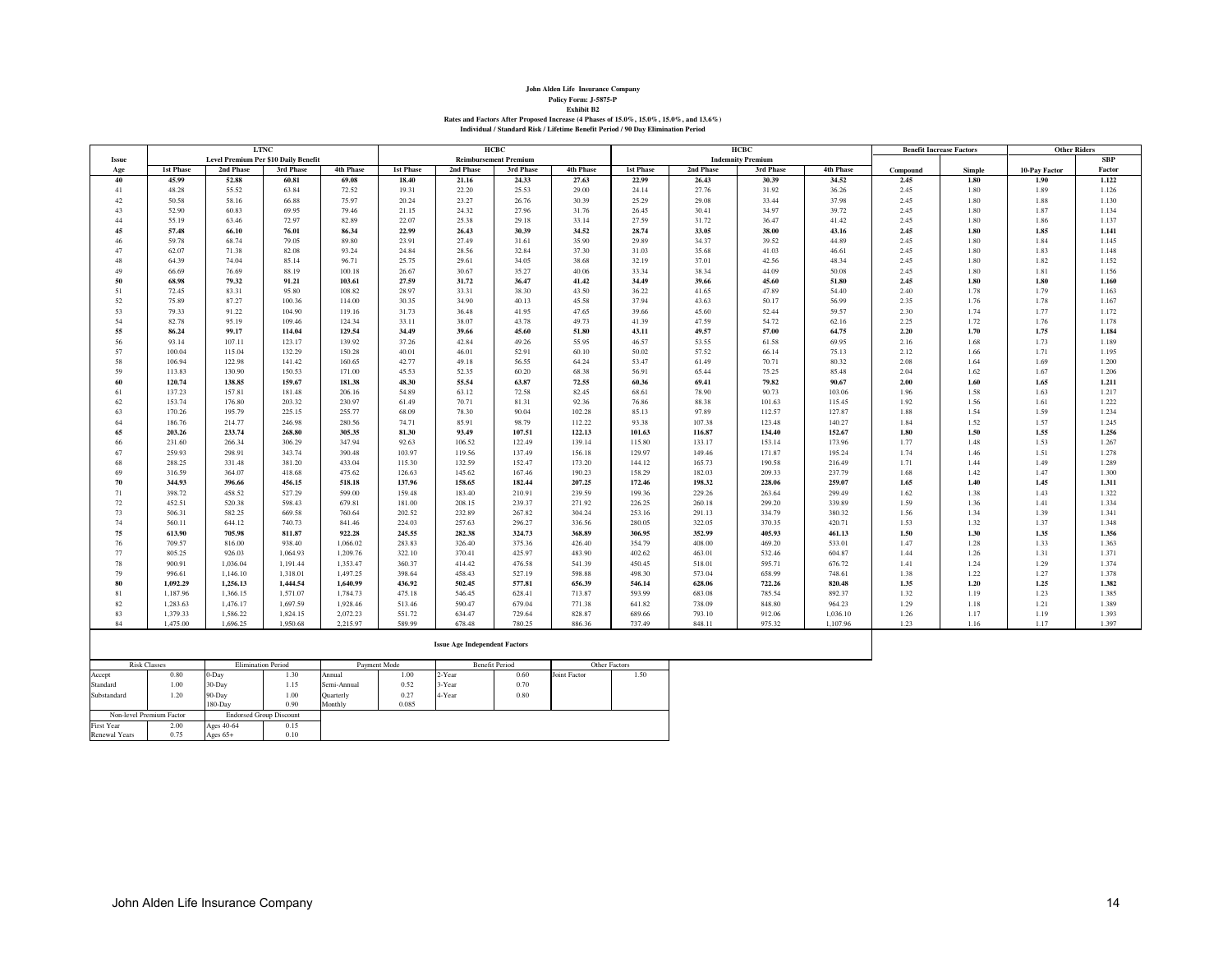# **John Alden Life Insurance Company Combined Reinsurer Experience Exhibit C Lapse Actual to Expected (Best Estimate) Analysis**

| Duration | $Exposure*$ | Lapses   | <b>Actual Lapse Rates</b> | <b>Best Estimate Lapse Rates</b> | A/E  |
|----------|-------------|----------|---------------------------|----------------------------------|------|
| 20       | 34,751      | 253      | $0.73\%$                  | $0.75\%$                         | 0.97 |
| 21       | 27,299      | 201      | $0.74\%$                  | $0.75\%$                         | 0.98 |
| 22       | 18,674      | 118      | $0.63\%$                  | $0.75\%$                         | 0.84 |
| 23       | 11,840      | 85       | 0.72%                     | 0.75%                            | 0.96 |
| 24       | 6,834       | 53       | 0.78%                     | 0.75%                            | 1.03 |
| 25       | 3,461       | 23       | $0.66\%$                  | 0.75%                            | 0.89 |
| 26       | 1,537       | 9        | $0.59\%$                  | $0.75\%$                         | 0.78 |
| 27       | 601         | 6        | $1.00\%$                  | $0.75\%$                         | 1.33 |
| 28       | 296         |          | $0.34\%$                  | 0.75%                            | 0.45 |
| 29       | 109         | 0        | $0.00\%$                  | $0.75\%$                         | 0.00 |
| 30       | 30          | $\theta$ | $0.00\%$                  | 0.75%                            | 0.00 |
| 31       |             | $\Omega$ | $0.00\%$                  | $0.75\%$                         | 0.00 |
| Average  | 105,440     | 749      | $0.71\%$                  | 0.75%                            | 0.95 |

\*All J-5762-P and J-5875-P policies are duration 20+

\* Lifetime pay policies only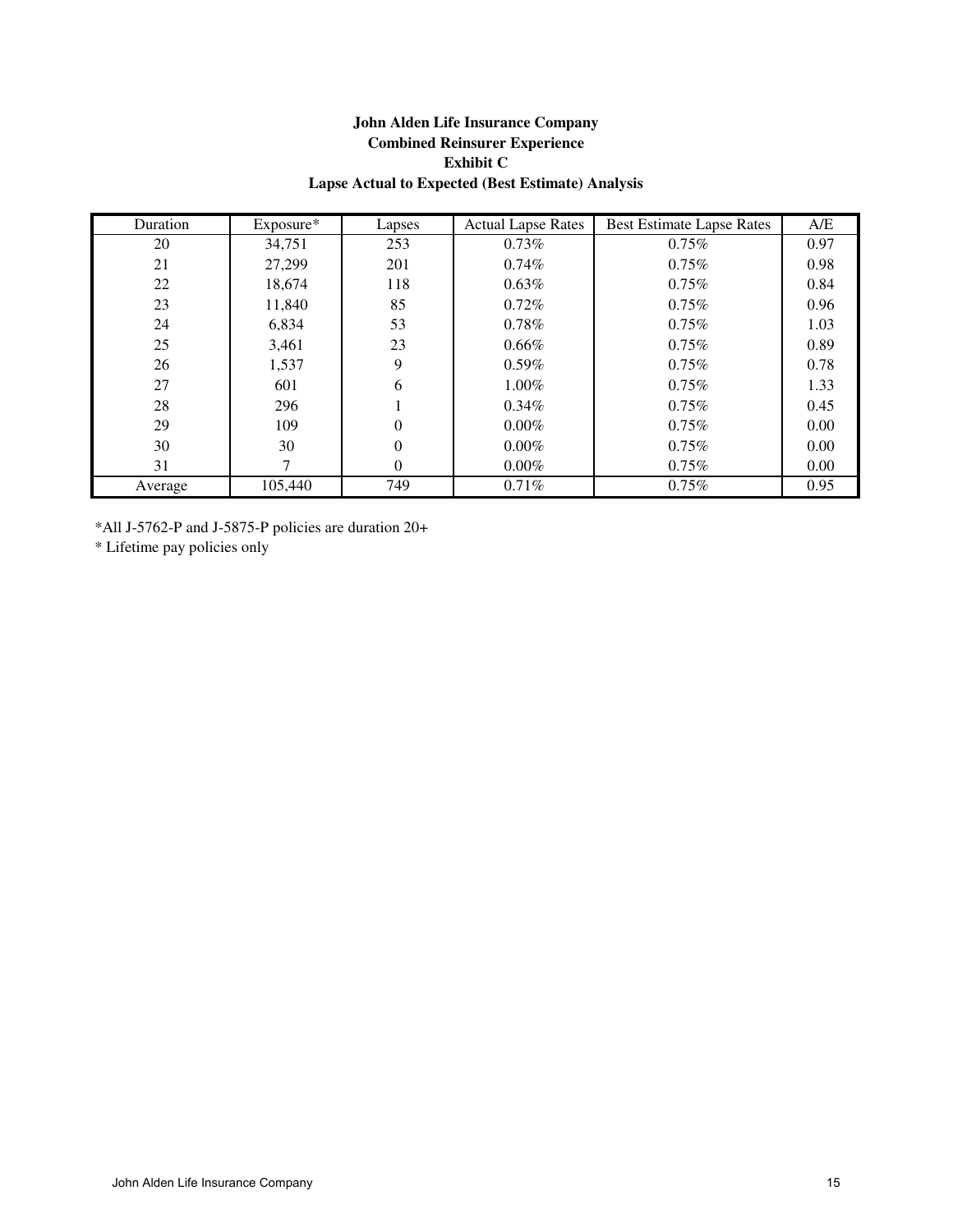# **John Alden Life Insurance Company Policy Forms: J-5762-P & J-5875-P Exhibit D1 Mortality Selection Factors**

| Policy   |        | Selection |
|----------|--------|-----------|
| Duration |        | Factors   |
|          | Single | Joint     |
| 1        | 0.165  | 0.095     |
| 2        | 0.335  | 0.135     |
| 3        | 0.390  | 0.225     |
| 4        | 0.425  | 0.240     |
| 5        | 0.470  | 0.280     |
| 6        | 0.485  | 0.320     |
| 7        | 0.520  | 0.330     |
| 8        | 0.530  | 0.370     |
| 9        | 0.600  | 0.380     |
| 10       | 0.610  | 0.390     |
| 11       | 0.630  | 0.410     |
| 12       | 0.670  | 0.435     |
| 13       | 0.680  | 0.455     |
| 14       | 0.760  | 0.490     |
| 15       | 0.800  | 0.500     |
| 16       | 0.850  | 0.520     |
| 17       | 0.875  | 0.590     |
| 18       | 0.925  | 0.610     |
| 19       | 0.930  | 0.650     |
| 20       | 0.940  | 0.680     |
| 21       | 1.000  | 0.820     |
| 22       | 1.000  | 0.830     |
| 23       | 1.000  | 0.930     |
| 24       | 1.000  | 0.960     |
| 25       | 1.000  | 1.000     |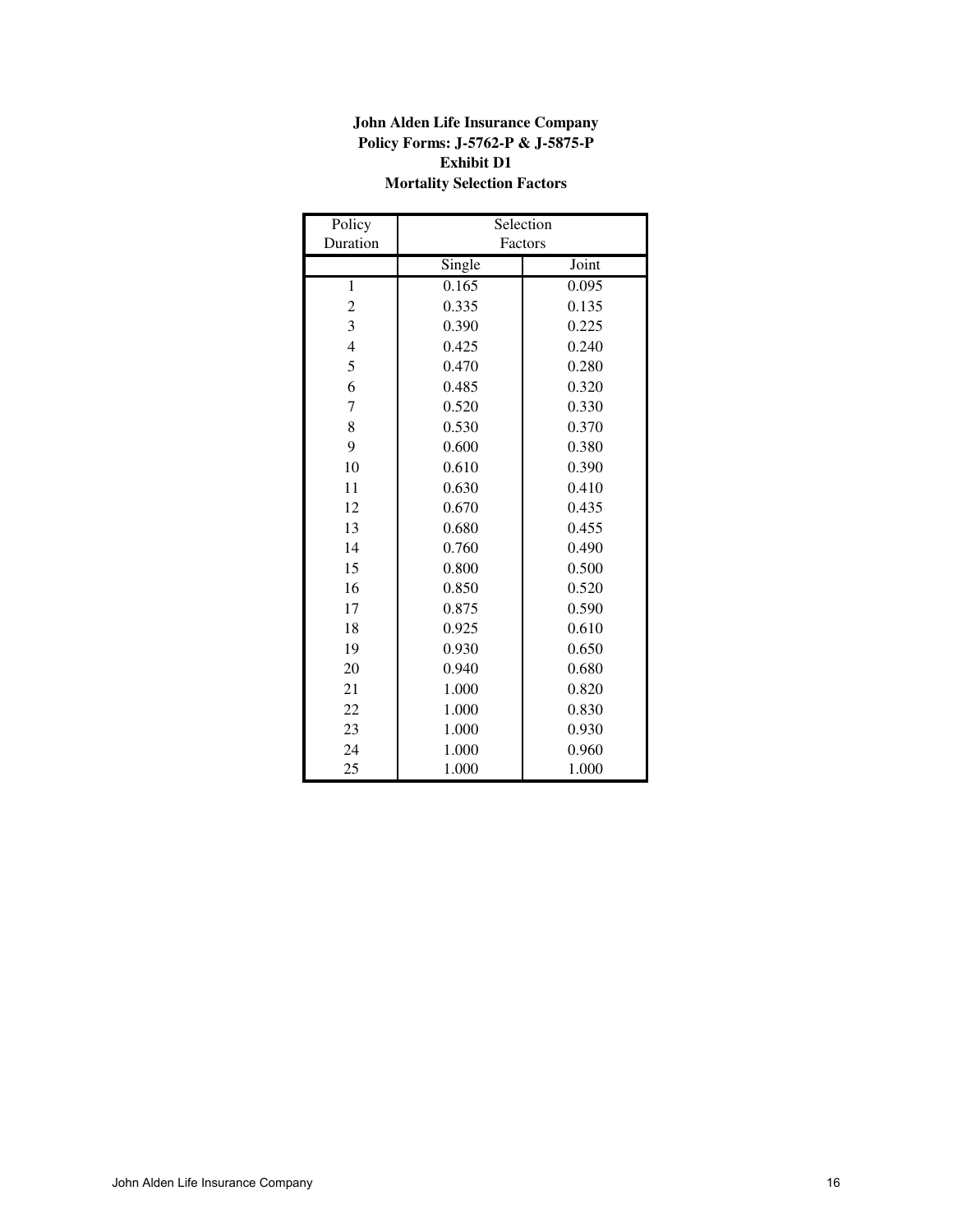# **John Alden Life Insurance CompanyCombined Reinsurer ExperienceExhibit D2Mortality A to E Analysis**

| Attained  |        | Single Lives Death Counts |        |        | Joint Lives Death Counts** |         |        | <b>Total Death Counts</b> |      |
|-----------|--------|---------------------------|--------|--------|----------------------------|---------|--------|---------------------------|------|
| Age       | Actual | Expected*                 | A/E    | Actual | Expected*                  | A/E     | Actual | Expected*                 | A/E  |
| <40       |        |                           | 78%    |        | $\sim$                     | 59%     | 2      |                           | 68%  |
| $40 - 44$ |        |                           | 56%    | 14     |                            | $201\%$ | 16     | 11                        | 152% |
| 45-49     | 27     | 14                        | 192%   | 55     | 29                         | 192%    | 82     | 43                        | 192% |
| 50-54     | 67     | 56                        | 120%   | 160    | 114                        | 141%    | 227    | 170                       | 134% |
| 55-59     | 190    | 196                       | $97\%$ | 538    | 408                        | 132%    | 728    | 604                       | 120% |
| 60-64     | 483    | 589                       | 82%    | 1,244  | 1,219                      | $102\%$ | 1,727  | 1,808                     | 96%  |
| 65-69     | 940    | 1,288                     | 73%    | 2,105  | 2,584                      | 81%     | 3,045  | 3,871                     | 79%  |
| $70-74$   | .608   | 1.919                     | 84%    | 3,328  | 3,733                      | 89%     | 4,936  | 5,651                     | 87%  |
| 75-79     | 2,137  | 2,445                     | 87%    | 4,216  | 4,378                      | 96%     | 6,353  | 6,823                     | 93%  |
| 80-84     | 2.700  | 2.639                     | 102%   | 4,313  | 4.114                      | 105%    | 7.013  | 6,753                     | 104% |
| 85-89     | 2,302  | 2,204                     | 104%   | 3.074  | 2,607                      | 118%    | 5,376  | 4,811                     | 112% |
| $90+$     | 1.798  | 1,560                     | 115%   | 1,188  | 1,018                      | 117%    | 2,986  | 2,578                     | 116% |
| Total     | 12,255 | 12,914                    | 95%    | 20,236 | 20,212                     | $100\%$ | 32,491 | 33,126                    | 98%  |

\* Expected - 85% of 94 GAM and graded to 100% from ages 85 to 90 with selection

\*\* Joint lives - joint policy at issue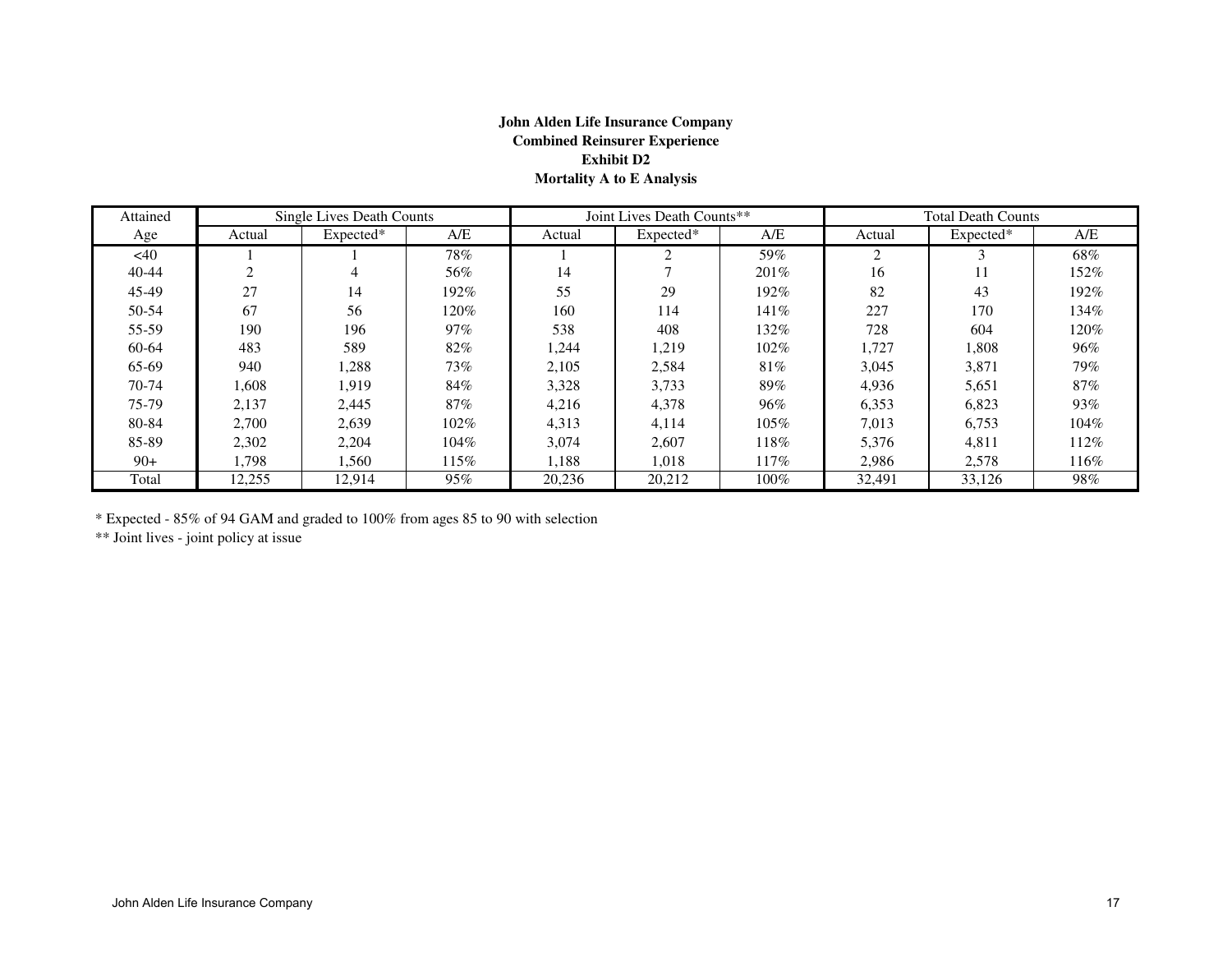# **John Alden Life Insurance Company Policy Forms: J-5762-P & J-5875-P Exhibit E1 Incidence Rates Per 100**

|          | <b>Best Estimate</b> |                                       |              |                       |                                   |                                 |  |  |  |
|----------|----------------------|---------------------------------------|--------------|-----------------------|-----------------------------------|---------------------------------|--|--|--|
|          |                      | Nursing Facility Care Incidence Rates |              |                       | Incidence Rate Factors            |                                 |  |  |  |
| Attained |                      |                                       |              |                       | Home and Community Based Care and |                                 |  |  |  |
| Age      | Single Male          | Single Female                         | Married Male | <b>Married Female</b> | <b>Assisted Living Facility</b>   | <b>Assisted Living Facility</b> |  |  |  |
| 40       | 0.0026               | 0.0028                                | 0.0007       | 0.0006                | 1.550                             | 0.300                           |  |  |  |
| 41       | 0.0030               | 0.0032                                | 0.0008       | 0.0007                | 1.550                             | 0.300                           |  |  |  |
| 42       | 0.0035               | 0.0038                                | 0.0010       | 0.0009                | 1.550                             | 0.300                           |  |  |  |
| 43       | 0.0041               | 0.0044                                | 0.0012       | 0.0011                | 1.550                             | 0.300                           |  |  |  |
| 44       | 0.0047               | 0.0052                                | 0.0014       | 0.0013                | 1.550                             | 0.300                           |  |  |  |
|          |                      |                                       |              |                       |                                   |                                 |  |  |  |
| 45       | 0.0055               | 0.0061                                | 0.0017       | 0.0015                | 1.550                             | 0.300                           |  |  |  |
| 46       | 0.0064               | 0.0071                                | 0.0021       | 0.0018                | 1.550                             | 0.300                           |  |  |  |
| 47       | 0.0075               | 0.0083                                | 0.0025       | 0.0022                | 1.550                             | 0.300                           |  |  |  |
| 48       | 0.0087               | 0.0097                                | 0.0029       | 0.0027                | 1.550                             | 0.300                           |  |  |  |
| 49       | 0.0101               | 0.0113                                | 0.0035       | 0.0032                | 1.550                             | 0.300                           |  |  |  |
| 50       | 0.0118               | 0.0132                                | 0.0042       | 0.0039                | 1.550                             | 0.300                           |  |  |  |
| 51       | 0.0137               | 0.0154                                | 0.0050       | 0.0046                | 1.550                             | 0.300                           |  |  |  |
| 52       | 0.0159               | 0.0180                                | 0.0060       | 0.0056                | 1.550                             | 0.300                           |  |  |  |
| 53       | 0.0186               | 0.0210                                | 0.0071       | 0.0067                | 1.550                             | 0.300                           |  |  |  |
| 54       | 0.0216               | 0.0245                                | 0.0085       | 0.0081                | 1.550                             | 0.300                           |  |  |  |
|          |                      |                                       |              |                       |                                   |                                 |  |  |  |
| 55       | 0.0251               | 0.0287                                | 0.0102       | 0.0097                | 1.550                             | 0.300                           |  |  |  |
| 56       | 0.0293               | 0.0335                                | 0.0121       | 0.0117                | 1.550                             | 0.300                           |  |  |  |
| 57       | 0.0341               | 0.0391                                | 0.0145       | 0.0141                | 1.550                             | 0.300                           |  |  |  |
| 58       | 0.0415               | 0.0478                                | 0.0181       | 0.0178                | 1.436                             | 0.290                           |  |  |  |
| 59       | 0.0510               | 0.0589                                | 0.0228       | 0.0225                | 1.311                             | 0.290                           |  |  |  |
| 60       | 0.0621               | 0.0721                                | 0.0285       | 0.0284                | 1.206                             | 0.280                           |  |  |  |
| 61       | 0.0756               | 0.0880                                | 0.0356       | 0.0357                | 1.111                             | 0.270                           |  |  |  |
| 62       | 0.0908               | 0.1061                                | 0.0439       | 0.0444                | 1.045                             | 0.270                           |  |  |  |
| 63       | 0.1098               | 0.1287                                | 0.0545       | 0.0555                | 0.969                             | 0.260                           |  |  |  |
| 64       | 0.1345               | 0.1582                                | 0.0684       | 0.0702                | 0.872                             | 0.260                           |  |  |  |
|          |                      |                                       |              |                       |                                   |                                 |  |  |  |
| 65       | 0.1633               | 0.1927                                | 0.0852       | 0.0881                | 0.795                             | 0.250                           |  |  |  |
| 66       | 0.1974               | 0.2339                                | 0.1057       | 0.1102                | 0.728                             | 0.240                           |  |  |  |
| 67       | 0.2377               | 0.2826                                | 0.1305       | 0.1371                | 0.671                             | 0.240                           |  |  |  |
| 68       | 0.2866               | 0.3420                                | 0.1615       | 0.1709                | 0.613                             | 0.230                           |  |  |  |
| 69       | 0.3461               | 0.4144                                | 0.2000       | 0.2134                | 0.555                             | 0.230                           |  |  |  |
| 70       | 0.4157               | 0.4995                                | 0.2465       | 0.2650                | 0.507                             | 0.220                           |  |  |  |
| 71       | 0.4961               | 0.5982                                | 0.3018       | 0.3269                | 0.470                             | 0.220                           |  |  |  |
| 72       | 0.5847               | 0.7075                                | 0.3649       | 0.3983                | 0.452                             | 0.210                           |  |  |  |
| 73       | 0.6936               | 0.8422                                | 0.4440       | 0.4884                | 0.425                             | 0.210                           |  |  |  |
| 74       | 0.8236               | 1.0036                                | 0.5409       | 0.5995                | 0.397                             | 0.200                           |  |  |  |
|          |                      |                                       |              |                       |                                   |                                 |  |  |  |
| 75       | 0.9784               | 1.1964                                | 0.6591       | 0.7363                | 0.369                             | 0.200                           |  |  |  |
| 76       | 1.1628               | 1.4269                                | 0.8036       | 0.9046                | 0.341                             | 0.190                           |  |  |  |
| 77       | 1.3720               | 1.6896                                | 0.9727       | 1.1034                | 0.323                             | 0.190                           |  |  |  |
| 78       | 1.6192               | 2.0010                                | 1.1777       | 1.3462                | 0.305                             | 0.190                           |  |  |  |
| 79       | 1.8966               | 2.3521                                | 1.4152       | 1.6301                | 0.297                             | 0.180                           |  |  |  |
| 80       | 2.2390               | 2.7864                                | 1.7138       | 1.9893                | 0.279                             | 0.180                           |  |  |  |
| 81       | 2.6436               | 3.3016                                | 2.0759       | 2.4283                | 0.261                             | 0.170                           |  |  |  |
| 82       | 3.0972               | 3.8817                                | 2.4950       | 2.9409                | 0.253                             | 0.170                           |  |  |  |
| 83       | 3.6725               | 4.5348                                | 3.0336       | 3.5246                | 0.235                             | 0.170                           |  |  |  |
| 84       | 4.3102               | 5.3067                                | 3.7087       | 4.2518                | 0.227                             | 0.160                           |  |  |  |
| 85       | 5.0083               | 6.1939                                | 4.5125       | 5.1104                | 0.219                             | 0.160                           |  |  |  |
|          |                      |                                       |              |                       |                                   |                                 |  |  |  |
| 86       | 5.7272               | 7.1457                                | 5.4030       | 6.0464                | 0.212                             | 0.150                           |  |  |  |
| 87       | 6.4312               | 8.1148                                | 6.3381       | 7.0025                | 0.204                             | 0.150                           |  |  |  |
| 88       | 7.0601               | 9.0222                                | 7.2474       | 7.8861                | 0.196                             | 0.150                           |  |  |  |
| 89       | 7.5431               | 8.8230                                | 6.8922       | 7.6499                | 0.188                             | 0.140                           |  |  |  |
| 90       | 8.2042               | 9.5318                                | 7.5281       | 8.3379                | 0.180                             | 0.140                           |  |  |  |
| 91       | 8.7992               | 10.1727                               | 8.1153       | 8.9693                | 0.182                             | 0.140                           |  |  |  |
| 92       | 9.4722               | 10.9131                               | 8.7871       | 9.6917                | 0.174                             | 0.130                           |  |  |  |
| 93       | 10.1544              | 11.6738                               | 9.4817       | 10.4358               | 0.166                             | 0.130                           |  |  |  |
| 94       | 10.7441              | 12.3384                               | 10.1044      | 11.0975               | 0.169                             | 0.130                           |  |  |  |
| 95       | 11.3403              | 13.0218                               | 10.7481      | 11.7790               | 0.171                             | 0.130                           |  |  |  |
| 96       | 11.4183              | 13.1114                               | 10.8221      | 11.8600               | 0.163                             | 0.120                           |  |  |  |
| 97       | 11.3890              | 13.0777                               | 10.7942      | 11.8295               | 0.166                             | 0.120                           |  |  |  |
|          |                      |                                       |              |                       |                                   |                                 |  |  |  |
| 98       | 11.3695              | 13.0553                               | 10.7757      | 11.8093               | 0.168                             | 0.120                           |  |  |  |
| 99       | 11.3403              | 13.0218                               | 10.7481      | 11.7790               | 0.171                             | 0.110                           |  |  |  |
| 100      | 11.3113              | 12.9885                               | 10.7207      | 11.7489               | 0.174                             | 0.110                           |  |  |  |
| 101      | 11.2921              | 12.9664                               | 10.7024      | 11.7289               | 0.176                             | 0.110                           |  |  |  |
| 102      | 11.2634              | 12.9335                               | 10.6752      | 11.6991               | 0.179                             | 0.110                           |  |  |  |
| 103      | 11.2443              | 12.9116                               | 10.6571      | 11.6793               | 0.181                             | 0.100                           |  |  |  |
| 104      | 11.2158              | 12.8788                               | 10.6301      | 11.6497               | 0.184                             | 0.100                           |  |  |  |
| 105      | 11.1875              | 12.8463                               | 10.6033      | 11.6202               | 0.187                             | 0.100                           |  |  |  |
| 106      | 11.1686              | 12.8247                               | 10.5854      | 11.6007               | 0.189                             | 0.100                           |  |  |  |
| 107      | 11.1405              | 12.7924                               | 10.5588      | 11.5715               | 0.192                             | 0.100                           |  |  |  |
| 108      | 11.1126              | 12.7603                               | 10.5323      | 11.5424               | 0.195                             | 0.100                           |  |  |  |
| 109      | 11.0940              | 12.7390                               | 10.5147      | 11.5232               | 0.197                             | 0.100                           |  |  |  |
|          |                      |                                       |              |                       |                                   |                                 |  |  |  |
| 110      | 11.0663              | 12.7071                               | 10.4884      | 11.4944               | 0.200                             | 0.100                           |  |  |  |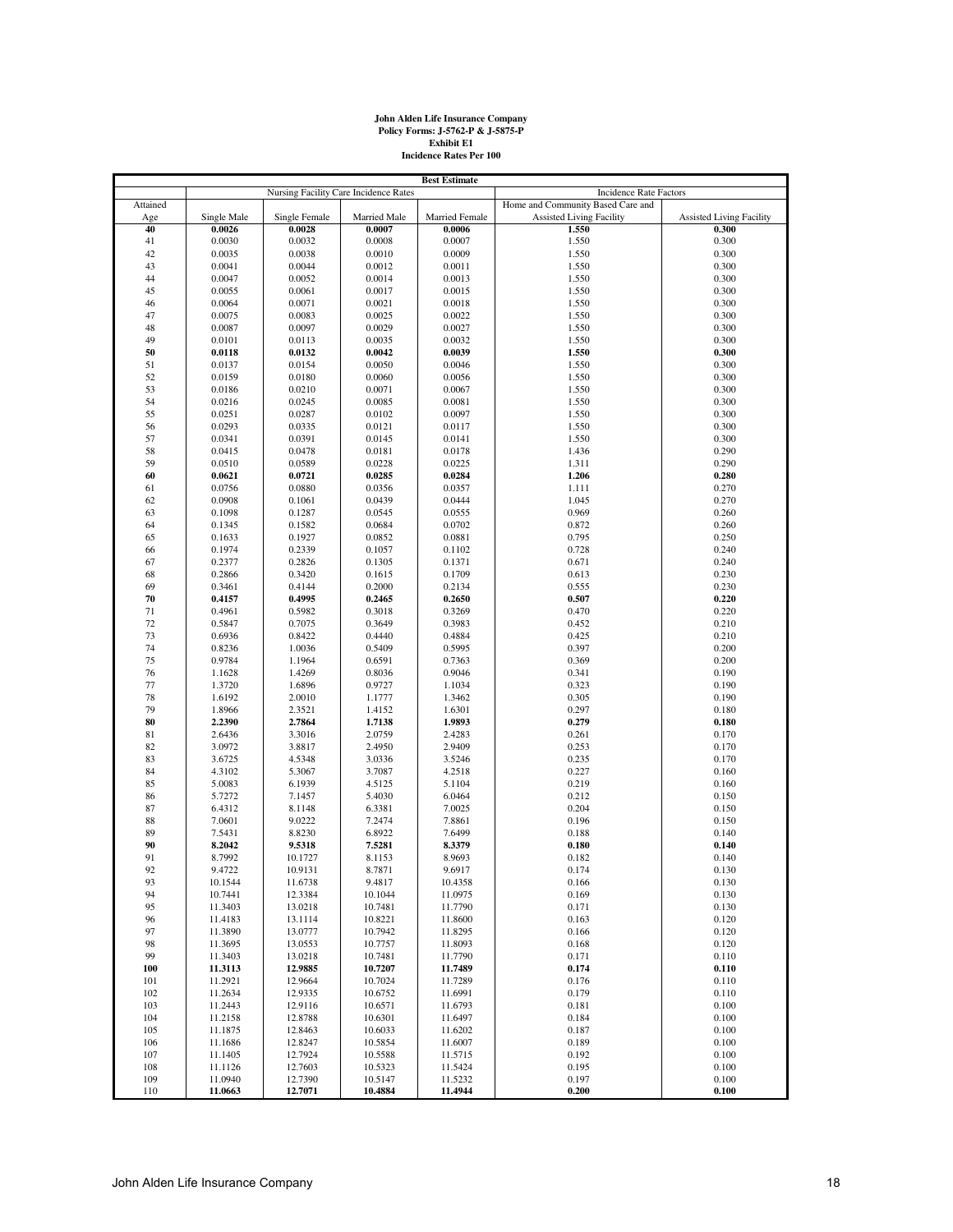

| Best Estimate Length of Stay * |                  |                  |                  |                  |  |  |  |  |  |  |
|--------------------------------|------------------|------------------|------------------|------------------|--|--|--|--|--|--|
| Attained                       | Male             |                  | Female           |                  |  |  |  |  |  |  |
| Age                            | No COLA          | 5% Compound COLA | No COLA          | 5% Compound COLA |  |  |  |  |  |  |
| 40                             | 510.60           | 669.38           | 556.93           | 706.48           |  |  |  |  |  |  |
| 41                             | 510.60           | 669.38           | 556.93           | 706.48           |  |  |  |  |  |  |
| 42                             | 510.60           | 669.38           | 556.93           | 706.48           |  |  |  |  |  |  |
| 43                             | 510.60           | 669.38           | 556.93           | 706.48           |  |  |  |  |  |  |
| 44                             | 510.60           | 669.38           | 556.93           | 706.48           |  |  |  |  |  |  |
| 45                             | 510.60           | 669.38           | 556.93           | 706.48           |  |  |  |  |  |  |
| 46                             | 510.60           | 669.38           | 556.93           | 706.48           |  |  |  |  |  |  |
| 47                             | 510.60           | 669.38           | 556.93           | 706.48           |  |  |  |  |  |  |
| 48                             | 510.60           | 669.38           | 556.93           | 706.48           |  |  |  |  |  |  |
| 49                             | 510.60           | 669.38           | 556.93           | 706.48           |  |  |  |  |  |  |
| 50                             | 510.60           | 669.38           | 556.93           | 706.48           |  |  |  |  |  |  |
| 51                             | 510.60           | 669.38           | 556.93           | 706.48           |  |  |  |  |  |  |
| 52                             | 510.60           | 669.38           | 556.93           | 706.48           |  |  |  |  |  |  |
| 53                             | 506.31           | 661.90           | 536.81           | 675.39           |  |  |  |  |  |  |
| 54                             | 502.20           | 654.75           | 518.29           | 647.25           |  |  |  |  |  |  |
| 55                             | 498.25           | 647.94           | 501.17           | 621.63           |  |  |  |  |  |  |
| 56                             | 494.47           | 641.44           | 485.24           | 598.17           |  |  |  |  |  |  |
| 57                             | 490.83           | 635.24           | 470.37           | 576.56           |  |  |  |  |  |  |
| 58                             | 487.34           | 629.32           | 456.41           | 556.57           |  |  |  |  |  |  |
| 59                             | 483.99           | 623.67           | 443.26           | 537.98           |  |  |  |  |  |  |
| 60                             | 480.77           | 618.27           | 430.84           | 520.62           |  |  |  |  |  |  |
| 61                             | 477.68           | 613.13           | 419.06           | 504.35           |  |  |  |  |  |  |
| 62                             | 474.70           | 608.22           | 407.86           | 489.04           |  |  |  |  |  |  |
| 63                             | 475.43           | 593.05           | 436.64           | 524.28           |  |  |  |  |  |  |
| 64                             | 480.60           | 587.46           | 468.08           | 563.44           |  |  |  |  |  |  |
| 65                             | 489.10           | 588.47           | 502.66           | 607.56           |  |  |  |  |  |  |
| 66                             | 500.26           | 594.32           | 541.09           | 658.19           |  |  |  |  |  |  |
| 67                             | 513.68           | 603.89           | 584.39           | 717.71           |  |  |  |  |  |  |
| 68                             | 505.55           | 588.63           | 606.96           | 738.67           |  |  |  |  |  |  |
| 69                             | 499.22           | 576.50           | 631.40           | 762.39           |  |  |  |  |  |  |
| 70                             | 494.31           | 566.77           | 657.70           | 788.75           |  |  |  |  |  |  |
| 71                             | 490.55           | 558.96           | 685.89           | 817.66           |  |  |  |  |  |  |
| 72                             | 487.72           | 552.68           | 715.98           | 849.10           |  |  |  |  |  |  |
| 73                             | 488.58           | 550.11           | 722.19           | 849.87           |  |  |  |  |  |  |
| 74                             | 490.55           | 549.68           | 730.00           | 854.29           |  |  |  |  |  |  |
| 75                             | 493.29           | 550.58           | 738.90           | 860.99           |  |  |  |  |  |  |
| 76                             | 496.60           | 552.42           | 748.64           | 869.21           |  |  |  |  |  |  |
| 77                             | 500.37           | 554.95           | 759.04           | 878.57           |  |  |  |  |  |  |
| 78                             | 502.58           | 556.05           | 763.54           | 881.06           |  |  |  |  |  |  |
| 79                             | 505.09           | 557.55           | 768.49           | 884.19           |  |  |  |  |  |  |
| 80                             | 507.88           | 559.42           | 773.87           | 887.93           |  |  |  |  |  |  |
| 81                             | 510.93           | 561.64           | 779.68           | 892.27           |  |  |  |  |  |  |
| 82                             | 514.24           | 564.18           | 785.92           | 897.23           |  |  |  |  |  |  |
| 83                             | 503.58           | 550.16           | 774.77           | 878.83           |  |  |  |  |  |  |
| 84                             | 494.10           | 537.86           | 765.75           | 864.14           |  |  |  |  |  |  |
| 85                             | 485.55           | 526.89           | 758.19           | 851.88           |  |  |  |  |  |  |
| 86                             | 477.75           | 516.98           | 751.74           | 841.38           |  |  |  |  |  |  |
| 87                             | 470.58           | 507.94           | 746.17           | 832.22           |  |  |  |  |  |  |
| 88                             | 455.63           | 490.14           | 711.00           | 788.00           |  |  |  |  |  |  |
| 89                             | 442.03           | 474.05           | 679.70           | 749.24           |  |  |  |  |  |  |
| 90                             | 429.60           | 459.44           | 651.51           | 714.77           |  |  |  |  |  |  |
| 91                             | 418.17           | 446.08           | 625.89           | 683.77           |  |  |  |  |  |  |
| 92                             | 407.63           | 433.83           | 602.47           | 655.67           |  |  |  |  |  |  |
| 93                             | 407.63           | 433.83           | 602.47           | 655.67           |  |  |  |  |  |  |
| 94                             | 407.63           | 433.83           | 602.47           | 655.67           |  |  |  |  |  |  |
| 95                             | 407.63           | 433.83           | 602.47           | 655.67           |  |  |  |  |  |  |
| 96                             | 407.63           | 433.83           | 602.47           | 655.67           |  |  |  |  |  |  |
| 97                             | 407.63           | 433.83           | 602.47           | 655.67           |  |  |  |  |  |  |
| 98                             | 407.63           | 433.83           | 602.47           | 655.67           |  |  |  |  |  |  |
| 99                             | 407.63           | 433.83           | 602.47           | 655.67           |  |  |  |  |  |  |
| 100                            | 407.63           | 433.83           | 602.47           | 655.67           |  |  |  |  |  |  |
| 101                            | 407.63           | 433.83           | 602.47           | 655.67           |  |  |  |  |  |  |
| 102                            | 407.63           | 433.83           | 602.47           | 655.67           |  |  |  |  |  |  |
|                                | 407.63           |                  | 602.47           | 655.67           |  |  |  |  |  |  |
| 103<br>104                     | 407.63           | 433.83<br>433.83 | 602.47           | 655.67           |  |  |  |  |  |  |
|                                | 407.63           | 433.83           | 602.47           | 655.67           |  |  |  |  |  |  |
| 105                            | 407.63           | 433.83           |                  |                  |  |  |  |  |  |  |
| 106                            |                  |                  | 602.47           | 655.67           |  |  |  |  |  |  |
| 107                            | 407.63           | 433.83           | 602.47           | 655.67<br>655.67 |  |  |  |  |  |  |
| 108<br>109                     | 407.63<br>407.63 | 433.83<br>433.83 | 602.47<br>602.47 | 655.67           |  |  |  |  |  |  |
| 110                            | 407.63           | 433.83           | 602.47           | 655.67           |  |  |  |  |  |  |
|                                |                  |                  |                  |                  |  |  |  |  |  |  |

\* Based on SOA LTC Intercompany 2000-2011 Study and reinsurer's experiences. 4.5% interest. Lifetime Benefits, 90 Day Elimination Period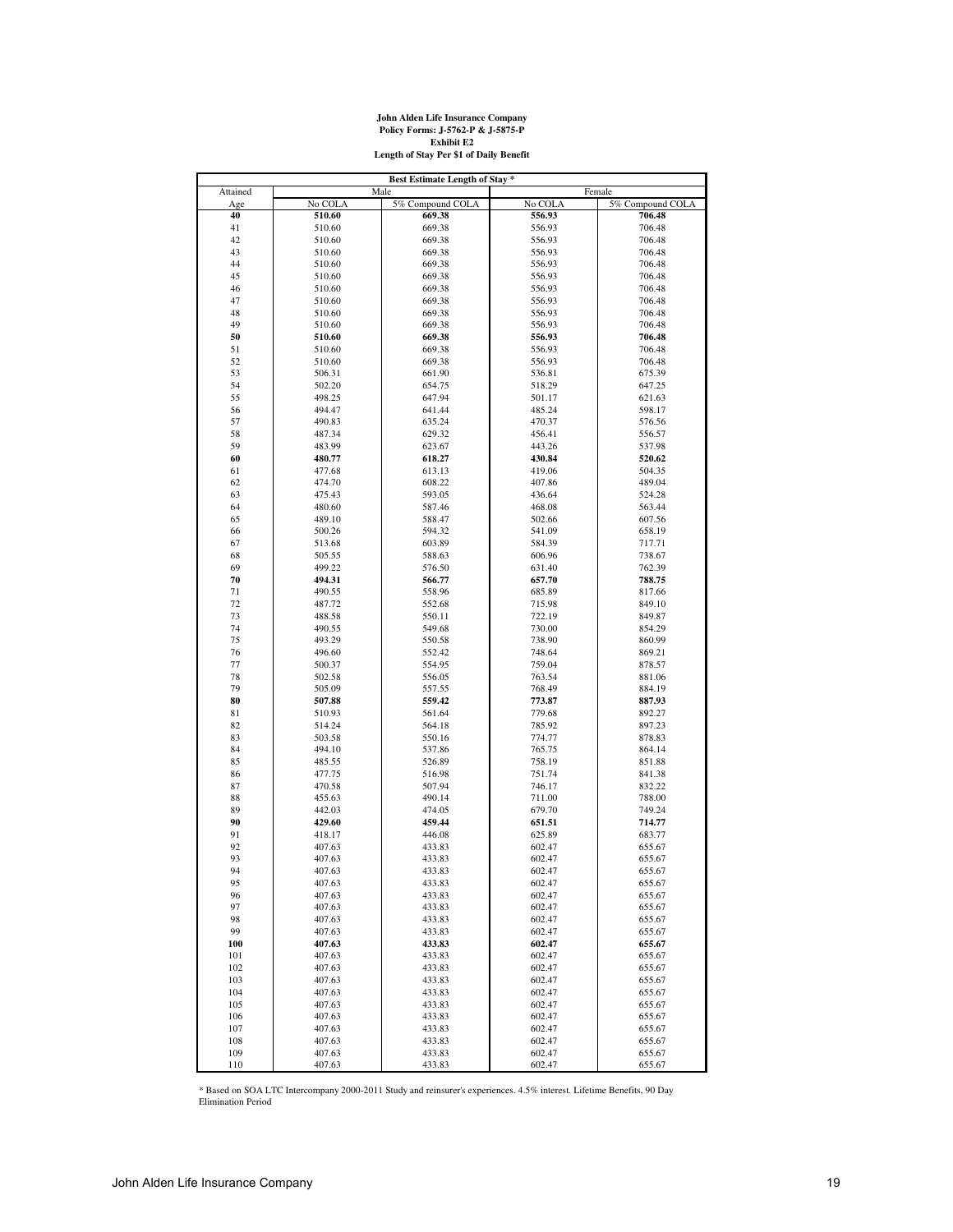# **John Alden Life Insurance Company Combined Reinsurer Experience Exhibit E3 Incidence A to E Analysis**

|          |          |       | Single Male |       | Single Female |          |             |         |  |
|----------|----------|-------|-------------|-------|---------------|----------|-------------|---------|--|
| Attained |          | Claim | Expected    |       |               | Claim    | Expected    |         |  |
| Age      | Exposure | Count | Claim Count | A/E   | Exposure      | Count    | Claim Count | A/E     |  |
| 40-44    | 1,302    | 0     | 0           | $0\%$ | 1.624         | $\Omega$ | $\Omega$    | $0\%$   |  |
| 45-49    | 4.044    | 5     |             | 601\% | 6,238         | 8        |             | 555%    |  |
| 50-54    | 9,506    | 6     | 4           | 144%  | 18,059        | 24       | 9           | 266%    |  |
| 55-59    | 20,377   | 36    | 19          | 191%  | 44.051        | 66       | 47          | 140%    |  |
| 60-64    | 33,982   | 72    | 66          | 109%  | 80,901        | 204      | 185         | 110%    |  |
| 65-69    | 43.918   | 178   | 180         | 99%   | 110.101       | 546      | 538         | 102%    |  |
| 70-74    | 41,786   | 355   | 357         | 99%   | 108,868       | 1,118    | 1,131       | 99%     |  |
| 75-79    | 29.031   | 530   | 523         | 101%  | 80,590        | 1.815    | 1.798       | 101%    |  |
| 80-84    | 15.764   | 617   | 598         | 103%  | 47.645        | 2,280    | 2.261       | 101%    |  |
| 85-89    | 5,955    | 439   | 434         | 101%  | 20,500        | 1.867    | 1.869       | 100%    |  |
| $90+$    | 1,500    | 163   | 163         | 100%  | 6,111         | 871      | 773         | 113\%   |  |
| Total    | 207,166  | 2,401 | 2,345       | 102%  | 524,690       | 8.799    | 8,613       | $102\%$ |  |

|           |          |          | <b>Married Male</b> |       |          |       | <b>Married Female</b> |         |
|-----------|----------|----------|---------------------|-------|----------|-------|-----------------------|---------|
| Attained  |          | Claim    | Expected            |       |          | Claim | Expected              |         |
| Age       | Exposure | Count    | Claim Count         | A/E   | Exposure | Count | Claim Count           | A/E     |
| $40 - 44$ | 4.250    | $\Omega$ | $\Omega$            | $0\%$ | 7.609    | 7     | $\Omega$              | 3670%   |
| 45-49     | 14.544   | 5        |                     | 495%  | 23,203   | 16    |                       | 1104%   |
| 50-54     | 38.365   | 22       | 6                   | 342%  | 56.521   | 46    | 9                     | 520%    |
| 55-59     | 91.380   | 80       | 37                  | 218%  | 120.731  | 124   | 47                    | 264%    |
| 60-64     | 168.363  | 229      | 161                 | 142%  | 197.198  | 287   | 190                   | 151%    |
| 65-69     | 222.945  | 512      | 505                 | 101%  | 226,512  | 546   | 536                   | $102\%$ |
| 70-74     | 204.081  | 1,043    | 1,091               | 96%   | 184.105  | 1,024 | 1,068                 | 96%     |
| 75-79     | 130.981  | 1,737    | 1,665               | 104%  | 109.951  | 1,585 | 1,581                 | 100%    |
| 80-84     | 61.107   | 1,855    | 1.847               | 100%  | 49.229   | 1.793 | 1.729                 | 104%    |
| 85-89     | 19.205   | 1.342    | 1,333               | 101%  | 14.498   | 1.105 | 1,104                 | $100\%$ |
| $90+$     | 1,670    | 223      | 175                 | 127%  | 2,455    | 300   | 269                   | 111%    |
| Total     | 956,890  | 7,048    | 6,821               | 103%  | 992,013  | 6,833 | 6,535                 | 105%    |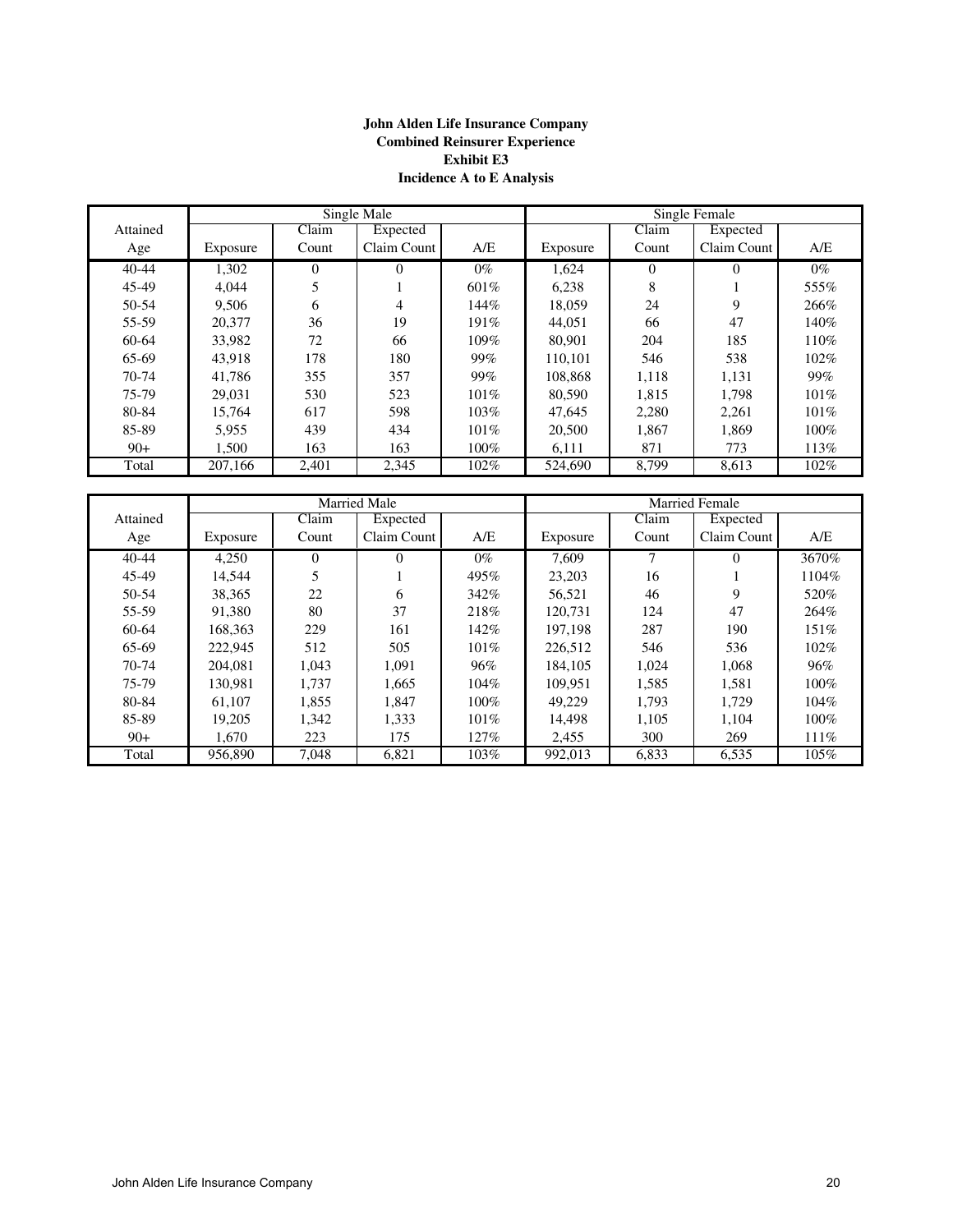# **John Alden Life Insurance Company Combined Reinsurer Experience Exhibit E4 Claim Termination A to E Analysis**

| Duration                 | <b>Claim Exposure</b> | Actual           | Expected         | A/E    |
|--------------------------|-----------------------|------------------|------------------|--------|
| 1st quarter              | 1,946                 | $\overline{524}$ | 627              | $84\%$ |
| 2nd quarter              | 4,726                 | 749              | 651              | 115%   |
| 3rd quarter              | 4,010                 | 362              | 379              | 96%    |
| 4th quarter              | 3,570                 | 278              | 283              | 98%    |
| $\overline{c}$           | 12,547                | 2,953            | 3,128            | 94%    |
| 3                        | 8,650                 | 2,090            | 2,327            | 90%    |
| $\overline{\mathcal{L}}$ | 5,877                 | 1,860            | 1,766            | 105%   |
| 5                        | 3,552                 | 934              | 1,074            | $87\%$ |
| 6                        | 2,305                 | 557              | 656              | $85\%$ |
| 7                        | 1,542                 | 361              | 451              | $80\%$ |
| $\,8\,$                  | 1,036                 | 234              | 286              | 82%    |
| 9                        | 707                   | 158              | 188              | $84\%$ |
| $10\,$                   | 478                   | 109              | 145              | 75%    |
| $11\,$                   | 321                   | 74               | 88               | $84\%$ |
| 12                       | 209                   | 53               | 73               | 73%    |
| 13                       | 123                   | 22               | 46               | 48%    |
| 14                       | 85                    | 42               | 25               | 166%   |
| 15                       | 59                    | 26               | $20\,$           | 133%   |
| 16                       | 38                    | 15               | $\,8\,$          | 188%   |
| 17                       | 26                    | $10\,$           | 5                | 190%   |
| $18\,$                   | 17                    | 6                | $\boldsymbol{2}$ | 314%   |
| 19                       | 11                    | $\overline{c}$   | $\mathbf{1}$     | 150%   |
| 20                       | 6                     | $\mathbf{1}$     | 1                | 138%   |
| 21                       | 3                     |                  | $\boldsymbol{0}$ | 241%   |
| Average                  | 51,843                | 11,422           | 12,230           | 93%    |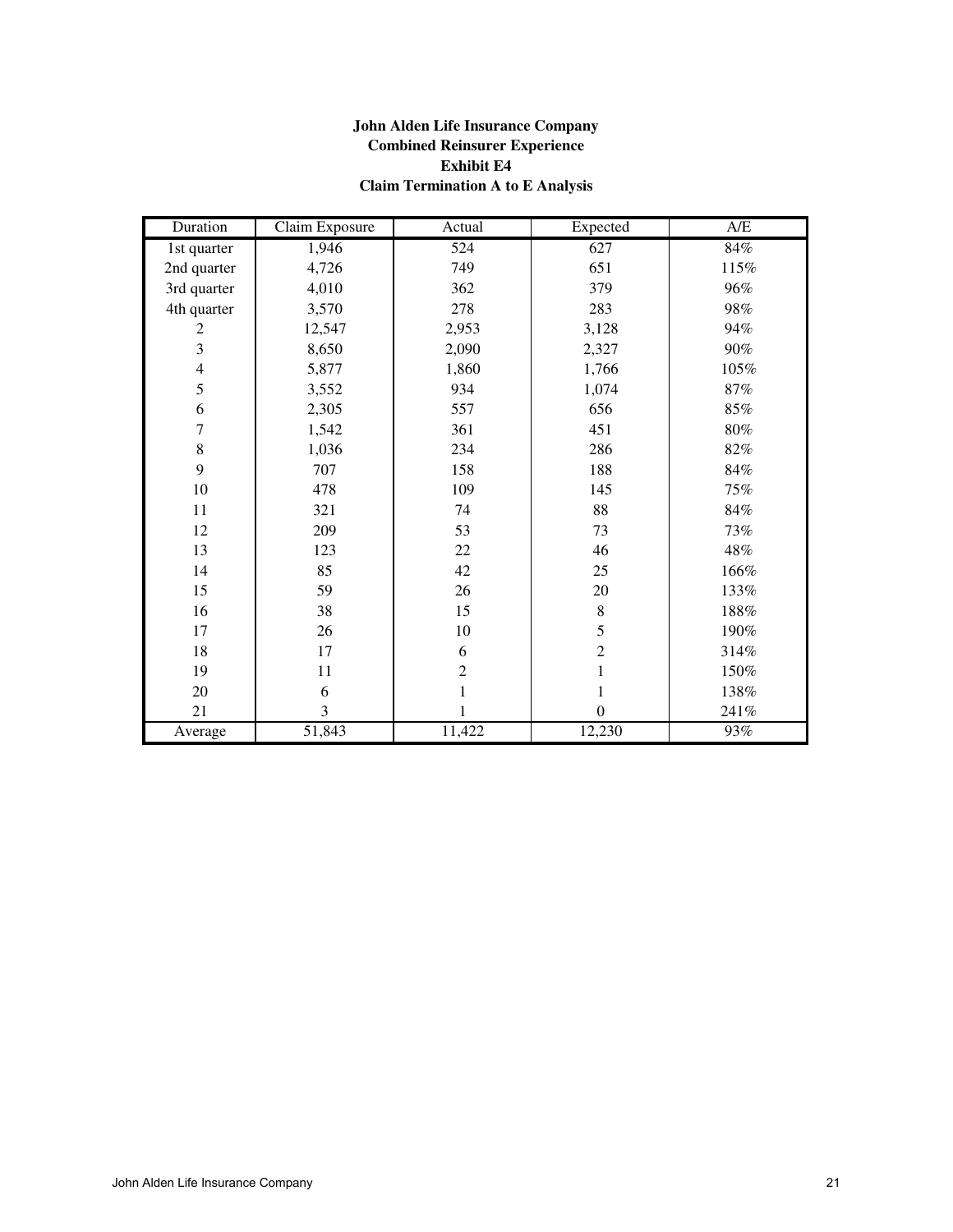# **John Alden Life Insurance Company Nationwide Experience Projection Policy Forms: J-5762-P and J-5875-P Combined Exhibit F**

|            |                       |                          | <b>Before Proposed Rate Increase</b> |                    | With Proposed Rate Increase*<br>Earned<br>Incurred |                            |                    |  |
|------------|-----------------------|--------------------------|--------------------------------------|--------------------|----------------------------------------------------|----------------------------|--------------------|--|
|            | Calendar<br>Year      | Earned<br>Premium        | Incurred<br>Claims                   | Loss<br>Ratio      | Premium                                            | Claims*                    | Loss<br>Ratio      |  |
|            |                       |                          |                                      |                    |                                                    |                            |                    |  |
|            | 1992                  | 25,360                   | $\bf{0}$                             | 0.0%               | 25,360                                             | $\mathbf{0}$               | $0.0\%$            |  |
|            | 1993                  | 746,128                  | 136,808                              | 18.3%              | 746,128                                            | 136,808                    | 18.3%              |  |
|            | 1994                  | 2,295,491                | 8,756                                | 0.4%               | 2,295,491                                          | 8,756                      | 0.4%               |  |
|            | 1995                  | 6,029,427                | 533,026                              | $8.8\%$            | 6,029,427                                          | 533,026                    | $8.8\%$            |  |
|            | 1996                  | 9,649,677                | 754,308                              | 7.8%               | 9,649,677                                          | 754,308                    | 7.8%               |  |
|            | 1997                  | 17,125,508               | 885,971                              | 5.2%               | 17,125,508                                         | 885,971                    | 5.2%               |  |
|            | 1998                  | 16,734,963               | 2,005,950                            | 12.0%              | 16,734,963                                         | 2,005,950                  | 12.0%              |  |
|            | 1999                  | 16,179,464               | 3,176,941                            | 19.6%              | 16,179,464                                         | 3,176,941                  | 19.6%              |  |
|            | 2000                  | 17,308,264               | 3,153,971                            | 18.2%              | 17,308,264                                         | 3,153,971                  | 18.2%              |  |
|            | 2001                  | 16,391,917               | 6,167,067                            | 37.6%              | 16,391,917                                         | 6,167,067                  | 37.6%              |  |
|            | 2002                  | 15,107,651               | 6,089,682                            | 40.3%              | 15,107,651                                         | 6,089,682                  | 40.3%              |  |
|            | 2003                  | 14,691,168               | 8,303,099                            | 56.5%              | 14,691,168                                         | 8,303,099                  | 56.5%              |  |
|            | 2004                  | 14,005,972               | 9,891,733                            | 70.6%              | 14,005,972                                         | 9,891,733                  | 70.6%              |  |
| Historical | 2005                  | 14,109,360               | 8,430,323                            | 59.7%              | 14,109,360                                         | 8,430,323                  | 59.7%              |  |
| Experience | 2006<br>2007          | 13,186,553               | 10,245,618                           | 77.7%<br>106.4%    | 13,186,553                                         | 10,245,618                 | 77.7%<br>106.4%    |  |
|            | 2008                  | 12,332,679<br>11,823,815 | 13,115,913<br>14,918,705             | 126.2%             | 12,332,679<br>11,823,815                           | 13,115,913<br>14,918,705   | 126.2%             |  |
|            | 2009                  | 12,330,008               | 19,953,802                           | 161.8%             | 12,330,008                                         | 19,953,802                 | 161.8%             |  |
|            | 2010                  | 12,163,149               | 17,518,262                           | 144.0%             | 12,163,149                                         | 17,518,262                 | 144.0%             |  |
|            | 2011                  | 11,602,563               | 19,970,616                           | 172.1%             | 11,602,563                                         | 19,970,616                 | 172.1%             |  |
|            | 2012                  | 11,562,075               | 20,090,702                           | 173.8%             | 11,562,075                                         | 20,090,702                 | 173.8%             |  |
|            | 2013                  | 11,432,042               | 18,053,996                           | 157.9%             | 11,432,042                                         | 18,053,996                 | 157.9%             |  |
|            | 2014                  | 10,845,248               | 26,792,968                           | 247.0%             | 10,845,248                                         | 26,792,968                 | 247.0%             |  |
|            | 2015                  | 10,316,362               | 27,546,959                           | 267.0%             | 10,316,362                                         | 27,546,959                 | 267.0%             |  |
|            | 2016                  | 9,619,859                | 35,666,988                           | 370.8%             | 9,619,859                                          | 35,666,988                 | 370.8%             |  |
|            | 2017                  | 9,377,005                | 27,034,156                           | 288.3%             | 9,377,005                                          | 27,034,156                 | 288.3%             |  |
|            | 2018                  | 9,113,229                | 27,312,814                           | 299.7%             | 9,113,229                                          | 27,312,814                 | 299.7%             |  |
|            | 2019                  | 8,503,798                | 26,005,569                           | 305.8%             | 8,503,798                                          | 26,005,569                 | 305.8%             |  |
|            | 2020                  | 8,025,194                | 27,582,187                           | 343.7%             | 8,025,194                                          | 27,582,187                 | 343.7%             |  |
|            | 2021                  | 7,320,695                | 26,485,335                           | 361.8%             | 7,320,695                                          | 26,485,335                 | 361.8%             |  |
|            | 2022                  | 6,311,212                | 25,916,932                           | 410.6%             | 6,883,607                                          | 25,274,303                 | 367.2%             |  |
|            | 2023                  | 5,437,797                | 25,165,084                           | 462.8%             | 6,740,770                                          | 24,230,456                 | 359.5%             |  |
|            | 2024                  | 4,680,824                | 24,265,092                           | 518.4%             | 6,604,040                                          | 23,103,428<br>21,952,195   | 349.8%             |  |
|            | 2025<br>2026          | 4,023,234                | 23,265,311                           | 578.3%<br>642.4%   | 6,394,671                                          | 20,918,899                 | 343.3%<br>381.3%   |  |
|            | 2027                  | 3,451,308<br>2,953,344   | 22,170,206<br>21,004,162             | 711.2%             | 5,485,631<br>4,694,149                             | 19,818,668                 | 422.2%             |  |
|            | 2028                  | 2,519,621                | 19,814,229                           | 786.4%             | 4,004,774                                          | 18,695,896                 | 466.8%             |  |
|            | 2029                  | 2,141,931                | 18,594,530                           | 868.1%             | 3,404,462                                          | 17,545,037                 | 515.4%             |  |
|            | 2030                  | 1,813,549                | 17,340,353                           | 956.2%             | 2,882,520                                          | 16,361,647                 | 567.6%             |  |
|            | 2031                  | 1,528,769                | 16,119,198                           | 1054.4%            | 2,429,880                                          | 15,209,415                 | 625.9%             |  |
|            | 2032                  | 1,282,466                | 14,898,812                           | 1161.7%            | 2,038,397                                          | 14,057,909                 | 689.7%             |  |
|            | 2033                  | 1,070,204                | 13,680,782                           | 1278.3%            | 1,701,021                                          | 12,908,626                 | 758.9%             |  |
|            | 2034                  | 888,163                  | 12,477,962                           | 1404.9%            | 1,411,678                                          | 11,773,694                 | 834.0%             |  |
|            | 2035                  | 732,858                  | 11,274,050                           | 1538.4%            | 1,164,830                                          | 10,637,732                 | 913.2%             |  |
|            | 2036                  | 601,134                  | 10,119,390                           | 1683.4%            | 955,464                                            | 9,548,242                  | 999.3%             |  |
|            | 2037                  | 490,019                  | 9,022,614                            | 1841.3%            | 778,854                                            | 8,513,369                  | 1093.1%            |  |
|            | 2038                  | 396,852                  | 7,974,489                            | 2009.4%            | 630,770                                            | 7,524,401                  | 1192.9%            |  |
| Projected  | 2039                  | 319,266                  | 6,999,488                            | 2192.4%            | 507,452                                            | 6,604,430                  | 1301.5%            |  |
| Future     | 2040                  | 255,079                  | 6,085,946                            | 2385.9%            | 405,432                                            | 5,742,449                  | 1416.4%            |  |
| Experience | 2041                  | 202.389                  | 5,260,824                            | 2599.4%            | 321,684                                            | 4,963,898                  | 1543.1%            |  |
|            | 2042                  | 159,442                  | 4,518,217                            | 2833.8%            | 253,423                                            | 4,263,204                  | 1682.2%            |  |
|            | 2043                  | 124,705                  | 3,841,533                            | 3080.5%            | 198,211                                            | 3,624,714                  | 1828.7%            |  |
|            | 2044                  | 96,839                   | 3,240,359                            | 3346.1%            | 153,919                                            | 3,057,470                  | 1986.4%            |  |
|            | 2045                  | 74,682                   | 2,708,827                            | 3627.1%            | 118,702                                            | 2,555,938                  | 2153.2%            |  |
|            | 2046<br>2047          | 57,213<br>43,534         | 2,251,563<br>1,858,642               | 3935.4%<br>4269.4% | 90,936<br>69,194                                   | 2,124,483<br>1,753,738     | 2336.2%<br>2534.5% |  |
|            | 2048                  |                          |                                      |                    |                                                    |                            |                    |  |
|            | 2049                  | 32,911<br>24,733         | 1,514,440<br>1,224,631               | 4601.6%<br>4951.5% | 52,310<br>39,311                                   | 1,428,964<br>1,155,511     | 2731.7%<br>2939.4% |  |
|            | 2050                  | 18,483                   | 987,144                              | 5340.7%            | 29,378                                             | 931,428                    | 3170.5%            |  |
|            | 2051                  | 13,738                   | 796,199                              | 5795.5%            | 21,836                                             | 751,261                    | 3440.5%            |  |
|            | 2052                  | 10,161                   | 639,962                              | 6298.5%            | 16,150                                             | 603,842                    | 3739.1%            |  |
|            | 2053                  | 7,483                    | 513,483                              | 6861.9%            | 11,894                                             | 484,502                    | 4073.6%            |  |
|            | 2054                  | 5,492                    | 413,636                              | 7532.0%            | 8,729                                              | 390,290                    | 4471.3%            |  |
|            | 2055                  | 4,016                    | 332,876                              | 8289.0%            | 6,383                                              | 314,088                    | 4920.7%            |  |
|            | 2056                  | 2,925                    | 267,749                              | 9154.9%            | 4,649                                              | 252,637                    | 5434.7%            |  |
|            | 2057                  | 2,122                    | 214,254                              | 10095.9%           | 3,373                                              | 202,161                    | 5993.4%            |  |
|            | 2058                  | 1,535                    | 166,307                              | 10834.2%           | 2,440                                              | 156,921                    | 6431.7%            |  |
|            | 2059                  | 1,108                    | 127,944                              | 11545.9%           | 1,761                                              | 120,722                    | 6854.2%            |  |
|            | 2060                  | 796                      | 99,750                               | 12532.4%           | 1,265                                              | 94,120                     | 7439.8%            |  |
|            |                       |                          |                                      |                    |                                                    |                            |                    |  |
|            | Past                  | 322,633,928              | 381,346,890                          | 118.2%             | 322,633,928                                        | 381,346,890                | 118.2%             |  |
|            | Future                | 49,102,631               | 363,652,304                          | 740.6%             | 67,844,647                                         | 346,136,025                | 510.2%             |  |
|            | Lifetime              | 371,736,559              | 744,999,194                          | 200.4%             | 390,478,574                                        | 727,482,915                | 186.3%             |  |
|            |                       |                          |                                      |                    |                                                    |                            |                    |  |
| Interest   | Factor<br>Past w/ int | 639,199,803              |                                      | 88.1%              | 639,199,803                                        |                            | 88.1%              |  |
|            | Future w/ int         | 39,115,382               | 563,265,571<br>252,842,008           | 646.4%             | 52,588,988                                         | 563,265,571<br>241,412,749 | 459.1%             |  |
|            | Lifetime w/ int       | 678,315,185              | 816, 107, 579                        | 120.3%             | 691,788,791                                        | 804,678,319                | 116.3%             |  |
|            |                       |                          |                                      |                    |                                                    |                            |                    |  |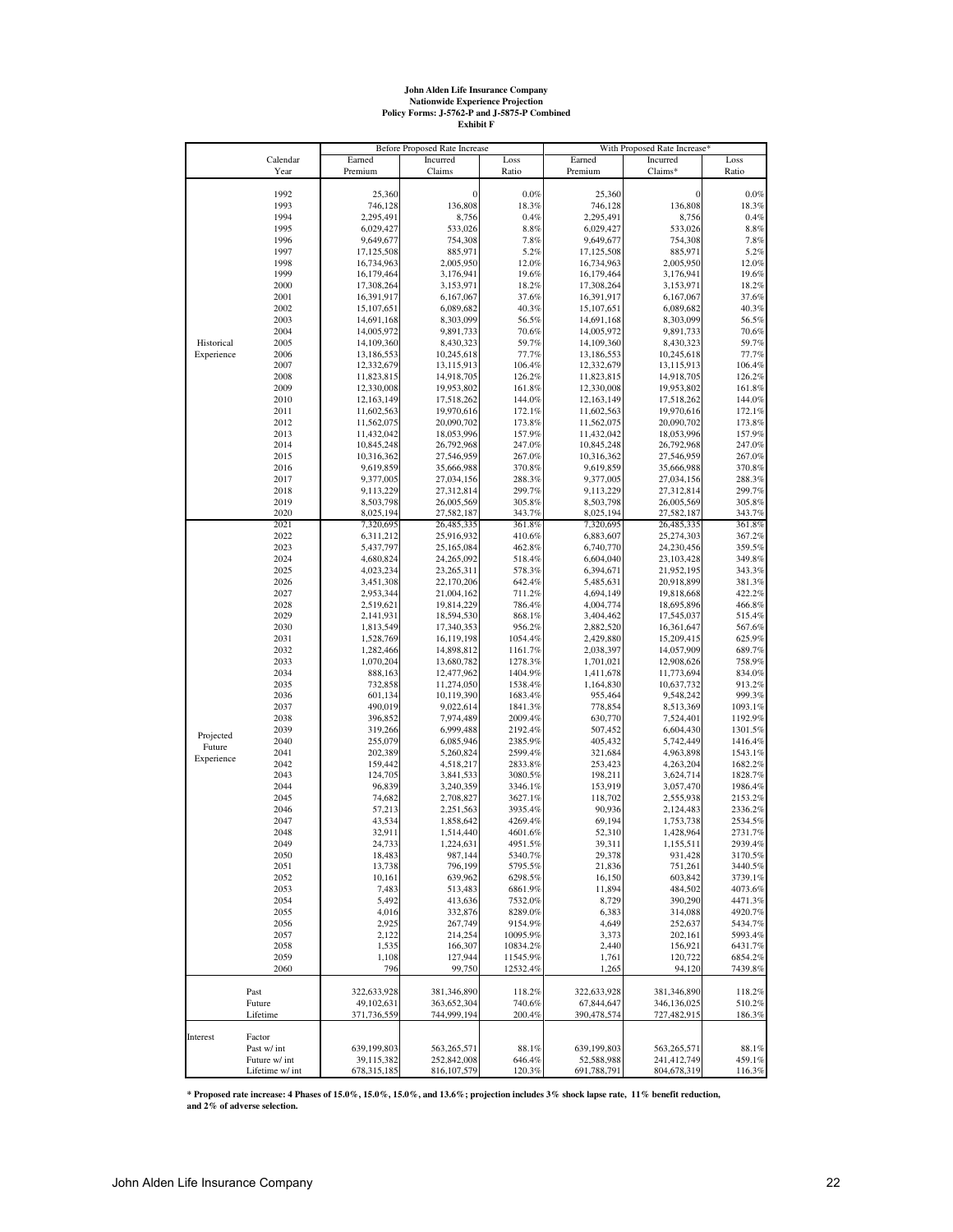# **John Alden Life Insurance Company Maryland Experience Projection Policy Forms: J-5762-P and J-5875-P Combined Exhibit G**

|            |                  |                         | Before Proposed Rate Increase  |                    |                      | With Proposed Rate Increase* |                    |
|------------|------------------|-------------------------|--------------------------------|--------------------|----------------------|------------------------------|--------------------|
|            | Calendar<br>Year | Earned<br>Premium       | Incurred<br>Claims             | Loss<br>Ratio      | Earned<br>Premium    | Incurred<br>Claims*          | Loss<br>Ratio      |
|            |                  |                         |                                |                    |                      |                              |                    |
|            | 1992             | 956                     | $\boldsymbol{0}$               | 0.0%               | 956                  | $\mathbf{0}$                 | $0.0\%$            |
|            | 1993             | 21,656                  | $\boldsymbol{0}$               | 0.0%               | 21,656               | $\mathbf{0}$                 | $0.0\%$            |
|            | 1994             | 23,567                  | $\mathbf{0}$                   | 0.0%               | 23,567               | $\boldsymbol{0}$             | $0.0\%$            |
|            | 1995             | 47,243                  | $\mathbf{0}$                   | 0.0%               | 47,243               | $\boldsymbol{0}$             | $0.0\%$            |
|            | 1996             | 101,372                 | $\mathbf{0}$                   | 0.0%               | 101,372              | $\mathbf{0}$                 | 0.0%               |
|            | 1997             | 187,554                 | $\mathbf{0}$                   | 0.0%               | 187,554              | $\boldsymbol{0}$             | $0.0\%$            |
|            | 1998             | 221,667                 | $\mathbf{0}$                   | 0.0%               | 221,667              | $\mathbf{0}$                 | 0.0%               |
|            | 1999             | 209,838                 | 2,800                          | 1.3%               | 209,838              | 2,800                        | 1.3%               |
|            | 2000             | 214,765                 |                                | 0.0%               | 214,765              |                              | 0.0%               |
|            | 2001             | 214,278                 | 8,081                          | 3.8%               | 214,278              | 8,081                        | 3.8%               |
|            | 2002             | 213,422                 | $\mathbf{0}$<br>$\overline{0}$ | 0.0%               | 213,422<br>197,060   | $\mathbf{0}$                 | $0.0\%$            |
|            | 2003<br>2004     | 197,060<br>189,131      | 37,409                         | 0.0%<br>19.8%      | 189,131              | $\boldsymbol{0}$<br>37,409   | $0.0\%$<br>19.8%   |
| Historical | 2005             | 204,354                 | 110,942                        | 54.3%              | 204,354              | 110,942                      | 54.3%              |
| Experience | 2006             | 176,561                 | 418,833                        | 237.2%             | 176,561              | 418,833                      | 237.2%             |
|            | 2007             | 162,538                 | 91,170                         | 56.1%              | 162,538              | 91,170                       | 56.1%              |
|            | 2008             | 147,233                 | 6,731                          | 4.6%               | 147,233              | 6,731                        | 4.6%               |
|            | 2009             | 162,712                 | 85,006                         | 52.2%              | 162,712              | 85,006                       | 52.2%              |
|            | 2010             | 162,450                 | 28,849                         | 17.8%              | 162,450              | 28,849                       | 17.8%              |
|            | 2011             | 156,195                 | 395,295                        | 253.1%             | 156,195              | 395,295                      | 253.1%             |
|            | 2012             | 150,510                 | 871,503                        | 579.0%             | 150,510              | 871,503                      | 579.0%             |
|            | 2013             | 149,520                 | 345,896                        | 231.3%             | 149,520              | 345,896                      | 231.3%             |
|            | 2014             | 152,228                 | 127,871                        | 84.0%              | 152,228              | 127,871                      | 84.0%              |
|            | 2015             | 146,805                 | 567,291                        | 386.4%             | 146,805              | 567,291                      | 386.4%             |
|            | 2016             | 139,057                 | 191,432                        | 137.7%             | 139,057              | 191,432                      | 137.7%             |
|            | 2017             | 114,898                 | 0                              | 0.0%               | 114,898              | 0                            | $0.0\%$            |
|            | 2018             | 123,543                 | 138,014                        | 111.7%             | 123,543              | 138,014                      | 111.7%             |
|            | 2019             | 102,149                 | 481,541                        | 471.4%             | 102,149              | 481,541                      | 471.4%             |
|            | 2020             | 113,343                 | 306,450                        | 270.4%             | 113,343              | 306,450                      | 270.4%             |
|            | 2021             | 94,995                  | 215,881                        | 227.3%             | 94,995               | 215,881                      | 227.3%             |
|            | 2022             | 81,229                  | 211,823                        | 260.8%             | 88,596               | 206,570                      | 233.2%             |
|            | 2023             | 69,682                  | 211,176                        | 303.1%             | 86,378               | 203,333                      | 235.4%             |
|            | 2024             | 59,878                  | 211,769                        | 353.7%             | 84,481               | 201,630                      | 238.7%             |
|            | 2025             | 51,480                  | 213,731                        | 415.2%             | 81,824               | 201,668                      | 246.5%             |
|            | 2026             | 44,237                  | 216,831                        | 490.2%             | 70,312               | 204,593                      | 291.0%             |
|            | 2027             | 37,957                  | 217,082                        | 571.9%             | 60,330               | 204,830                      | 339.5%             |
|            | 2028             | 32,527                  | 215,239                        | 661.7%             | 51,700               | 203,091                      | 392.8%             |
|            | 2029             | 27,809                  | 213,665                        | 768.3%             | 44,200               | 201,605                      | 456.1%             |
|            | 2030             | 23,692                  | 210,177                        | 887.1%             | 37,658               | 198,314                      | 526.6%             |
|            | 2031             | 20,086                  | 203,879                        | 1015.1%            | 31,925               | 192,371                      | 602.6%             |
|            | 2032             | 16,928                  | 192,642                        | 1138.0%            | 26,906               | 181,769                      | 675.6%             |
|            | 2033             | 14,180                  | 177,992                        | 1255.2%            | 22,539               | 167,946                      | 745.1%             |
|            | 2034             | 11,792                  | 163,047                        | 1382.7%            | 18,742               | 153,845                      | 820.8%             |
|            | 2035             | 9,728                   | 146,895                        | 1510.1%            | 15,461               | 138,604                      | 896.4%             |
|            | 2036             | 7,949                   | 132,191                        | 1663.0%            | 12,634               | 124,730                      | 987.2%             |
|            | 2037<br>2038     | 6,433<br>5,153          | 115,374<br>98,749              | 1793.5%            | 10,225<br>8,191      | 108,863<br>93,175            | 1064.7%<br>1137.5% |
|            | 2039             | 4,083                   | 84,076                         | 1916.2%<br>2059.2% | 6,489                | 79,330                       | 1222.4%            |
| Projected  | 2040             | 3,196                   | 69,516                         | 2175.4%            | 5,079                | 65,593                       | 1291.4%            |
| Future     | 2041             | 2,473                   | 56,392                         | 2280.3%            | 3,931                | 53,209                       | 1353.7%            |
| Experience | 2042             | 1,890                   | 45,470                         | 2406.0%            | 3,004                | 42,903                       | 1428.3%            |
|            | 2043             | 1,424                   | 36,205                         | 2542.6%            | 2,263                | 34,162                       | 1509.4%            |
|            | 2044             | 1,058                   | 28,252                         | 2670.9%            | 1,681                | 26,657                       | 1585.6%            |
|            | 2045             | 774                     | 21,541                         | 2782.4%            | 1,230                | 20,325                       | 1651.8%            |
|            | 2046             | 558                     | 16,133                         | 2890.5%            | 887                  | 15,223                       | 1715.9%            |
|            | 2047             | 396                     | 11,821                         | 2984.8%            | 629                  | 11,154                       | 1771.9%            |
|            | 2048             | 276                     | 8,443                          | 3054.3%            | 439                  | 7,966                        | 1813.1%            |
|            | 2049             | 189                     | 5,916                          | 3124.0%            | 301                  | 5,582                        | 1854.5%            |
|            | 2050             | 128                     | 4,068                          | 3189.0%            | 203                  | 3,838                        | 1893.1%            |
|            | 2051             | 84                      | 2,743                          | 3254.3%            | 134                  | 2,588                        | 1931.9%            |
|            | 2052             | 55                      | 1,810                          | 3318.4%            | 87                   | 1,708                        | 1970.0%            |
|            | 2053             | 34                      | 1,165                          | 3384.8%            | 55                   | 1,100                        | 2009.4%            |
|            | 2054             | 21                      | 728                            | 3465.2%            | 33                   | 687                          | 2057.1%            |
|            | 2055             | 13                      | 437                            | 3443.1%            | 20                   | 413                          | 2044.0%            |
|            | 2056             | $\tau$                  | 258                            | 3526.8%            | 12                   | 243                          | 2093.6%            |
|            | 2057             | 4                       | 146                            | 3474.3%            | $\overline{7}$       | 138                          | 2062.5%            |
|            | 2058             | $\overline{\mathbf{c}}$ | 83                             | 3668.4%            | $\overline{4}$       | 78                           | 2177.8%            |
|            | 2059             | $\,$ 1 $\,$             | 41                             | 3659.5%            | $\overline{2}$       | 39                           | 2172.5%            |
|            | 2060             | $\bf{0}$                | 18                             | 3735.2%            | 1                    | 17                           | 2217.4%            |
|            |                  |                         |                                |                    |                      |                              |                    |
|            | Past             | 4,206,605               | 4,215,118                      | 100.2%             | 4,206,605            | 4,215,118                    | 100.2%             |
|            | Future           | 632,401                 | 3,763,405                      | 595.1%<br>164.9%   | 873,587<br>5,080,192 | 3,575,772<br>7,790,891       | 409.3%             |
|            | Lifetime         | 4,839,007               | 7,978,523                      |                    |                      |                              | 153.4%             |
| Interest   | Factor           |                         |                                |                    |                      |                              |                    |
|            | Past w/ int      | 8,225,748               | 5,974,626                      | 72.6%              | 8,225,748            | 5,974,626                    | 72.6%              |
|            | Future w/ int    | 504,323                 | 2,559,128                      | 507.4%             | 677,943              | 2,438,081                    | 359.6%             |
|            | Lifetime w/ int  | 8,730,071               | 8,533,753                      | 97.8%              | 8,903,691            | 8,412,707                    | 94.5%              |
|            |                  |                         |                                |                    |                      |                              |                    |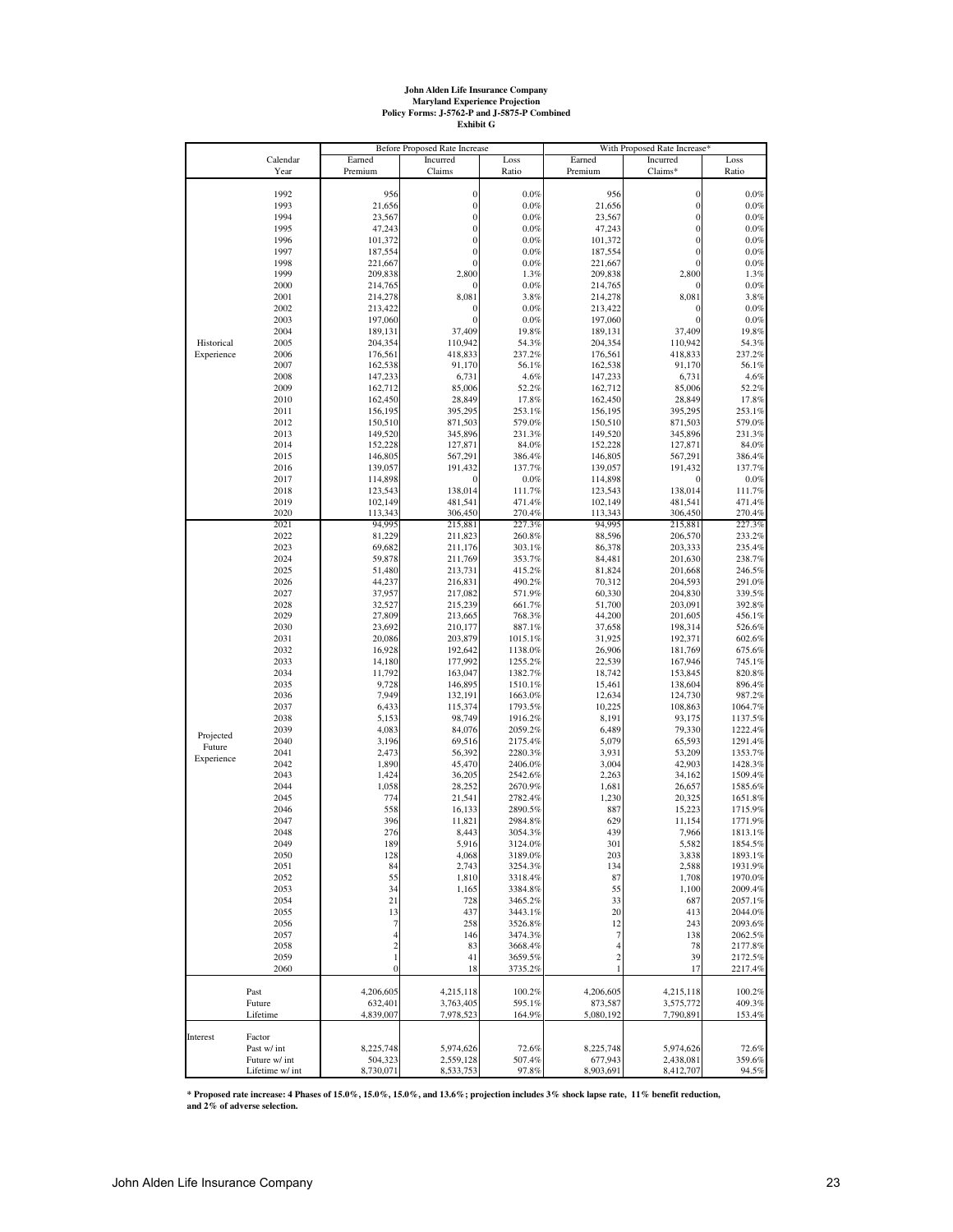# **John Alden Life Insurance Company Nationwide Experience Projection Policy Form: J-5762-P Exhibit F1**

|            |                 |                        | Before Proposed Rate Increase |                |             | With Proposed Rate Increase* |         | at:          | 4.70%            |
|------------|-----------------|------------------------|-------------------------------|----------------|-------------|------------------------------|---------|--------------|------------------|
|            | Calendar        | Earned                 | Incurred                      | Loss           | Earned      | Incurred                     | Loss    | Year End     | Factor           |
|            | Year            | Premium                | Claims                        | Ratio          | Premium     | Claims                       | Ratio   | 2020         | 1.0470           |
|            | 1992            |                        | $\mathbf{0}$                  | 0.0%           | 25,360      |                              | 0.0%    |              |                  |
|            | 1993            | 25,360<br>746,128      | 136,808                       | 18.3%          | 746,128     | 136,808                      | 18.3%   | 28.5<br>27.5 | 3.7024<br>3.5362 |
|            | 1994            | 2,295,491              | 8,756                         | 0.4%           | 2,295,491   | 8,756                        | 0.4%    | 26.5         | 3.3774           |
|            | 1995            | 5,980,381              | 533,026                       | 8.9%           | 5,980,381   | 533,026                      | 8.9%    | 25.5         | 3.2258           |
|            | 1996            | 6,889,991              | 478,535                       | 6.9%           | 6,889,991   | 478,535                      | 6.9%    | 24.5         | 3.0810           |
|            | 1997            | 6,523,412              | 699,642                       | 10.7%          | 6,523,412   | 699,642                      | 10.7%   | 23.5         | 2.9427           |
|            | 1998            | 5,602,496              | 932,397                       |                | 5,602,496   | 932,397                      | 16.6%   | 22.5         | 2.8106           |
|            | 1999            |                        | 2,336,766                     | 16.6%          | 5,068,109   | 2,336,766                    | 46.1%   | 21.5         | 2.6844           |
|            | 2000            | 5,068,109              | 1,985,692                     | 46.1%<br>39.9% | 4,977,691   | 1,985,692                    | 39.9%   | 20.5         | 2.5639           |
|            |                 | 4,977,691<br>4,723,934 | 3,460,155                     | 73.2%          | 4,723,934   |                              | 73.2%   | 19.5         | 2.4488           |
|            | 2001            | 4,534,346              |                               |                | 4,534,346   | 3,460,155<br>1,916,955       | 42.3%   | 18.5         | 2.3389           |
|            | 2002            |                        | 1,916,955                     | 42.3%          | 4,406,370   | 4,951,837                    |         | 17.5         | 2.2339           |
|            | 2003            | 4,406,370              | 4,951,837                     | 112.4%         |             |                              | 112.4%  |              |                  |
| Historical | 2004            | 4,058,684              | 5,994,139                     | 147.7%         | 4,058,684   | 5,994,139<br>3,216,316       | 147.7%  | 16.5         | 2.1336           |
|            | 2005            | 3,996,911              | 3,216,316                     | 80.5%          | 3,996,911   |                              | 80.5%   | 15.5<br>14.5 | 2.0379           |
| Experience | 2006            | 3,786,738              | 4,443,427                     | 117.3%         | 3,786,738   | 4,443,427                    | 117.3%  |              | 1.9464           |
|            | 2007            | 3,652,881              | 5,721,847                     | 156.6%         | 3,652,881   | 5,721,847                    | 156.6%  | 13.5         | 1.8590           |
|            | 2008            | 3,480,416              | 5,810,532                     | 166.9%         | 3,480,416   | 5,810,532                    | 166.9%  | 12.5         | 1.7756           |
|            | 2009            | 3,647,125              | 10,208,184                    | 279.9%         | 3,647,125   | 10,208,184                   | 279.9%  | 11.5         | 1.6958           |
|            | 2010            | 3,602,828              | 8,504,798                     | 236.1%         | 3,602,828   | 8,504,798                    | 236.1%  | 10.5         | 1.6197           |
|            | 2011            | 3,393,542              | 7,452,915                     | 219.6%         | 3,393,542   | 7,452,915                    | 219.6%  | 9.5          | 1.5470           |
|            | 2012            | 3,328,989              | 8,651,847                     | 259.9%         | 3,328,989   | 8,651,847                    | 259.9%  | 8.5          | 1.4776           |
|            | 2013            | 3,307,972              | 8,132,115                     | 245.8%         | 3,307,972   | 8,132,115                    | 245.8%  | 7.5          | 1.4112           |
|            | 2014            | 3,064,829              | 10,099,682                    | 329.5%         | 3,064,829   | 10,099,682                   | 329.5%  | 6.5          | 1.3479           |
|            | 2015            | 2,906,719              | 11,019,425                    | 379.1%         | 2,906,719   | 11,019,425                   | 379.1%  | 5.5          | 1.2874           |
|            | 2016            | 2,657,350              | 17,429,996                    | 655.9%         | 2,657,350   | 17,429,996                   | 655.9%  | 4.5          | 1.2296           |
|            | 2017            | 2,526,862              | 8,458,698                     | 334.8%         | 2,526,862   | 8,458,698                    | 334.8%  | 3.5          | 1.1744           |
|            | 2018            | 2,420,534              | 8,751,769                     | 361.6%         | 2,420,534   | 8,751,769                    | 361.6%  | 2.5          | 1.1217           |
|            | 2019            | 2,202,518              | 7,598,193                     | 345.0%         | 2,202,518   | 7,598,193                    | 345.0%  | 1.5          | 1.0713           |
|            | 2020            | 2,007,540              | 8,315,027                     | 414.2%         | 2,007,540   | 8,315,027                    | 414.2%  | 0.5          | 1.0232           |
|            | 2021            | 1,788,940              | 8,174,607                     | 457.0%         | 1,788,940   | 8,174,607                    | 457.0%  | $-0.5$       | 0.9773           |
|            | 2022            | 1,479,601              | 7,649,615                     | 517.0%         | 1,613,794   | 7,459,937                    | 462.3%  | $-1.5$       | 0.9334           |
|            | 2023            | 1,223,843              | 7,077,709                     | 578.3%         | 1,517,093   | 6,814,844                    | 449.2%  | $-2.5$       | 0.8915           |
|            | 2024            | 1,012,012              | 6,492,538                     | 641.5%         | 1,427,818   | 6,181,715                    | 432.9%  | $-3.5$       | 0.8515           |
|            | 2025            | 836,193                | 5,915,922                     | 707.5%         | 1,329,074   | 5,582,022                    | 420.0%  | $-4.5$       | 0.8133           |
|            | 2026            | 690,228                | 5,354,597                     | 775.8%         | 1,097,072   | 5,052,378                    | 460.5%  | $-5.5$       | 0.7768           |
|            | 2027            | 569,083                | 4,829,116                     | 848.6%         | 904,521     | 4,556,556                    | 503.8%  | $-6.5$       | 0.7419           |
|            | 2028            | 468,505                | 4,349,913                     | 928.5%         | 744,659     | 4,104,400                    | 551.2%  | $-7.5$       | 0.7086           |
|            | 2029            | 384,993                | 3,909,451                     | 1015.5%        | 611,922     | 3,688,798                    | 602.8%  | $-8.5$       | 0.6768           |
|            | 2030            | 315,727                | 3,504,479                     | 1110.0%        | 501,827     | 3,306,683                    | 658.9%  | $-9.5$       | 0.6464           |
|            | 2031            | 258,349                | 3,136,513                     | 1214.1%        | 410,629     | 2,959,486                    | 720.7%  | $-10.5$      | 0.6174           |
|            | 2032            | 210,856                | 2,801,522                     | 1328.6%        | 335,142     | 2,643,401                    | 788.7%  | $-11.5$      | 0.5897           |
|            | 2033            | 171,594                | 2,503,105                     | 1458.7%        | 272,737     | 2,361,828                    | 866.0%  | $-12.5$      | 0.5632           |
|            | 2034            | 139,216                | 2,231,956                     | 1603.2%        | 221,275     | 2,105,982                    | 951.8%  | $-13.5$      | 0.5379           |
|            | 2035            | 112,566                | 1,980,506                     | 1759.4%        | 178,917     | 1,868,725                    | 1044.5% | $-14.5$      | 0.5138           |
|            | 2036            | 90,684                 | 1,753,120                     | 1933.2%        | 144,137     | 1,654,172                    | 1147.6% | $-15.5$      | 0.4907           |
|            | 2037            | 72,761                 | 1,540,358                     | 2117.0%        | 115,650     | 1,453,419                    | 1256.7% | $-16.5$      | 0.4687           |
|            | 2038            | 58,126                 | 1,346,933                     | 2317.2%        | 92,388      | 1,270,911                    | 1375.6% | $-17.5$      | 0.4476           |
|            | 2039            | 46,205                 | 1,176,785                     | 2546.9%        | 73,440      | 1,110,366                    | 1511.9% | $-18.5$      | 0.4275           |
| Projected  | 2040            | 36,526                 | 1,013,886                     | 2775.8%        | 58,056      | 956,662                      | 1647.8% | $-19.5$      | 0.4084           |
| Future     | 2041            | 28,715                 | 865,017                       | 3012.4%        | 45,641      | 816,195                      | 1788.3% | $-20.5$      | 0.3900           |
| Experience | 2042            | 22,438                 | 729,362                       | 3250.5%        | 35,664      | 688,196                      | 1929.7% | $-21.5$      | 0.3725           |
|            | 2043            | 17,435                 | 609,893                       | 3498.2%        | 27,711      | 575,470                      | 2076.7% | $-22.5$      | 0.3558           |
|            | 2044            | 13,464                 | 508,406                       | 3776.0%        | 21,401      | 479,711                      | 2241.6% | $-23.5$      | 0.3398           |
|            | 2045            | 10,339                 | 420,988                       | 4071.8%        | 16,433      | 397,227                      | 2417.2% | $-24.5$      | 0.3246           |
|            | 2046            | 7,897                  | 347,412                       | 4399.4%        | 12,551      | 327,803                      | 2611.7% | $-25.5$      | 0.3100           |
|            | 2047            | 6,000                  | 285,224                       | 4753.4%        | 9,537       | 269,126                      | 2821.8% | $-26.5$      | 0.2961           |
|            | 2048            | 4,543                  | 230,402                       | 5071.4%        | 7,221       | 217,398                      | 3010.6% | $-27.5$      | 0.2828           |
|            | 2049            | 3,432                  | 185,729                       | 5411.3%        | 5,455       | 175,247                      | 3212.4% | $-28.5$      | 0.2701           |
|            | 2050            | 2,591                  | 150,269                       | 5799.8%        | 4,118       | 141,788                      | 3443.0% | $-29.5$      | 0.2580           |
|            | 2051            | 1,958                  | 121,708                       | 6216.6%        | 3,112       | 114,838                      | 3690.5% | $-30.5$      | 0.2464           |
|            | 2052            | 1,484                  | 98,503                        | 6637.5%        | 2,359       | 92,943                       | 3940.3% | $-31.5$      | 0.2353           |
|            | 2053            | 1,130                  | 81,144                        | 7179.9%        | 1,796       | 76,564                       | 4262.3% | $-32.5$      | 0.2248           |
|            | 2054            | 866                    | 67,949                        | 7845.3%        | 1,377       | 64,114                       | 4657.3% | $-33.5$      | 0.2147           |
|            | 2055            | 668                    | 57,669                        | 8627.3%        | 1,062       | 54,414                       | 5121.5% | $-34.5$      | 0.2050           |
|            | 2056            | 518                    | 49,467                        | 9554.8%        | 823         | 46,675                       | 5672.2% | $-35.5$      | 0.1958           |
|            | 2057            | 402                    | 42,201                        | 10488.1%       | 640         | 39,819                       | 6226.2% | $-36.5$      | 0.1870           |
|            | 2058            | 314                    | 34,413                        | 10969.9%       | 499         | 32,471                       | 6512.2% | $-37.5$      | 0.1786           |
|            | 2059            | 246                    | 26,997                        | 10996.5%       | 390         | 25,473                       | 6528.0% | $-38.5$      | 0.1706           |
|            | 2060            | 192                    | 22,025                        | 11454.9%       | 306         | 20,782                       | 6800.1% | $-39.5$      | 0.1630           |
|            |                 |                        |                               |                |             |                              |         |              |                  |
|            | Past            | 105,816,147            | 157,249,480                   | 148.6%         | 105,816,147 | 157,249,480                  | 148.6%  |              |                  |
|            | Future          | 10,090,642             | 81,677,409                    | 809.4%         | 13,637,187  | 77,963,145                   | 571.7%  |              |                  |
|            | Lifetime        | 115,906,789            | 238,926,890                   | 206.1%         | 119,453,334 | 235,212,626                  | 196.9%  |              |                  |
|            |                 |                        |                               |                |             |                              |         |              |                  |
| Interest   | Factor          |                        |                               |                |             |                              |         |              |                  |
|            | Past w/ int     | 229,572,588            | 245,222,370                   | 106.8%         | 229,572,588 | 245,222,370                  | 106.8%  |              |                  |
|            | Future w/ int   | 8,212,290              | 59,444,749                    | 723.9%         | 10,798,011  | 56,935,648                   | 527.3%  |              |                  |
|            | Lifetime w/ int | 237,784,878            | 304,667,119                   | 128.1%         | 240,370,599 | 302,158,018                  | 125.7%  |              |                  |
|            |                 |                        |                               |                |             |                              |         |              |                  |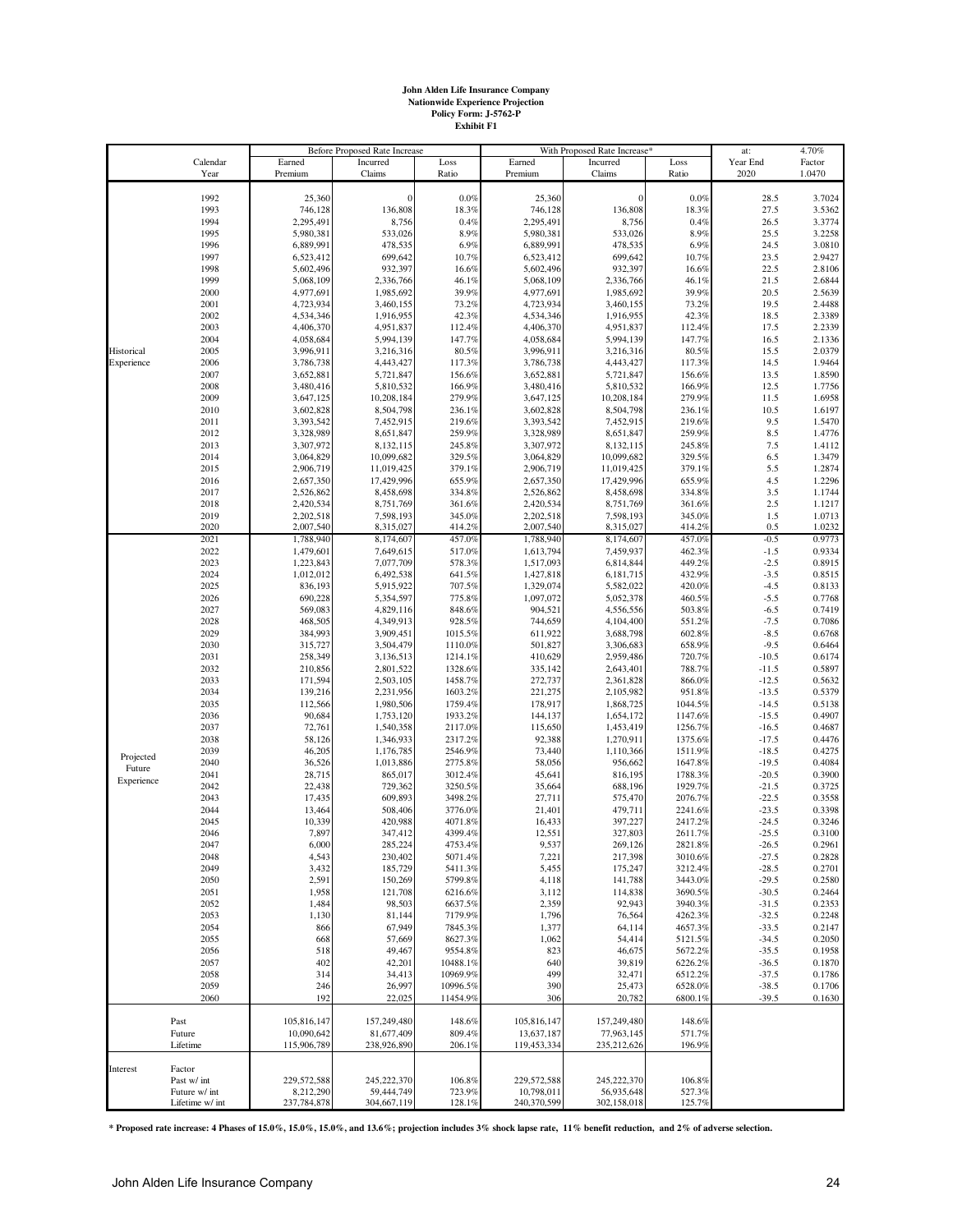# **John Alden Life Insurance Company Nationwide Experience Projection Policy Form: J-5875-P Exhibit F2**

|            |                 |                | Before Proposed Rate Increase |              |             | With Proposed Rate Increase* |         | at:      | 4.50%            |
|------------|-----------------|----------------|-------------------------------|--------------|-------------|------------------------------|---------|----------|------------------|
|            | Calendar        | Earned         | Incurred                      | Loss         | Earned      | Incurred                     | Loss    | Year End | Factor           |
|            | Year            | Premium        | Claims                        | Ratio        | Premium     | Claims                       | Ratio   | 2020     | 1.0450           |
|            | 1992            | $\overline{0}$ | $\theta$                      | 0.0%         | ſ           | $\mathbf 0$                  | 0.0%    | 28.5     |                  |
|            | 1993            | $\mathbf{0}$   | $\boldsymbol{0}$              | 0.0%         | $\Omega$    | $\mathbf{0}$                 | 0.0%    | 27.5     | 3.5060<br>3.3550 |
|            | 1994            | $\Omega$       | $\theta$                      | 0.0%         |             | $\Omega$                     | 0.0%    | 26.5     | 3.2106           |
|            | 1995            | 49,046         | $\Omega$                      | 0.0%         | 49,046      |                              | 0.0%    | 25.5     | 3.0723           |
|            | 1996            | 2,759,686      | 275,773                       | 10.0%        | 2,759,686   | 275,773                      | 10.0%   | 24.5     | 2.9400           |
|            | 1997            | 10,602,096     | 186,329                       | 1.8%         | 10,602,096  | 186,329                      | 1.8%    | 23.5     | 2.8134           |
|            | 1998            | 11,132,467     | 1,073,553                     | 9.6%         | 11,132,467  | 1,073,553                    | 9.6%    | 22.5     | 2.6923           |
|            |                 | 11,111,355     | 840,174                       |              | 11,111,355  | 840,174                      | 7.6%    | 21.5     |                  |
|            | 1999            | 12,330,573     | 1,168,280                     | 7.6%<br>9.5% | 12,330,573  |                              | 9.5%    | 20.5     | 2.5763<br>2.4654 |
|            | 2000            |                | 2,706,912                     | 23.2%        |             | 1,168,280                    | 23.2%   | 19.5     | 2.3592           |
|            | 2001            | 11,667,983     |                               | 39.5%        | 11,667,983  | 2,706,912<br>4,172,727       | 39.5%   | 18.5     |                  |
|            | 2002            | 10,573,305     | 4,172,727                     |              | 10,573,305  |                              |         |          | 2.2576           |
|            | 2003            | 10,284,798     | 3,351,262                     | 32.6%        | 10,284,798  | 3,351,262                    | 32.6%   | 17.5     | 2.1604           |
|            | 2004            | 9,947,288      | 3,897,594                     | 39.2%        | 9,947,288   | 3,897,594                    | 39.2%   | 16.5     | 2.0674           |
| Historical | 2005            | 10,112,449     | 5,214,007                     | 51.6%        | 10,112,449  | 5,214,007                    | 51.6%   | 15.5     | 1.9783           |
| Experience | 2006            | 9,399,816      | 5,802,190                     | 61.7%        | 9,399,816   | 5,802,190                    | 61.7%   | 14.5     | 1.8932           |
|            | 2007            | 8,679,798      | 7,394,066                     | 85.2%        | 8,679,798   | 7,394,066                    | 85.2%   | 13.5     | 1.8116           |
|            | 2008            | 8,343,399      | 9,108,173                     | 109.2%       | 8,343,399   | 9,108,173                    | 109.2%  | 12.5     | 1.7336           |
|            | 2009            | 8,682,883      | 9,745,619                     | 112.2%       | 8,682,883   | 9,745,619                    | 112.2%  | 11.5     | 1.6590           |
|            | 2010            | 8,560,321      | 9,013,463                     | 105.3%       | 8,560,321   | 9,013,463                    | 105.3%  | 10.5     | 1.5875           |
|            | 2011            | 8,209,021      | 12,517,701                    | 152.5%       | 8,209,021   | 12,517,701                   | 152.5%  | 9.5      | 1.5192           |
|            | 2012            | 8,233,085      | 11,438,854                    | 138.9%       | 8,233,085   | 11,438,854                   | 138.9%  | 8.5      | 1.4537           |
|            | 2013            | 8,124,070      | 9,921,881                     | 122.1%       | 8,124,070   | 9,921,881                    | 122.1%  | 7.5      | 1.3911           |
|            | 2014            | 7,780,419      | 16,693,286                    | 214.6%       | 7,780,419   | 16,693,286                   | 214.6%  | 6.5      | 1.3312           |
|            | 2015            | 7,409,642      | 16,527,534                    | 223.1%       | 7,409,642   | 16,527,534                   | 223.1%  | 5.5      | 1.2739           |
|            | 2016            | 6,962,509      | 18,236,992                    | 261.9%       | 6,962,509   | 18,236,992                   | 261.9%  | 4.5      | 1.2191           |
|            | 2017            | 6,850,143      | 18,575,459                    | 271.2%       | 6,850,143   | 18,575,459                   | 271.2%  | 3.5      | 1.1666           |
|            | 2018            | 6,692,694      | 18,561,044                    | 277.3%       | 6,692,694   | 18,561,044                   | 277.3%  | 2.5      | 1.1163           |
|            | 2019            | 6,301,280      | 18,407,376                    | 292.1%       | 6,301,280   | 18,407,376                   | 292.1%  | 1.5      | 1.0683           |
|            | 2020            | 6,017,654      | 19,267,160                    | 320.2%       | 6,017,654   | 19,267,160                   | 320.2%  | 0.5      | 1.0223           |
|            | 2021            | 5,531,755      | 18,310,729                    | 331.0%       | 5,531,755   | 18,310,729                   | 331.0%  | $-0.5$   | 0.9782           |
|            | 2022            | 4,831,610      | 18,267,317                    | 378.1%       | 5,269,813   | 17,814,365                   | 338.0%  | $-1.5$   | 0.9361           |
|            | 2023            | 4,213,954      | 18,087,374                    | 429.2%       | 5,223,678   | 17,415,612                   | 333.4%  | $-2.5$   | 0.8958           |
|            | 2024            | 3,668,812      | 17,772,554                    | 484.4%       | 5,176,222   | 16,921,713                   | 326.9%  | $-3.5$   | 0.8572           |
|            | 2025            | 3,187,041      | 17,349,389                    | 544.4%       | 5,065,596   | 16,370,173                   | 323.2%  | $-4.5$   | 0.8203           |
|            | 2026            | 2,761,080      | 16,815,610                    | 609.0%       | 4,388,559   | 15,866,521                   | 361.5%  | $-5.5$   | 0.7850           |
|            | 2027            | 2,384,261      | 16,175,046                    | 678.4%       | 3,789,629   | 15,262,112                   | 402.7%  | $-6.5$   | 0.7512           |
|            | 2028            | 2,051,115      | 15,464,316                    | 753.9%       | 3,260,115   | 14,591,495                   | 447.6%  | $-7.5$   | 0.7188           |
|            | 2029            | 1,756,938      | 14,685,079                    | 835.8%       | 2,792,539   | 13,856,240                   | 496.2%  | $-8.5$   | 0.6879           |
|            | 2030            | 1,497,823      | 13,835,874                    | 923.7%       | 2,380,692   | 13,054,964                   | 548.4%  | $-9.5$   | 0.6583           |
|            | 2031            | 1,270,420      | 12,982,685                    | 1021.9%      | 2,019,251   | 12,249,930                   | 606.7%  | $-10.5$  | 0.6299           |
|            | 2032            | 1,071,610      | 12,097,290                    | 1128.9%      | 1,703,255   | 11,414,508                   | 670.2%  | $-11.5$  | 0.6028           |
|            | 2033            | 898,611        | 11,177,677                    | 1243.9%      | 1,428,284   | 10,546,798                   | 738.4%  | $-12.5$  | 0.5768           |
|            | 2034            | 748,947        | 10,246,006                    | 1368.1%      | 1,190,403   | 9,667,712                    | 812.1%  | $-13.5$  | 0.5520           |
|            | 2035            | 620,291        | 9,293,543                     | 1498.3%      | 985,913     | 8,769,007                    | 889.4%  | $-14.5$  | 0.5282           |
|            |                 |                |                               |              |             |                              |         |          |                  |
|            | 2036            | 510,450        | 8,366,271                     | 1639.0%      | 811,328     | 7,894,071                    | 973.0%  | $-15.5$  | 0.5055           |
|            | 2037            | 417,258        | 7,482,256                     | 1793.2%      | 663,205     | 7,059,951                    | 1064.5% | $-16.5$  | 0.4837           |
|            | 2038            | 338,725        | 6,627,556                     | 1956.6%      | 538,382     | 6,253,491                    | 1161.5% | $-17.5$  | 0.4629           |
| Projected  | 2039            | 273,061        | 5,822,702                     | 2132.4%      | 434,013     | 5,494,064                    | 1265.9% | $-18.5$  | 0.4429           |
| Future     | 2040            | 218,553        | 5,072,059                     | 2320.7%      | 347,376     | 4,785,787                    | 1377.7% | $-19.5$  | 0.4239           |
| Experience | 2041            | 173,674        | 4,395,807                     | 2531.1%      | 276,044     | 4,147,703                    | 1502.6% | $-20.5$  | 0.4056           |
|            | 2042            | 137,004        | 3,788,855                     | 2765.5%      | 217,759     | 3,575,008                    | 1641.7% | $-21.5$  | 0.3882           |
|            | 2043            | 107,271        | 3,231,641                     | 3012.6%      | 170,500     | 3,049,244                    | 1788.4% | $-22.5$  | 0.3714           |
|            | 2044            | 83,375         | 2,731,953                     | 3276.7%      | 132,519     | 2,577,759                    | 1945.2% | $-23.5$  | 0.3554           |
|            | 2045            | 64,343         | 2,287,839                     | 3555.7%      | 102,269     | 2,158,711                    | 2110.8% | $-24.5$  | 0.3401           |
|            | 2046            | 49,316         | 1,904,151                     | 3861.1%      | 78,384      | 1,796,679                    | 2292.1% | $-25.5$  | 0.3255           |
|            | 2047            | 37,534         | 1,573,418                     | 4192.0%      | 59,657      | 1,484,613                    | 2488.6% | $-26.5$  | 0.3115           |
|            | 2048            | 28,368         | 1,284,038                     | 4526.3%      | 45,089      | 1,211,566                    | 2687.0% | $-27.5$  | 0.2981           |
|            | 2049            | 21,300         | 1,038,901                     | 4877.4%      | 33,856      | 980,265                      | 2895.4% | $-28.5$  | 0.2852           |
|            | 2050            | 15,893         | 836,874                       | 5265.8%      | 25,260      | 789,640                      | 3126.0% | $-29.5$  | 0.2729           |
|            | 2051            | 11,780         | 674,492                       | 5725.6%      | 18,724      | 636,423                      | 3398.9% | $-30.5$  | 0.2612           |
|            | 2052            | 8,676          | 541,460                       | 6240.5%      | 13,791      | 510,899                      | 3704.7% | $-31.5$  | 0.2499           |
|            | 2053            | 6,353          | 432,339                       | 6805.4%      | 10,098      | 407,938                      | 4040.0% | $-32.5$  | 0.2392           |
|            | 2054            | 4,626          | 345,687                       | 7473.4%      | 7,352       | 326,176                      | 4436.5% | $-33.5$  | 0.2289           |
|            | 2055            | 3,347          | 275,207                       | 8221.4%      | 5,321       | 259,674                      | 4880.6% | $-34.5$  | 0.2190           |
|            | 2056            | 2,407          | 218,282                       | 9068.9%      | 3,826       | 205,962                      | 5383.7% | $-35.5$  | 0.2096           |
|            | 2057            | 1,720          | 172,053                       | 10004.2%     | 2,734       | 162,342                      | 5938.9% | $-36.5$  | 0.2006           |
|            | 2058            | 1,221          | 131,894                       | 10799.4%     | 1,941       | 124,450                      | 6411.0% | $-37.5$  | 0.1919           |
|            | 2059            | 863            | 100,947                       | 11702.3%     | 1,371       | 95,249                       | 6947.0% | $-38.5$  | 0.1837           |
|            | 2060            | 604            | 77,725                        | 12875.6%     | 959         | 73,338                       | 7643.5% | $-39.5$  | 0.1758           |
|            |                 |                |                               |              |             |                              |         |          |                  |
|            | Past            | 216,817,780    | 224,097,410                   | 103.4%       | 216,817,780 | 224,097,410                  | 103.4%  |          |                  |
|            | Future          | 39,011,989     | 281,974,895                   | 722.8%       | 54,207,459  | 268,172,880                  | 494.7%  |          |                  |
|            | Lifetime        | 255,829,770    | 506,072,305                   | 197.8%       | 271,025,240 | 492,270,290                  | 181.6%  |          |                  |
|            |                 |                |                               |              |             |                              |         |          |                  |
| Interest   | Factor          |                |                               |              |             |                              |         |          |                  |
|            | Past w/ int     | 409,627,215    | 318,043,200                   | 77.6%        | 409,627,215 | 318,043,200                  | 77.6%   |          |                  |
|            | Future w/ int   | 30,903,091     | 193,397,260                   | 625.8%       | 41,790,977  | 184,477,101                  | 441.4%  |          |                  |
|            | Lifetime w/ int | 440,530,307    | 511,440,460                   | 116.1%       | 451,418,192 | 502,520,301                  | 111.3%  |          |                  |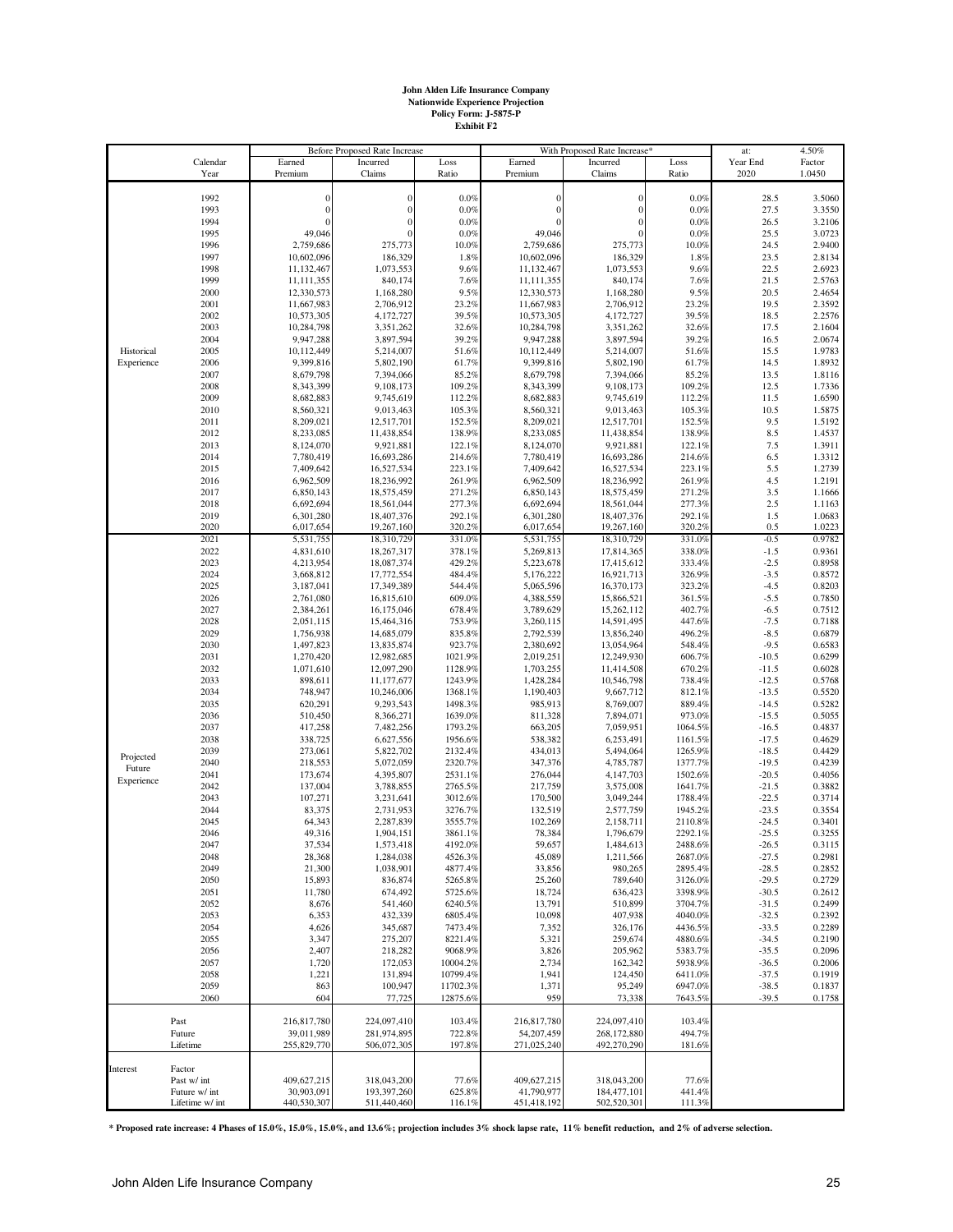# **John Alden Life Insurance Company Maryland Experience Projection Policy Form: J-5762-P Exhibit G1**

|            |                 | <b>Before Proposed Rate Increase</b> |                       | With Proposed Rate Increase* |                  |                  | at:     | 4.70%    |        |
|------------|-----------------|--------------------------------------|-----------------------|------------------------------|------------------|------------------|---------|----------|--------|
|            | Calendar        | Earned                               | Incurred              | Loss                         | Earned           | Incurred         | Loss    | Year End | Factor |
|            | Year            | Premium                              | Claims                | Ratio                        | Premium          | Claims           | Ratio   | 2020     | 1.0470 |
|            |                 |                                      |                       |                              |                  |                  |         |          |        |
|            | 1992            | 956                                  | $\boldsymbol{0}$      | 0.0%                         | 956              | $\boldsymbol{0}$ | 0.0%    | 28.5     | 3.7024 |
|            | 1993            | 21,656                               | $\mathbf{0}$          | $0.0\%$                      | 21,656           | $\mathbf{0}$     | 0.0%    | 27.5     | 3.5362 |
|            | 1994            | 23,567                               | $\boldsymbol{0}$      | 0.0%                         | 23,567           | $\overline{0}$   | 0.0%    | 26.5     | 3.3774 |
|            | 1995            | 47,243                               | $\boldsymbol{0}$      | $0.0\%$                      | 47,243           | $\mathbf{0}$     | 0.0%    | 25.5     | 3.2258 |
|            | 1996            | 80,311                               | $\boldsymbol{0}$      | 0.0%                         | 80,311           | $\mathbf{0}$     | 0.0%    | 24.5     | 3.0810 |
|            | 1997            | 81,231                               | $\boldsymbol{0}$      | 0.0%                         | 81,231           | $\overline{0}$   | 0.0%    | 23.5     | 2.9427 |
|            | 1998            | 78,692                               | $\overline{0}$        | $0.0\%$                      | 78,692           | $\Omega$         | 0.0%    | 22.5     | 2.8106 |
|            | 1999            | 65,014                               | $\overline{0}$        | $0.0\%$                      | 65,014           | $\overline{0}$   | 0.0%    | 21.5     | 2.6844 |
|            | 2000            | 61,370                               | $\overline{0}$        | $0.0\%$                      | 61,370           | $\Omega$         | 0.0%    | 20.5     | 2.5639 |
|            | 2001            | 65,263                               | 5,047                 | 7.7%                         | 65,263           | 5,047            | 7.7%    | 19.5     | 2.4488 |
|            | 2002            | 64,496                               | $\theta$              | $0.0\%$                      | 64,496           | $\Omega$         | 0.0%    | 18.5     | 2.3389 |
|            | 2003            | 60,130                               | $\overline{0}$        | $0.0\%$                      | 60,130           | $\Omega$         | 0.0%    | 17.5     | 2.2339 |
|            | 2004            | 53,170                               | 7,034                 | 13.2%                        | 53,170           | 7,034            | 13.2%   | 16.5     | 2.1336 |
| Historical | 2005            | 63,970                               |                       | 0.0%                         | 63,970           |                  | 0.0%    | 15.5     | 2.0379 |
| Experience | 2006            | 49,321                               | 316,948               | 642.6%                       | 49,321           | 316,948          | 642.6%  | 14.5     | 1.9464 |
|            | 2007            | 44,298                               | 91,170                | 205.8%                       | 44,298           | 91,170           | 205.8%  | 13.5     | 1.8590 |
|            | 2008            | 40,133                               | 6,731                 | 16.8%                        | 40,133           | 6,731            | 16.8%   | 12.5     | 1.7756 |
|            | 2009            | 37,375                               | 85,006                | 227.4%                       | 37,375           | 85,006           | 227.4%  | 11.5     | 1.6958 |
|            | 2010            | 38,691                               | 3,097                 | 8.0%                         | 38,691           | 3,097            | 8.0%    | 10.5     | 1.6197 |
|            | 2011            | 37,167                               | $\sqrt{ }$            | 0.0%                         | 37,167           | $\Omega$         | 0.0%    | 9.5      | 1.5470 |
|            | 2012            | 37,892                               | 646                   | 1.7%                         | 37,892           | 646              | 1.7%    | 8.5      | 1.4776 |
|            | 2013            | 39,133                               | 345,244               | 882.2%                       | 39,133           | 345,244          | 882.2%  | 7.5      | 1.4112 |
|            |                 |                                      |                       |                              |                  |                  |         |          |        |
|            | 2014            | 33,237                               | $\sqrt{ }$<br>233,807 | $0.0\%$                      | 33,237           | $\Omega$         | 0.0%    | 6.5      | 1.3479 |
|            | 2015            | 36,023                               |                       | 649.1%                       | 36,023           | 233,807          | 649.1%  | 5.5      | 1.2874 |
|            | 2016            | 33,480                               | 191,432               | 571.8%                       | 33,480           | 191,432          | 571.8%  | 4.5      | 1.2296 |
|            | 2017            | 28,318                               |                       | 0.0%                         | 28,318           |                  | 0.0%    | 3.5      | 1.1744 |
|            | 2018            | 32,093                               | 62,318                | 194.2%                       | 32,093           | 62,318           | 194.2%  | 2.5      | 1.1217 |
|            | 2019            | 22,159                               | 2,114                 | 9.5%                         | 22,159           | 2,114            | 9.5%    | 1.5      | 1.0713 |
|            | 2020            | 20,486                               | 200,789               | 980.1%                       | 20,486           | 200,789          | 980.1%  | 0.5      | 1.0232 |
|            | 2021            | 16,574                               | 29,795                | 179.8%                       | 16,574           | 29,795           | 179.8%  | $-0.5$   | 0.9773 |
|            | 2022            | 13,677                               | 27,986                | 204.6%                       | 14,917           | 27,292           | 183.0%  | $-1.5$   | 0.9334 |
|            | 2023            | 11,380                               | 27,137                | 238.5%                       | 14,106           | 26,129           | 185.2%  | $-2.5$   | 0.8915 |
|            | 2024            | 9,555                                | 27,098                | 283.6%                       | 13,480           | 25,801           | 191.4%  | $-3.5$   | 0.8515 |
|            | 2025            | 8,098                                | 27,877                | 344.2%                       | 12,872           | 26,304           | 204.4%  | $-4.5$   | 0.8133 |
|            | 2026            | 6,922                                | 29,149                | 421.1%                       | 11,002           | 27,504           | 250.0%  | $-5.5$   | 0.7768 |
|            | 2027            | 5,961                                | 30,619                | 513.7%                       | 9,474            | 28,890           | 304.9%  | $-6.5$   | 0.7419 |
|            | 2028            | 5,160                                | 32,331                | 626.6%                       | 8,201            | 30,506           | 372.0%  | $-7.5$   | 0.7086 |
|            | 2029            | 4,480                                | 33,953                | 757.8%                       | 7,121            | 32,036           | 449.9%  | $-8.5$   | 0.6768 |
|            | 2030            | 3,893                                | 34,810                | 894.3%                       | 6,187            | 32,846           | 530.9%  | $-9.5$   | 0.6464 |
|            | 2031            | 3,376                                | 34,899                | 1033.7%                      | 5,366            | 32,930           | 613.6%  | $-10.5$  | 0.6174 |
|            | 2032            | 2,920                                | 33,198                | 1136.8%                      | 4,641            | 31,324           | 674.9%  | $-11.5$  | 0.5897 |
|            | 2033            | 2,518                                | 30,854                | 1225.5%                      | 4,002            | 29,113           | 727.5%  | $-12.5$  | 0.5632 |
|            | 2034            | 2,159                                | 29,253                | 1355.2%                      | 3,431            | 27,602           | 804.5%  | $-13.5$  | 0.5379 |
|            | 2035            | 1,834                                | 27,695                | 1510.0%                      | 2,915            | 26,132           | 896.4%  | $-14.5$  | 0.5138 |
|            | 2036            | 1,544                                | 26,035                | 1686.3%                      | 2,454            | 24,566           | 1001.1% | $-15.5$  | 0.4907 |
|            | 2037            | 1,289                                | 23,949                | 1857.6%                      | 2,049            | 22,597           | 1102.8% | $-16.5$  | 0.4687 |
|            | 2038            | 1,064                                | 21,901                | 2057.7%                      | 1,692            | 20,665           | 1221.5% | $-17.5$  | 0.4476 |
|            | 2039            | 868                                  | 19,553                | 2253.2%                      | 1,379            | 18,450           | 1337.6% | $-18.5$  | 0.4275 |
| Projected  | 2040            | 699                                  | 16,325                | 2335.5%                      | 1,111            | 15,404           | 1386.4% | $-19.5$  | 0.4084 |
| Future     |                 |                                      |                       |                              |                  |                  |         |          |        |
| Experience | 2041            | 557                                  | 13,505                | 2423.7%                      | 886              | 12,743           | 1438.8% | $-20.5$  | 0.3900 |
|            | 2042            | 438                                  | 11,274                | 2573.3%                      | 696              | 10,638           | 1527.6% | $-21.5$  | 0.3725 |
|            | 2043            | 339                                  | 9,266                 | 2729.9%                      | 540              | 8,743            | 1620.6% | $-22.5$  | 0.3558 |
|            | 2044            | 259                                  | 7,520                 | 2901.6%                      | 412              | 7,095            | 1722.5% | $-23.5$  | 0.3398 |
|            | 2045            | 195                                  | 6,028                 | 3093.2%                      | 310              | 5,688            | 1836.3% | $-24.5$  | 0.3246 |
|            | 2046            | 144                                  | 4,759                 | 3301.1%                      | 229              | 4,491            | 1959.7% | $-25.5$  | 0.3100 |
|            | 2047            | 105                                  | 3,620                 | 3452.3%                      | 167              | 3,415            | 2049.4% | $-26.5$  | 0.2961 |
|            | 2048            | 75                                   | 2,664                 | 3551.0%                      | 119              | 2,514            | 2108.0% | $-27.5$  | 0.2828 |
|            | 2049            | 53                                   | 1,931                 | 3657.3%                      | 84               | 1,822            | 2171.1% | $-28.5$  | 0.2701 |
|            | 2050            | 36                                   | 1,378                 | 3775.7%                      | 58               | 1,300            | 2241.4% | $-29.5$  | 0.2580 |
|            | 2051            | 25                                   | 966                   | 3906.1%                      | 39               | 911              | 2318.8% | $-30.5$  | 0.2464 |
|            | 2052            | 16                                   | 664                   | 4048.0%                      | 26               | 626              | 2403.1% | $-31.5$  | 0.2353 |
|            | 2053            | 11                                   | 447                   | 4203.6%                      | 17               | 421              | 2495.4% | $-32.5$  | 0.2248 |
|            | 2054            | 7                                    | 291                   | 4327.6%                      | 11               | 274              | 2569.0% | $-33.5$  | 0.2147 |
|            | 2055            |                                      | 183                   | 4447.3%                      | $\overline{7}$   | 173              | 2640.1% | $-34.5$  | 0.2050 |
|            | 2056            |                                      | 114                   | 4625.9%                      | $\overline{4}$   | 108              | 2746.2% | $-35.5$  | 0.1958 |
|            | 2057            |                                      | 69                    | 4815.9%                      | $\overline{c}$   | 65               | 2858.9% | $-36.5$  | 0.1870 |
|            | 2058            |                                      | 41                    | 5629.5%                      |                  | 38               | 3341.9% | $-37.5$  | 0.1786 |
|            | 2059            |                                      | 23                    | 5648.8%                      |                  | 21               | 3353.4% | $-38.5$  | 0.1706 |
|            | 2060            |                                      | 12                    | 5717.7%                      | $\boldsymbol{0}$ | 12               | 3394.3% | $-39.5$  | 0.1630 |
|            |                 |                                      |                       |                              |                  |                  |         |          |        |
|            | Past            | 1,296,876                            | 1,551,385             | 119.6%                       | 1,296,876        | 1,551,385        | 119.6%  |          |        |
|            | Future          | 106,240                              | 629,172               | 592.2%                       | 146,584          | 596,984          | 407.3%  |          |        |
|            | Lifetime        | 1,403,116                            | 2,180,556             | 155.4%                       | 1,443,460        | 2,148,369        | 148.8%  |          |        |
|            |                 |                                      |                       |                              |                  |                  |         |          |        |
| Interest   | Factor          |                                      |                       |                              |                  |                  |         |          |        |
|            | Past w/ int     | 2,831,106                            | 2,277,056             | 80.4%                        | 2,831,106        | 2,277,056        | 80.4%   |          |        |
|            | Future w/ int   | 83,446                               | 398,321               | 477.3%                       | 111,716          | 378,974          | 339.2%  |          |        |
|            | Lifetime w/ int | 2,914,553                            | 2,675,377             | 91.8%                        | 2,942,823        | 2,656,030        | 90.3%   |          |        |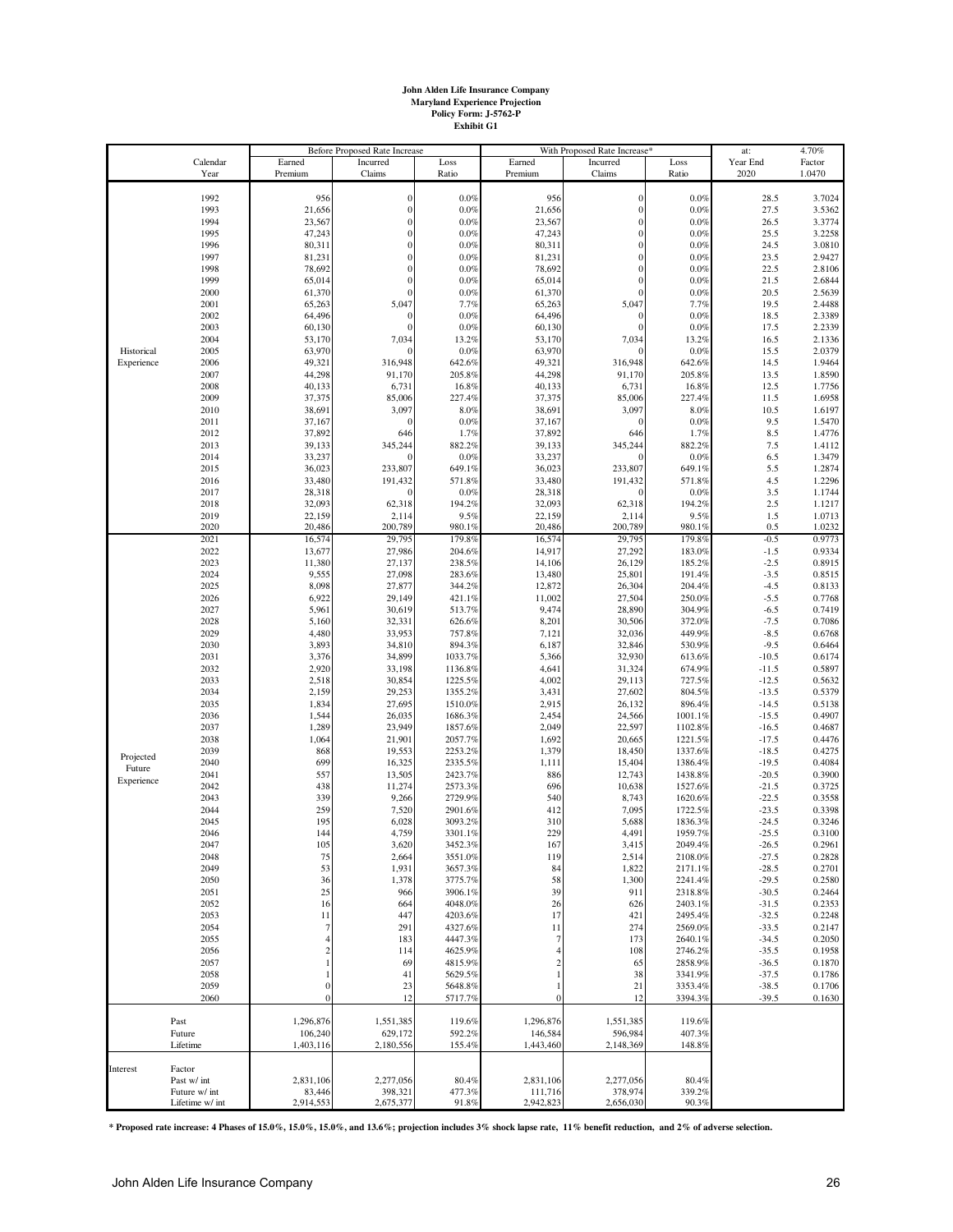# **John Alden Life Insurance Company Maryland Experience Projection Policy Form: J-5875-P Exhibit G2**

| 2020<br>1.0450<br>Year<br>Premium<br>Claims<br>Ratio<br>Premium<br>Claims<br>Ratio<br>1992<br>0.0%<br>0.0%<br>28.5<br>$\overline{0}$<br>$\mathbf{0}$<br>$\overline{0}$<br>3.5060<br>$\overline{0}$<br>1993<br>$\boldsymbol{0}$<br>0.0%<br>0.0%<br>3.3550<br>$\mathbf{0}$<br>$\mathbf{0}$<br>27.5<br>$\overline{0}$<br>$\overline{0}$<br>26.5<br>1994<br>0.0%<br>$\Omega$<br>0.0%<br>3.2106<br>0.0%<br>1995<br>$\overline{0}$<br>$\Omega$<br>0.0%<br>25.5<br>3.0723<br>$\Omega$<br>$\Omega$<br>24.5<br>2.9400<br>1996<br>21,061<br>$\overline{0}$<br>0.0%<br>21,061<br>0.0%<br>106,323<br>$\Omega$<br>1997<br>106,323<br>$\overline{0}$<br>0.0%<br>0.0%<br>23.5<br>2.8134<br>142,975<br>0.0%<br>142,975<br>22.5<br>2.6923<br>1998<br>$\epsilon$<br>$\Omega$<br>0.0%<br>144,824<br>2,800<br>1.9%<br>144,824<br>2,800<br>1.9%<br>21.5<br>1999<br>2.5763<br>153,395<br>153,395<br>20.5<br>2.4654<br>2000<br>0.0%<br>0.0%<br>3,034<br>3,034<br>2.0%<br>19.5<br>2.3592<br>2001<br>149,015<br>2.0%<br>149,015<br>148,925<br>148,925<br>18.5<br>2002<br>$\epsilon$<br>0.0%<br>0.0%<br>2.2576<br>136,930<br>$0.0\%$<br>136,930<br>0.0%<br>2.1604<br>2003<br>$\sqrt{ }$<br>17.5<br>135,961<br>30,375<br>22.3%<br>135,961<br>30,375<br>22.3%<br>16.5<br>2.0674<br>2004<br>Historical<br>2005<br>140,384<br>110,942<br>79.0%<br>140,384<br>110,942<br>79.0%<br>15.5<br>1.9783<br>127,240<br>101,885<br>80.1%<br>127,240<br>101,885<br>80.1%<br>14.5<br>1.8932<br>Experience<br>2006<br>2007<br>118,240<br>0.0%<br>118,240<br>0.0%<br>13.5<br>1.8116<br>$\epsilon$<br>107,100<br>$\overline{0}$<br>$\Omega$<br>0.0%<br>12.5<br>2008<br>0.0%<br>107,100<br>1.7336<br>125,337<br>0.0%<br>125,337<br>0.0%<br>11.5<br>1.6590<br>2009<br>$\sqrt{ }$<br>123,759<br>25,753<br>123,759<br>25,753<br>20.8%<br>10.5<br>2010<br>20.8%<br>1.5875<br>395,295<br>9.5<br>119,028<br>395,295<br>119,028<br>1.5192<br>2011<br>332.1%<br>332.1%<br>870,857<br>8.5<br>2012<br>112,618<br>773.3%<br>112,618<br>870,857<br>773.3%<br>1.4537<br>7.5<br>2013<br>110,388<br>653<br>0.6%<br>110,388<br>653<br>0.6%<br>1.3911<br>118,991<br>127,871<br>118,991<br>127,871<br>2014<br>107.5%<br>107.5%<br>6.5<br>1.3312<br>110,782<br>333,484<br>301.0%<br>5.5<br>1.2739<br>2015<br>301.0%<br>110,782<br>333,484<br>4.5<br>2016<br>105,576<br>0.0%<br>105,576<br>0.0%<br>1.2191<br>$\epsilon$<br>$\Omega$<br>86,580<br>86,580<br>0.0%<br>3.5<br>2017<br>$\epsilon$<br>0.0%<br>1.1666<br>91,450<br>75,696<br>91,450<br>75,696<br>82.8%<br>2018<br>82.8%<br>2.5<br>1.1163<br>1.5<br>2019<br>79,990<br>479,428<br>599.4%<br>79,990<br>479,428<br>599.4%<br>1.0683<br>105,661<br>1.0223<br>2020<br>92,857<br>113.8%<br>92,857<br>105,661<br>113.8%<br>0.5<br>2021<br>78,421<br>237.3%<br>186,086<br>237.3%<br>78,421<br>186,086<br>$-0.5$<br>0.9782<br>2022<br>183,837<br>243.3%<br>$-1.5$<br>67,552<br>272.1%<br>73,678<br>179,278<br>0.9361<br>58,302<br>2023<br>184,038<br>315.7%<br>72,272<br>177,203<br>245.2%<br>$-2.5$<br>0.8958<br>2024<br>50,324<br>184,670<br>71,000<br>175,830<br>247.6%<br>$-3.5$<br>367.0%<br>0.8572<br>2025<br>43,382<br>185,854<br>68,952<br>175,364<br>254.3%<br>$-4.5$<br>0.8203<br>428.4%<br>2026<br>37,315<br>187,682<br>503.0%<br>59,309<br>177,089<br>298.6%<br>$-5.5$<br>0.7850<br>2027<br>31,996<br>175,939<br>186,463<br>582.8%<br>50,856<br>346.0%<br>$-6.5$<br>0.7512<br>27,367<br>182,908<br>2028<br>668.3%<br>43,499<br>172,585<br>396.8%<br>$-7.5$<br>0.7188<br>23,328<br>179,712<br>37,079<br>169,569<br>$-8.5$<br>2029<br>770.4%<br>457.3%<br>0.6879<br>2030<br>19,800<br>175,366<br>31,470<br>165,468<br>525.8%<br>$-9.5$<br>0.6583<br>885.7%<br>16,709<br>168,979<br>$-10.5$<br>2031<br>1011.3%<br>26,558<br>159,442<br>600.3%<br>0.6299<br>14,008<br>159,444<br>22,264<br>675.7%<br>$-11.5$<br>0.6028<br>2032<br>1138.3%<br>150,445<br>11,663<br>147,138<br>138,833<br>748.9%<br>$-12.5$<br>2033<br>1261.6%<br>18,537<br>0.5768<br>2034<br>9,633<br>133,795<br>824.5%<br>$-13.5$<br>1388.9%<br>15,312<br>126,243<br>0.5520<br>7,894<br>119,200<br>12,546<br>896.5%<br>$-14.5$<br>2035<br>1510.1%<br>112,472<br>0.5282<br>6,405<br>106,156<br>10,180<br>100,165<br>983.9%<br>$-15.5$<br>0.5055<br>2036<br>1657.4%<br>5,144<br>91,426<br>8,176<br>86,265<br>$-16.5$<br>2037<br>1777.4%<br>1055.1%<br>0.4837<br>4,089<br>2038<br>76,847<br>1879.4%<br>6,499<br>72,510<br>1115.7%<br>$-17.5$<br>0.4629<br>60,881<br>$-18.5$<br>2039<br>3,215<br>64,522<br>2006.9%<br>5,110<br>1191.4%<br>0.4429<br>Projected<br>2,496<br>53,191<br>3,968<br>$-19.5$<br>0.4239<br>2040<br>2130.6%<br>50,189<br>1264.8%<br>Future<br>1,916<br>42,887<br>3,045<br>40,466<br>1328.9%<br>$-20.5$<br>2041<br>2238.5%<br>0.4056<br>Experience<br>2042<br>1,452<br>34,196<br>2355.5%<br>2,307<br>1398.3%<br>$-21.5$<br>32,266<br>0.3882<br>2043<br>1,085<br>26,939<br>2484.0%<br>1,724<br>25,418<br>1474.6%<br>$-22.5$<br>0.3714<br>2044<br>799<br>1,269<br>19,562<br>$-23.5$<br>20,732<br>2596.0%<br>1541.1%<br>0.3554<br>579<br>921<br>14,637<br>$-24.5$<br>2045<br>15,513<br>2677.9%<br>1589.7%<br>0.3401<br>2046<br>$-25.5$<br>0.3255<br>414<br>11,374<br>2747.5%<br>658<br>10,732<br>1631.0%<br>2047<br>291<br>8,201<br>2816.5%<br>463<br>7,739<br>1672.0%<br>$-26.5$<br>0.3115<br>2048<br>201<br>5,778<br>2869.2%<br>320<br>5,452<br>1703.3%<br>$-27.5$<br>0.2981<br>137<br>3,760<br>2049<br>3,985<br>2917.8%<br>217<br>1732.2%<br>$-28.5$<br>0.2852<br>2050<br>91<br>2,690<br>2954.0%<br>145<br>2,538<br>1753.6%<br>$-29.5$<br>0.2729<br>2051<br>60<br>2983.8%<br>95<br>1,677<br>$-30.5$<br>0.2612<br>1,778<br>1771.3%<br>2052<br>38<br>1,147<br>3005.0%<br>1,082<br>1783.9%<br>$-31.5$<br>0.2499<br>61<br>2053<br>24<br>719<br>3019.5%<br>678<br>1792.5%<br>$-32.5$<br>0.2392<br>38<br>2054<br>14<br>437<br>3059.7%<br>23<br>413<br>$-33.5$<br>0.2289<br>1816.4%<br>2055<br>9<br>254<br>2960.4%<br>14<br>240<br>1757.4%<br>$-34.5$<br>0.2190<br>2056<br>143<br>2965.0%<br>135<br>1760.1%<br>$-35.5$<br>8<br>0.2096<br>2057<br>77<br>2777.3%<br>73<br>1648.7%<br>$-36.5$<br>0.2006<br>2058<br>2751.9%<br>40<br>$-37.5$<br>0.1919<br>42<br>$\overline{c}$<br>1633.6%<br>2059<br>19<br>2569.3%<br>18<br>1525.2%<br>$-38.5$<br>0.1837<br>2060<br>2105.0%<br>1249.6%<br>$-39.5$<br>0.1758<br>$\Omega$<br>$\boldsymbol{0}$<br>5<br>6<br>2,909,730<br>2,909,730<br>Past<br>2,663,734<br>91.5%<br>2,663,734<br>91.5%<br>727,003<br>2,978,788<br>409.7%<br>Future<br>526,161<br>3,134,233<br>595.7%<br>5,797,966<br>3,636,733<br>155.2%<br>Lifetime<br>3,435,891<br>168.7%<br>5,642,522<br>Factor<br>Past w/ int<br>5,394,642<br>3,697,569<br>68.5%<br>5,394,642<br>3,697,569<br>68.5%<br>420,876<br>2,059,107<br>363.7%<br>Future w/ int<br>2,160,807<br>513.4%<br>566,226<br>5,815,518<br>5,858,376<br>100.7%<br>5,960,868<br>5,756,677<br>96.6%<br>Lifetime w/ int |          |          | <b>Before Proposed Rate Increase</b> |          | With Proposed Rate Increase* |        |          | at:  | 4.50%    |        |
|------------------------------------------------------------------------------------------------------------------------------------------------------------------------------------------------------------------------------------------------------------------------------------------------------------------------------------------------------------------------------------------------------------------------------------------------------------------------------------------------------------------------------------------------------------------------------------------------------------------------------------------------------------------------------------------------------------------------------------------------------------------------------------------------------------------------------------------------------------------------------------------------------------------------------------------------------------------------------------------------------------------------------------------------------------------------------------------------------------------------------------------------------------------------------------------------------------------------------------------------------------------------------------------------------------------------------------------------------------------------------------------------------------------------------------------------------------------------------------------------------------------------------------------------------------------------------------------------------------------------------------------------------------------------------------------------------------------------------------------------------------------------------------------------------------------------------------------------------------------------------------------------------------------------------------------------------------------------------------------------------------------------------------------------------------------------------------------------------------------------------------------------------------------------------------------------------------------------------------------------------------------------------------------------------------------------------------------------------------------------------------------------------------------------------------------------------------------------------------------------------------------------------------------------------------------------------------------------------------------------------------------------------------------------------------------------------------------------------------------------------------------------------------------------------------------------------------------------------------------------------------------------------------------------------------------------------------------------------------------------------------------------------------------------------------------------------------------------------------------------------------------------------------------------------------------------------------------------------------------------------------------------------------------------------------------------------------------------------------------------------------------------------------------------------------------------------------------------------------------------------------------------------------------------------------------------------------------------------------------------------------------------------------------------------------------------------------------------------------------------------------------------------------------------------------------------------------------------------------------------------------------------------------------------------------------------------------------------------------------------------------------------------------------------------------------------------------------------------------------------------------------------------------------------------------------------------------------------------------------------------------------------------------------------------------------------------------------------------------------------------------------------------------------------------------------------------------------------------------------------------------------------------------------------------------------------------------------------------------------------------------------------------------------------------------------------------------------------------------------------------------------------------------------------------------------------------------------------------------------------------------------------------------------------------------------------------------------------------------------------------------------------------------------------------------------------------------------------------------------------------------------------------------------------------------------------------------------------------------------------------------------------------------------------------------------------------------------------------------------------------------------------------------------------------------------------------------------------------------------------------------------------------------------------------------------------------------------------------------------------------------------------------------------------------------------------------------------------------------------------------------------------------------------------------------------------------------------------------------------------------------------------------------------------------------------------------------------------------------------------------------------------------------------------------------------------------------------------------------------------------------------------------------------------------------------------------------------------------------------------------------------------------------------------------------------------------------------------------------------------------------------------------------------------------------------------------------------------------------------------------------------------------------------------------------------------------------------------------------------------------------------------------------------------------------------------------------------------------------------------------------------------------------------------------------------------------------------------|----------|----------|--------------------------------------|----------|------------------------------|--------|----------|------|----------|--------|
|                                                                                                                                                                                                                                                                                                                                                                                                                                                                                                                                                                                                                                                                                                                                                                                                                                                                                                                                                                                                                                                                                                                                                                                                                                                                                                                                                                                                                                                                                                                                                                                                                                                                                                                                                                                                                                                                                                                                                                                                                                                                                                                                                                                                                                                                                                                                                                                                                                                                                                                                                                                                                                                                                                                                                                                                                                                                                                                                                                                                                                                                                                                                                                                                                                                                                                                                                                                                                                                                                                                                                                                                                                                                                                                                                                                                                                                                                                                                                                                                                                                                                                                                                                                                                                                                                                                                                                                                                                                                                                                                                                                                                                                                                                                                                                                                                                                                                                                                                                                                                                                                                                                                                                                                                                                                                                                                                                                                                                                                                                                                                                                                                                                                                                                                                                                                                                                                                                                                                                                                                                                                                                                                                                                                                                                                                                                                                                                                                                                                                                                                                                                                                                                                                                                                                                                                                                                |          | Calendar | Earned                               | Incurred | Loss                         | Earned | Incurred | Loss | Year End | Factor |
|                                                                                                                                                                                                                                                                                                                                                                                                                                                                                                                                                                                                                                                                                                                                                                                                                                                                                                                                                                                                                                                                                                                                                                                                                                                                                                                                                                                                                                                                                                                                                                                                                                                                                                                                                                                                                                                                                                                                                                                                                                                                                                                                                                                                                                                                                                                                                                                                                                                                                                                                                                                                                                                                                                                                                                                                                                                                                                                                                                                                                                                                                                                                                                                                                                                                                                                                                                                                                                                                                                                                                                                                                                                                                                                                                                                                                                                                                                                                                                                                                                                                                                                                                                                                                                                                                                                                                                                                                                                                                                                                                                                                                                                                                                                                                                                                                                                                                                                                                                                                                                                                                                                                                                                                                                                                                                                                                                                                                                                                                                                                                                                                                                                                                                                                                                                                                                                                                                                                                                                                                                                                                                                                                                                                                                                                                                                                                                                                                                                                                                                                                                                                                                                                                                                                                                                                                                                |          |          |                                      |          |                              |        |          |      |          |        |
|                                                                                                                                                                                                                                                                                                                                                                                                                                                                                                                                                                                                                                                                                                                                                                                                                                                                                                                                                                                                                                                                                                                                                                                                                                                                                                                                                                                                                                                                                                                                                                                                                                                                                                                                                                                                                                                                                                                                                                                                                                                                                                                                                                                                                                                                                                                                                                                                                                                                                                                                                                                                                                                                                                                                                                                                                                                                                                                                                                                                                                                                                                                                                                                                                                                                                                                                                                                                                                                                                                                                                                                                                                                                                                                                                                                                                                                                                                                                                                                                                                                                                                                                                                                                                                                                                                                                                                                                                                                                                                                                                                                                                                                                                                                                                                                                                                                                                                                                                                                                                                                                                                                                                                                                                                                                                                                                                                                                                                                                                                                                                                                                                                                                                                                                                                                                                                                                                                                                                                                                                                                                                                                                                                                                                                                                                                                                                                                                                                                                                                                                                                                                                                                                                                                                                                                                                                                |          |          |                                      |          |                              |        |          |      |          |        |
|                                                                                                                                                                                                                                                                                                                                                                                                                                                                                                                                                                                                                                                                                                                                                                                                                                                                                                                                                                                                                                                                                                                                                                                                                                                                                                                                                                                                                                                                                                                                                                                                                                                                                                                                                                                                                                                                                                                                                                                                                                                                                                                                                                                                                                                                                                                                                                                                                                                                                                                                                                                                                                                                                                                                                                                                                                                                                                                                                                                                                                                                                                                                                                                                                                                                                                                                                                                                                                                                                                                                                                                                                                                                                                                                                                                                                                                                                                                                                                                                                                                                                                                                                                                                                                                                                                                                                                                                                                                                                                                                                                                                                                                                                                                                                                                                                                                                                                                                                                                                                                                                                                                                                                                                                                                                                                                                                                                                                                                                                                                                                                                                                                                                                                                                                                                                                                                                                                                                                                                                                                                                                                                                                                                                                                                                                                                                                                                                                                                                                                                                                                                                                                                                                                                                                                                                                                                |          |          |                                      |          |                              |        |          |      |          |        |
|                                                                                                                                                                                                                                                                                                                                                                                                                                                                                                                                                                                                                                                                                                                                                                                                                                                                                                                                                                                                                                                                                                                                                                                                                                                                                                                                                                                                                                                                                                                                                                                                                                                                                                                                                                                                                                                                                                                                                                                                                                                                                                                                                                                                                                                                                                                                                                                                                                                                                                                                                                                                                                                                                                                                                                                                                                                                                                                                                                                                                                                                                                                                                                                                                                                                                                                                                                                                                                                                                                                                                                                                                                                                                                                                                                                                                                                                                                                                                                                                                                                                                                                                                                                                                                                                                                                                                                                                                                                                                                                                                                                                                                                                                                                                                                                                                                                                                                                                                                                                                                                                                                                                                                                                                                                                                                                                                                                                                                                                                                                                                                                                                                                                                                                                                                                                                                                                                                                                                                                                                                                                                                                                                                                                                                                                                                                                                                                                                                                                                                                                                                                                                                                                                                                                                                                                                                                |          |          |                                      |          |                              |        |          |      |          |        |
|                                                                                                                                                                                                                                                                                                                                                                                                                                                                                                                                                                                                                                                                                                                                                                                                                                                                                                                                                                                                                                                                                                                                                                                                                                                                                                                                                                                                                                                                                                                                                                                                                                                                                                                                                                                                                                                                                                                                                                                                                                                                                                                                                                                                                                                                                                                                                                                                                                                                                                                                                                                                                                                                                                                                                                                                                                                                                                                                                                                                                                                                                                                                                                                                                                                                                                                                                                                                                                                                                                                                                                                                                                                                                                                                                                                                                                                                                                                                                                                                                                                                                                                                                                                                                                                                                                                                                                                                                                                                                                                                                                                                                                                                                                                                                                                                                                                                                                                                                                                                                                                                                                                                                                                                                                                                                                                                                                                                                                                                                                                                                                                                                                                                                                                                                                                                                                                                                                                                                                                                                                                                                                                                                                                                                                                                                                                                                                                                                                                                                                                                                                                                                                                                                                                                                                                                                                                |          |          |                                      |          |                              |        |          |      |          |        |
|                                                                                                                                                                                                                                                                                                                                                                                                                                                                                                                                                                                                                                                                                                                                                                                                                                                                                                                                                                                                                                                                                                                                                                                                                                                                                                                                                                                                                                                                                                                                                                                                                                                                                                                                                                                                                                                                                                                                                                                                                                                                                                                                                                                                                                                                                                                                                                                                                                                                                                                                                                                                                                                                                                                                                                                                                                                                                                                                                                                                                                                                                                                                                                                                                                                                                                                                                                                                                                                                                                                                                                                                                                                                                                                                                                                                                                                                                                                                                                                                                                                                                                                                                                                                                                                                                                                                                                                                                                                                                                                                                                                                                                                                                                                                                                                                                                                                                                                                                                                                                                                                                                                                                                                                                                                                                                                                                                                                                                                                                                                                                                                                                                                                                                                                                                                                                                                                                                                                                                                                                                                                                                                                                                                                                                                                                                                                                                                                                                                                                                                                                                                                                                                                                                                                                                                                                                                |          |          |                                      |          |                              |        |          |      |          |        |
|                                                                                                                                                                                                                                                                                                                                                                                                                                                                                                                                                                                                                                                                                                                                                                                                                                                                                                                                                                                                                                                                                                                                                                                                                                                                                                                                                                                                                                                                                                                                                                                                                                                                                                                                                                                                                                                                                                                                                                                                                                                                                                                                                                                                                                                                                                                                                                                                                                                                                                                                                                                                                                                                                                                                                                                                                                                                                                                                                                                                                                                                                                                                                                                                                                                                                                                                                                                                                                                                                                                                                                                                                                                                                                                                                                                                                                                                                                                                                                                                                                                                                                                                                                                                                                                                                                                                                                                                                                                                                                                                                                                                                                                                                                                                                                                                                                                                                                                                                                                                                                                                                                                                                                                                                                                                                                                                                                                                                                                                                                                                                                                                                                                                                                                                                                                                                                                                                                                                                                                                                                                                                                                                                                                                                                                                                                                                                                                                                                                                                                                                                                                                                                                                                                                                                                                                                                                |          |          |                                      |          |                              |        |          |      |          |        |
|                                                                                                                                                                                                                                                                                                                                                                                                                                                                                                                                                                                                                                                                                                                                                                                                                                                                                                                                                                                                                                                                                                                                                                                                                                                                                                                                                                                                                                                                                                                                                                                                                                                                                                                                                                                                                                                                                                                                                                                                                                                                                                                                                                                                                                                                                                                                                                                                                                                                                                                                                                                                                                                                                                                                                                                                                                                                                                                                                                                                                                                                                                                                                                                                                                                                                                                                                                                                                                                                                                                                                                                                                                                                                                                                                                                                                                                                                                                                                                                                                                                                                                                                                                                                                                                                                                                                                                                                                                                                                                                                                                                                                                                                                                                                                                                                                                                                                                                                                                                                                                                                                                                                                                                                                                                                                                                                                                                                                                                                                                                                                                                                                                                                                                                                                                                                                                                                                                                                                                                                                                                                                                                                                                                                                                                                                                                                                                                                                                                                                                                                                                                                                                                                                                                                                                                                                                                |          |          |                                      |          |                              |        |          |      |          |        |
|                                                                                                                                                                                                                                                                                                                                                                                                                                                                                                                                                                                                                                                                                                                                                                                                                                                                                                                                                                                                                                                                                                                                                                                                                                                                                                                                                                                                                                                                                                                                                                                                                                                                                                                                                                                                                                                                                                                                                                                                                                                                                                                                                                                                                                                                                                                                                                                                                                                                                                                                                                                                                                                                                                                                                                                                                                                                                                                                                                                                                                                                                                                                                                                                                                                                                                                                                                                                                                                                                                                                                                                                                                                                                                                                                                                                                                                                                                                                                                                                                                                                                                                                                                                                                                                                                                                                                                                                                                                                                                                                                                                                                                                                                                                                                                                                                                                                                                                                                                                                                                                                                                                                                                                                                                                                                                                                                                                                                                                                                                                                                                                                                                                                                                                                                                                                                                                                                                                                                                                                                                                                                                                                                                                                                                                                                                                                                                                                                                                                                                                                                                                                                                                                                                                                                                                                                                                |          |          |                                      |          |                              |        |          |      |          |        |
|                                                                                                                                                                                                                                                                                                                                                                                                                                                                                                                                                                                                                                                                                                                                                                                                                                                                                                                                                                                                                                                                                                                                                                                                                                                                                                                                                                                                                                                                                                                                                                                                                                                                                                                                                                                                                                                                                                                                                                                                                                                                                                                                                                                                                                                                                                                                                                                                                                                                                                                                                                                                                                                                                                                                                                                                                                                                                                                                                                                                                                                                                                                                                                                                                                                                                                                                                                                                                                                                                                                                                                                                                                                                                                                                                                                                                                                                                                                                                                                                                                                                                                                                                                                                                                                                                                                                                                                                                                                                                                                                                                                                                                                                                                                                                                                                                                                                                                                                                                                                                                                                                                                                                                                                                                                                                                                                                                                                                                                                                                                                                                                                                                                                                                                                                                                                                                                                                                                                                                                                                                                                                                                                                                                                                                                                                                                                                                                                                                                                                                                                                                                                                                                                                                                                                                                                                                                |          |          |                                      |          |                              |        |          |      |          |        |
|                                                                                                                                                                                                                                                                                                                                                                                                                                                                                                                                                                                                                                                                                                                                                                                                                                                                                                                                                                                                                                                                                                                                                                                                                                                                                                                                                                                                                                                                                                                                                                                                                                                                                                                                                                                                                                                                                                                                                                                                                                                                                                                                                                                                                                                                                                                                                                                                                                                                                                                                                                                                                                                                                                                                                                                                                                                                                                                                                                                                                                                                                                                                                                                                                                                                                                                                                                                                                                                                                                                                                                                                                                                                                                                                                                                                                                                                                                                                                                                                                                                                                                                                                                                                                                                                                                                                                                                                                                                                                                                                                                                                                                                                                                                                                                                                                                                                                                                                                                                                                                                                                                                                                                                                                                                                                                                                                                                                                                                                                                                                                                                                                                                                                                                                                                                                                                                                                                                                                                                                                                                                                                                                                                                                                                                                                                                                                                                                                                                                                                                                                                                                                                                                                                                                                                                                                                                |          |          |                                      |          |                              |        |          |      |          |        |
|                                                                                                                                                                                                                                                                                                                                                                                                                                                                                                                                                                                                                                                                                                                                                                                                                                                                                                                                                                                                                                                                                                                                                                                                                                                                                                                                                                                                                                                                                                                                                                                                                                                                                                                                                                                                                                                                                                                                                                                                                                                                                                                                                                                                                                                                                                                                                                                                                                                                                                                                                                                                                                                                                                                                                                                                                                                                                                                                                                                                                                                                                                                                                                                                                                                                                                                                                                                                                                                                                                                                                                                                                                                                                                                                                                                                                                                                                                                                                                                                                                                                                                                                                                                                                                                                                                                                                                                                                                                                                                                                                                                                                                                                                                                                                                                                                                                                                                                                                                                                                                                                                                                                                                                                                                                                                                                                                                                                                                                                                                                                                                                                                                                                                                                                                                                                                                                                                                                                                                                                                                                                                                                                                                                                                                                                                                                                                                                                                                                                                                                                                                                                                                                                                                                                                                                                                                                |          |          |                                      |          |                              |        |          |      |          |        |
|                                                                                                                                                                                                                                                                                                                                                                                                                                                                                                                                                                                                                                                                                                                                                                                                                                                                                                                                                                                                                                                                                                                                                                                                                                                                                                                                                                                                                                                                                                                                                                                                                                                                                                                                                                                                                                                                                                                                                                                                                                                                                                                                                                                                                                                                                                                                                                                                                                                                                                                                                                                                                                                                                                                                                                                                                                                                                                                                                                                                                                                                                                                                                                                                                                                                                                                                                                                                                                                                                                                                                                                                                                                                                                                                                                                                                                                                                                                                                                                                                                                                                                                                                                                                                                                                                                                                                                                                                                                                                                                                                                                                                                                                                                                                                                                                                                                                                                                                                                                                                                                                                                                                                                                                                                                                                                                                                                                                                                                                                                                                                                                                                                                                                                                                                                                                                                                                                                                                                                                                                                                                                                                                                                                                                                                                                                                                                                                                                                                                                                                                                                                                                                                                                                                                                                                                                                                |          |          |                                      |          |                              |        |          |      |          |        |
|                                                                                                                                                                                                                                                                                                                                                                                                                                                                                                                                                                                                                                                                                                                                                                                                                                                                                                                                                                                                                                                                                                                                                                                                                                                                                                                                                                                                                                                                                                                                                                                                                                                                                                                                                                                                                                                                                                                                                                                                                                                                                                                                                                                                                                                                                                                                                                                                                                                                                                                                                                                                                                                                                                                                                                                                                                                                                                                                                                                                                                                                                                                                                                                                                                                                                                                                                                                                                                                                                                                                                                                                                                                                                                                                                                                                                                                                                                                                                                                                                                                                                                                                                                                                                                                                                                                                                                                                                                                                                                                                                                                                                                                                                                                                                                                                                                                                                                                                                                                                                                                                                                                                                                                                                                                                                                                                                                                                                                                                                                                                                                                                                                                                                                                                                                                                                                                                                                                                                                                                                                                                                                                                                                                                                                                                                                                                                                                                                                                                                                                                                                                                                                                                                                                                                                                                                                                |          |          |                                      |          |                              |        |          |      |          |        |
|                                                                                                                                                                                                                                                                                                                                                                                                                                                                                                                                                                                                                                                                                                                                                                                                                                                                                                                                                                                                                                                                                                                                                                                                                                                                                                                                                                                                                                                                                                                                                                                                                                                                                                                                                                                                                                                                                                                                                                                                                                                                                                                                                                                                                                                                                                                                                                                                                                                                                                                                                                                                                                                                                                                                                                                                                                                                                                                                                                                                                                                                                                                                                                                                                                                                                                                                                                                                                                                                                                                                                                                                                                                                                                                                                                                                                                                                                                                                                                                                                                                                                                                                                                                                                                                                                                                                                                                                                                                                                                                                                                                                                                                                                                                                                                                                                                                                                                                                                                                                                                                                                                                                                                                                                                                                                                                                                                                                                                                                                                                                                                                                                                                                                                                                                                                                                                                                                                                                                                                                                                                                                                                                                                                                                                                                                                                                                                                                                                                                                                                                                                                                                                                                                                                                                                                                                                                |          |          |                                      |          |                              |        |          |      |          |        |
|                                                                                                                                                                                                                                                                                                                                                                                                                                                                                                                                                                                                                                                                                                                                                                                                                                                                                                                                                                                                                                                                                                                                                                                                                                                                                                                                                                                                                                                                                                                                                                                                                                                                                                                                                                                                                                                                                                                                                                                                                                                                                                                                                                                                                                                                                                                                                                                                                                                                                                                                                                                                                                                                                                                                                                                                                                                                                                                                                                                                                                                                                                                                                                                                                                                                                                                                                                                                                                                                                                                                                                                                                                                                                                                                                                                                                                                                                                                                                                                                                                                                                                                                                                                                                                                                                                                                                                                                                                                                                                                                                                                                                                                                                                                                                                                                                                                                                                                                                                                                                                                                                                                                                                                                                                                                                                                                                                                                                                                                                                                                                                                                                                                                                                                                                                                                                                                                                                                                                                                                                                                                                                                                                                                                                                                                                                                                                                                                                                                                                                                                                                                                                                                                                                                                                                                                                                                |          |          |                                      |          |                              |        |          |      |          |        |
|                                                                                                                                                                                                                                                                                                                                                                                                                                                                                                                                                                                                                                                                                                                                                                                                                                                                                                                                                                                                                                                                                                                                                                                                                                                                                                                                                                                                                                                                                                                                                                                                                                                                                                                                                                                                                                                                                                                                                                                                                                                                                                                                                                                                                                                                                                                                                                                                                                                                                                                                                                                                                                                                                                                                                                                                                                                                                                                                                                                                                                                                                                                                                                                                                                                                                                                                                                                                                                                                                                                                                                                                                                                                                                                                                                                                                                                                                                                                                                                                                                                                                                                                                                                                                                                                                                                                                                                                                                                                                                                                                                                                                                                                                                                                                                                                                                                                                                                                                                                                                                                                                                                                                                                                                                                                                                                                                                                                                                                                                                                                                                                                                                                                                                                                                                                                                                                                                                                                                                                                                                                                                                                                                                                                                                                                                                                                                                                                                                                                                                                                                                                                                                                                                                                                                                                                                                                |          |          |                                      |          |                              |        |          |      |          |        |
|                                                                                                                                                                                                                                                                                                                                                                                                                                                                                                                                                                                                                                                                                                                                                                                                                                                                                                                                                                                                                                                                                                                                                                                                                                                                                                                                                                                                                                                                                                                                                                                                                                                                                                                                                                                                                                                                                                                                                                                                                                                                                                                                                                                                                                                                                                                                                                                                                                                                                                                                                                                                                                                                                                                                                                                                                                                                                                                                                                                                                                                                                                                                                                                                                                                                                                                                                                                                                                                                                                                                                                                                                                                                                                                                                                                                                                                                                                                                                                                                                                                                                                                                                                                                                                                                                                                                                                                                                                                                                                                                                                                                                                                                                                                                                                                                                                                                                                                                                                                                                                                                                                                                                                                                                                                                                                                                                                                                                                                                                                                                                                                                                                                                                                                                                                                                                                                                                                                                                                                                                                                                                                                                                                                                                                                                                                                                                                                                                                                                                                                                                                                                                                                                                                                                                                                                                                                |          |          |                                      |          |                              |        |          |      |          |        |
|                                                                                                                                                                                                                                                                                                                                                                                                                                                                                                                                                                                                                                                                                                                                                                                                                                                                                                                                                                                                                                                                                                                                                                                                                                                                                                                                                                                                                                                                                                                                                                                                                                                                                                                                                                                                                                                                                                                                                                                                                                                                                                                                                                                                                                                                                                                                                                                                                                                                                                                                                                                                                                                                                                                                                                                                                                                                                                                                                                                                                                                                                                                                                                                                                                                                                                                                                                                                                                                                                                                                                                                                                                                                                                                                                                                                                                                                                                                                                                                                                                                                                                                                                                                                                                                                                                                                                                                                                                                                                                                                                                                                                                                                                                                                                                                                                                                                                                                                                                                                                                                                                                                                                                                                                                                                                                                                                                                                                                                                                                                                                                                                                                                                                                                                                                                                                                                                                                                                                                                                                                                                                                                                                                                                                                                                                                                                                                                                                                                                                                                                                                                                                                                                                                                                                                                                                                                |          |          |                                      |          |                              |        |          |      |          |        |
|                                                                                                                                                                                                                                                                                                                                                                                                                                                                                                                                                                                                                                                                                                                                                                                                                                                                                                                                                                                                                                                                                                                                                                                                                                                                                                                                                                                                                                                                                                                                                                                                                                                                                                                                                                                                                                                                                                                                                                                                                                                                                                                                                                                                                                                                                                                                                                                                                                                                                                                                                                                                                                                                                                                                                                                                                                                                                                                                                                                                                                                                                                                                                                                                                                                                                                                                                                                                                                                                                                                                                                                                                                                                                                                                                                                                                                                                                                                                                                                                                                                                                                                                                                                                                                                                                                                                                                                                                                                                                                                                                                                                                                                                                                                                                                                                                                                                                                                                                                                                                                                                                                                                                                                                                                                                                                                                                                                                                                                                                                                                                                                                                                                                                                                                                                                                                                                                                                                                                                                                                                                                                                                                                                                                                                                                                                                                                                                                                                                                                                                                                                                                                                                                                                                                                                                                                                                |          |          |                                      |          |                              |        |          |      |          |        |
|                                                                                                                                                                                                                                                                                                                                                                                                                                                                                                                                                                                                                                                                                                                                                                                                                                                                                                                                                                                                                                                                                                                                                                                                                                                                                                                                                                                                                                                                                                                                                                                                                                                                                                                                                                                                                                                                                                                                                                                                                                                                                                                                                                                                                                                                                                                                                                                                                                                                                                                                                                                                                                                                                                                                                                                                                                                                                                                                                                                                                                                                                                                                                                                                                                                                                                                                                                                                                                                                                                                                                                                                                                                                                                                                                                                                                                                                                                                                                                                                                                                                                                                                                                                                                                                                                                                                                                                                                                                                                                                                                                                                                                                                                                                                                                                                                                                                                                                                                                                                                                                                                                                                                                                                                                                                                                                                                                                                                                                                                                                                                                                                                                                                                                                                                                                                                                                                                                                                                                                                                                                                                                                                                                                                                                                                                                                                                                                                                                                                                                                                                                                                                                                                                                                                                                                                                                                |          |          |                                      |          |                              |        |          |      |          |        |
|                                                                                                                                                                                                                                                                                                                                                                                                                                                                                                                                                                                                                                                                                                                                                                                                                                                                                                                                                                                                                                                                                                                                                                                                                                                                                                                                                                                                                                                                                                                                                                                                                                                                                                                                                                                                                                                                                                                                                                                                                                                                                                                                                                                                                                                                                                                                                                                                                                                                                                                                                                                                                                                                                                                                                                                                                                                                                                                                                                                                                                                                                                                                                                                                                                                                                                                                                                                                                                                                                                                                                                                                                                                                                                                                                                                                                                                                                                                                                                                                                                                                                                                                                                                                                                                                                                                                                                                                                                                                                                                                                                                                                                                                                                                                                                                                                                                                                                                                                                                                                                                                                                                                                                                                                                                                                                                                                                                                                                                                                                                                                                                                                                                                                                                                                                                                                                                                                                                                                                                                                                                                                                                                                                                                                                                                                                                                                                                                                                                                                                                                                                                                                                                                                                                                                                                                                                                |          |          |                                      |          |                              |        |          |      |          |        |
|                                                                                                                                                                                                                                                                                                                                                                                                                                                                                                                                                                                                                                                                                                                                                                                                                                                                                                                                                                                                                                                                                                                                                                                                                                                                                                                                                                                                                                                                                                                                                                                                                                                                                                                                                                                                                                                                                                                                                                                                                                                                                                                                                                                                                                                                                                                                                                                                                                                                                                                                                                                                                                                                                                                                                                                                                                                                                                                                                                                                                                                                                                                                                                                                                                                                                                                                                                                                                                                                                                                                                                                                                                                                                                                                                                                                                                                                                                                                                                                                                                                                                                                                                                                                                                                                                                                                                                                                                                                                                                                                                                                                                                                                                                                                                                                                                                                                                                                                                                                                                                                                                                                                                                                                                                                                                                                                                                                                                                                                                                                                                                                                                                                                                                                                                                                                                                                                                                                                                                                                                                                                                                                                                                                                                                                                                                                                                                                                                                                                                                                                                                                                                                                                                                                                                                                                                                                |          |          |                                      |          |                              |        |          |      |          |        |
|                                                                                                                                                                                                                                                                                                                                                                                                                                                                                                                                                                                                                                                                                                                                                                                                                                                                                                                                                                                                                                                                                                                                                                                                                                                                                                                                                                                                                                                                                                                                                                                                                                                                                                                                                                                                                                                                                                                                                                                                                                                                                                                                                                                                                                                                                                                                                                                                                                                                                                                                                                                                                                                                                                                                                                                                                                                                                                                                                                                                                                                                                                                                                                                                                                                                                                                                                                                                                                                                                                                                                                                                                                                                                                                                                                                                                                                                                                                                                                                                                                                                                                                                                                                                                                                                                                                                                                                                                                                                                                                                                                                                                                                                                                                                                                                                                                                                                                                                                                                                                                                                                                                                                                                                                                                                                                                                                                                                                                                                                                                                                                                                                                                                                                                                                                                                                                                                                                                                                                                                                                                                                                                                                                                                                                                                                                                                                                                                                                                                                                                                                                                                                                                                                                                                                                                                                                                |          |          |                                      |          |                              |        |          |      |          |        |
|                                                                                                                                                                                                                                                                                                                                                                                                                                                                                                                                                                                                                                                                                                                                                                                                                                                                                                                                                                                                                                                                                                                                                                                                                                                                                                                                                                                                                                                                                                                                                                                                                                                                                                                                                                                                                                                                                                                                                                                                                                                                                                                                                                                                                                                                                                                                                                                                                                                                                                                                                                                                                                                                                                                                                                                                                                                                                                                                                                                                                                                                                                                                                                                                                                                                                                                                                                                                                                                                                                                                                                                                                                                                                                                                                                                                                                                                                                                                                                                                                                                                                                                                                                                                                                                                                                                                                                                                                                                                                                                                                                                                                                                                                                                                                                                                                                                                                                                                                                                                                                                                                                                                                                                                                                                                                                                                                                                                                                                                                                                                                                                                                                                                                                                                                                                                                                                                                                                                                                                                                                                                                                                                                                                                                                                                                                                                                                                                                                                                                                                                                                                                                                                                                                                                                                                                                                                |          |          |                                      |          |                              |        |          |      |          |        |
|                                                                                                                                                                                                                                                                                                                                                                                                                                                                                                                                                                                                                                                                                                                                                                                                                                                                                                                                                                                                                                                                                                                                                                                                                                                                                                                                                                                                                                                                                                                                                                                                                                                                                                                                                                                                                                                                                                                                                                                                                                                                                                                                                                                                                                                                                                                                                                                                                                                                                                                                                                                                                                                                                                                                                                                                                                                                                                                                                                                                                                                                                                                                                                                                                                                                                                                                                                                                                                                                                                                                                                                                                                                                                                                                                                                                                                                                                                                                                                                                                                                                                                                                                                                                                                                                                                                                                                                                                                                                                                                                                                                                                                                                                                                                                                                                                                                                                                                                                                                                                                                                                                                                                                                                                                                                                                                                                                                                                                                                                                                                                                                                                                                                                                                                                                                                                                                                                                                                                                                                                                                                                                                                                                                                                                                                                                                                                                                                                                                                                                                                                                                                                                                                                                                                                                                                                                                |          |          |                                      |          |                              |        |          |      |          |        |
|                                                                                                                                                                                                                                                                                                                                                                                                                                                                                                                                                                                                                                                                                                                                                                                                                                                                                                                                                                                                                                                                                                                                                                                                                                                                                                                                                                                                                                                                                                                                                                                                                                                                                                                                                                                                                                                                                                                                                                                                                                                                                                                                                                                                                                                                                                                                                                                                                                                                                                                                                                                                                                                                                                                                                                                                                                                                                                                                                                                                                                                                                                                                                                                                                                                                                                                                                                                                                                                                                                                                                                                                                                                                                                                                                                                                                                                                                                                                                                                                                                                                                                                                                                                                                                                                                                                                                                                                                                                                                                                                                                                                                                                                                                                                                                                                                                                                                                                                                                                                                                                                                                                                                                                                                                                                                                                                                                                                                                                                                                                                                                                                                                                                                                                                                                                                                                                                                                                                                                                                                                                                                                                                                                                                                                                                                                                                                                                                                                                                                                                                                                                                                                                                                                                                                                                                                                                |          |          |                                      |          |                              |        |          |      |          |        |
|                                                                                                                                                                                                                                                                                                                                                                                                                                                                                                                                                                                                                                                                                                                                                                                                                                                                                                                                                                                                                                                                                                                                                                                                                                                                                                                                                                                                                                                                                                                                                                                                                                                                                                                                                                                                                                                                                                                                                                                                                                                                                                                                                                                                                                                                                                                                                                                                                                                                                                                                                                                                                                                                                                                                                                                                                                                                                                                                                                                                                                                                                                                                                                                                                                                                                                                                                                                                                                                                                                                                                                                                                                                                                                                                                                                                                                                                                                                                                                                                                                                                                                                                                                                                                                                                                                                                                                                                                                                                                                                                                                                                                                                                                                                                                                                                                                                                                                                                                                                                                                                                                                                                                                                                                                                                                                                                                                                                                                                                                                                                                                                                                                                                                                                                                                                                                                                                                                                                                                                                                                                                                                                                                                                                                                                                                                                                                                                                                                                                                                                                                                                                                                                                                                                                                                                                                                                |          |          |                                      |          |                              |        |          |      |          |        |
|                                                                                                                                                                                                                                                                                                                                                                                                                                                                                                                                                                                                                                                                                                                                                                                                                                                                                                                                                                                                                                                                                                                                                                                                                                                                                                                                                                                                                                                                                                                                                                                                                                                                                                                                                                                                                                                                                                                                                                                                                                                                                                                                                                                                                                                                                                                                                                                                                                                                                                                                                                                                                                                                                                                                                                                                                                                                                                                                                                                                                                                                                                                                                                                                                                                                                                                                                                                                                                                                                                                                                                                                                                                                                                                                                                                                                                                                                                                                                                                                                                                                                                                                                                                                                                                                                                                                                                                                                                                                                                                                                                                                                                                                                                                                                                                                                                                                                                                                                                                                                                                                                                                                                                                                                                                                                                                                                                                                                                                                                                                                                                                                                                                                                                                                                                                                                                                                                                                                                                                                                                                                                                                                                                                                                                                                                                                                                                                                                                                                                                                                                                                                                                                                                                                                                                                                                                                |          |          |                                      |          |                              |        |          |      |          |        |
|                                                                                                                                                                                                                                                                                                                                                                                                                                                                                                                                                                                                                                                                                                                                                                                                                                                                                                                                                                                                                                                                                                                                                                                                                                                                                                                                                                                                                                                                                                                                                                                                                                                                                                                                                                                                                                                                                                                                                                                                                                                                                                                                                                                                                                                                                                                                                                                                                                                                                                                                                                                                                                                                                                                                                                                                                                                                                                                                                                                                                                                                                                                                                                                                                                                                                                                                                                                                                                                                                                                                                                                                                                                                                                                                                                                                                                                                                                                                                                                                                                                                                                                                                                                                                                                                                                                                                                                                                                                                                                                                                                                                                                                                                                                                                                                                                                                                                                                                                                                                                                                                                                                                                                                                                                                                                                                                                                                                                                                                                                                                                                                                                                                                                                                                                                                                                                                                                                                                                                                                                                                                                                                                                                                                                                                                                                                                                                                                                                                                                                                                                                                                                                                                                                                                                                                                                                                |          |          |                                      |          |                              |        |          |      |          |        |
|                                                                                                                                                                                                                                                                                                                                                                                                                                                                                                                                                                                                                                                                                                                                                                                                                                                                                                                                                                                                                                                                                                                                                                                                                                                                                                                                                                                                                                                                                                                                                                                                                                                                                                                                                                                                                                                                                                                                                                                                                                                                                                                                                                                                                                                                                                                                                                                                                                                                                                                                                                                                                                                                                                                                                                                                                                                                                                                                                                                                                                                                                                                                                                                                                                                                                                                                                                                                                                                                                                                                                                                                                                                                                                                                                                                                                                                                                                                                                                                                                                                                                                                                                                                                                                                                                                                                                                                                                                                                                                                                                                                                                                                                                                                                                                                                                                                                                                                                                                                                                                                                                                                                                                                                                                                                                                                                                                                                                                                                                                                                                                                                                                                                                                                                                                                                                                                                                                                                                                                                                                                                                                                                                                                                                                                                                                                                                                                                                                                                                                                                                                                                                                                                                                                                                                                                                                                |          |          |                                      |          |                              |        |          |      |          |        |
|                                                                                                                                                                                                                                                                                                                                                                                                                                                                                                                                                                                                                                                                                                                                                                                                                                                                                                                                                                                                                                                                                                                                                                                                                                                                                                                                                                                                                                                                                                                                                                                                                                                                                                                                                                                                                                                                                                                                                                                                                                                                                                                                                                                                                                                                                                                                                                                                                                                                                                                                                                                                                                                                                                                                                                                                                                                                                                                                                                                                                                                                                                                                                                                                                                                                                                                                                                                                                                                                                                                                                                                                                                                                                                                                                                                                                                                                                                                                                                                                                                                                                                                                                                                                                                                                                                                                                                                                                                                                                                                                                                                                                                                                                                                                                                                                                                                                                                                                                                                                                                                                                                                                                                                                                                                                                                                                                                                                                                                                                                                                                                                                                                                                                                                                                                                                                                                                                                                                                                                                                                                                                                                                                                                                                                                                                                                                                                                                                                                                                                                                                                                                                                                                                                                                                                                                                                                |          |          |                                      |          |                              |        |          |      |          |        |
|                                                                                                                                                                                                                                                                                                                                                                                                                                                                                                                                                                                                                                                                                                                                                                                                                                                                                                                                                                                                                                                                                                                                                                                                                                                                                                                                                                                                                                                                                                                                                                                                                                                                                                                                                                                                                                                                                                                                                                                                                                                                                                                                                                                                                                                                                                                                                                                                                                                                                                                                                                                                                                                                                                                                                                                                                                                                                                                                                                                                                                                                                                                                                                                                                                                                                                                                                                                                                                                                                                                                                                                                                                                                                                                                                                                                                                                                                                                                                                                                                                                                                                                                                                                                                                                                                                                                                                                                                                                                                                                                                                                                                                                                                                                                                                                                                                                                                                                                                                                                                                                                                                                                                                                                                                                                                                                                                                                                                                                                                                                                                                                                                                                                                                                                                                                                                                                                                                                                                                                                                                                                                                                                                                                                                                                                                                                                                                                                                                                                                                                                                                                                                                                                                                                                                                                                                                                |          |          |                                      |          |                              |        |          |      |          |        |
|                                                                                                                                                                                                                                                                                                                                                                                                                                                                                                                                                                                                                                                                                                                                                                                                                                                                                                                                                                                                                                                                                                                                                                                                                                                                                                                                                                                                                                                                                                                                                                                                                                                                                                                                                                                                                                                                                                                                                                                                                                                                                                                                                                                                                                                                                                                                                                                                                                                                                                                                                                                                                                                                                                                                                                                                                                                                                                                                                                                                                                                                                                                                                                                                                                                                                                                                                                                                                                                                                                                                                                                                                                                                                                                                                                                                                                                                                                                                                                                                                                                                                                                                                                                                                                                                                                                                                                                                                                                                                                                                                                                                                                                                                                                                                                                                                                                                                                                                                                                                                                                                                                                                                                                                                                                                                                                                                                                                                                                                                                                                                                                                                                                                                                                                                                                                                                                                                                                                                                                                                                                                                                                                                                                                                                                                                                                                                                                                                                                                                                                                                                                                                                                                                                                                                                                                                                                |          |          |                                      |          |                              |        |          |      |          |        |
|                                                                                                                                                                                                                                                                                                                                                                                                                                                                                                                                                                                                                                                                                                                                                                                                                                                                                                                                                                                                                                                                                                                                                                                                                                                                                                                                                                                                                                                                                                                                                                                                                                                                                                                                                                                                                                                                                                                                                                                                                                                                                                                                                                                                                                                                                                                                                                                                                                                                                                                                                                                                                                                                                                                                                                                                                                                                                                                                                                                                                                                                                                                                                                                                                                                                                                                                                                                                                                                                                                                                                                                                                                                                                                                                                                                                                                                                                                                                                                                                                                                                                                                                                                                                                                                                                                                                                                                                                                                                                                                                                                                                                                                                                                                                                                                                                                                                                                                                                                                                                                                                                                                                                                                                                                                                                                                                                                                                                                                                                                                                                                                                                                                                                                                                                                                                                                                                                                                                                                                                                                                                                                                                                                                                                                                                                                                                                                                                                                                                                                                                                                                                                                                                                                                                                                                                                                                |          |          |                                      |          |                              |        |          |      |          |        |
|                                                                                                                                                                                                                                                                                                                                                                                                                                                                                                                                                                                                                                                                                                                                                                                                                                                                                                                                                                                                                                                                                                                                                                                                                                                                                                                                                                                                                                                                                                                                                                                                                                                                                                                                                                                                                                                                                                                                                                                                                                                                                                                                                                                                                                                                                                                                                                                                                                                                                                                                                                                                                                                                                                                                                                                                                                                                                                                                                                                                                                                                                                                                                                                                                                                                                                                                                                                                                                                                                                                                                                                                                                                                                                                                                                                                                                                                                                                                                                                                                                                                                                                                                                                                                                                                                                                                                                                                                                                                                                                                                                                                                                                                                                                                                                                                                                                                                                                                                                                                                                                                                                                                                                                                                                                                                                                                                                                                                                                                                                                                                                                                                                                                                                                                                                                                                                                                                                                                                                                                                                                                                                                                                                                                                                                                                                                                                                                                                                                                                                                                                                                                                                                                                                                                                                                                                                                |          |          |                                      |          |                              |        |          |      |          |        |
|                                                                                                                                                                                                                                                                                                                                                                                                                                                                                                                                                                                                                                                                                                                                                                                                                                                                                                                                                                                                                                                                                                                                                                                                                                                                                                                                                                                                                                                                                                                                                                                                                                                                                                                                                                                                                                                                                                                                                                                                                                                                                                                                                                                                                                                                                                                                                                                                                                                                                                                                                                                                                                                                                                                                                                                                                                                                                                                                                                                                                                                                                                                                                                                                                                                                                                                                                                                                                                                                                                                                                                                                                                                                                                                                                                                                                                                                                                                                                                                                                                                                                                                                                                                                                                                                                                                                                                                                                                                                                                                                                                                                                                                                                                                                                                                                                                                                                                                                                                                                                                                                                                                                                                                                                                                                                                                                                                                                                                                                                                                                                                                                                                                                                                                                                                                                                                                                                                                                                                                                                                                                                                                                                                                                                                                                                                                                                                                                                                                                                                                                                                                                                                                                                                                                                                                                                                                |          |          |                                      |          |                              |        |          |      |          |        |
|                                                                                                                                                                                                                                                                                                                                                                                                                                                                                                                                                                                                                                                                                                                                                                                                                                                                                                                                                                                                                                                                                                                                                                                                                                                                                                                                                                                                                                                                                                                                                                                                                                                                                                                                                                                                                                                                                                                                                                                                                                                                                                                                                                                                                                                                                                                                                                                                                                                                                                                                                                                                                                                                                                                                                                                                                                                                                                                                                                                                                                                                                                                                                                                                                                                                                                                                                                                                                                                                                                                                                                                                                                                                                                                                                                                                                                                                                                                                                                                                                                                                                                                                                                                                                                                                                                                                                                                                                                                                                                                                                                                                                                                                                                                                                                                                                                                                                                                                                                                                                                                                                                                                                                                                                                                                                                                                                                                                                                                                                                                                                                                                                                                                                                                                                                                                                                                                                                                                                                                                                                                                                                                                                                                                                                                                                                                                                                                                                                                                                                                                                                                                                                                                                                                                                                                                                                                |          |          |                                      |          |                              |        |          |      |          |        |
|                                                                                                                                                                                                                                                                                                                                                                                                                                                                                                                                                                                                                                                                                                                                                                                                                                                                                                                                                                                                                                                                                                                                                                                                                                                                                                                                                                                                                                                                                                                                                                                                                                                                                                                                                                                                                                                                                                                                                                                                                                                                                                                                                                                                                                                                                                                                                                                                                                                                                                                                                                                                                                                                                                                                                                                                                                                                                                                                                                                                                                                                                                                                                                                                                                                                                                                                                                                                                                                                                                                                                                                                                                                                                                                                                                                                                                                                                                                                                                                                                                                                                                                                                                                                                                                                                                                                                                                                                                                                                                                                                                                                                                                                                                                                                                                                                                                                                                                                                                                                                                                                                                                                                                                                                                                                                                                                                                                                                                                                                                                                                                                                                                                                                                                                                                                                                                                                                                                                                                                                                                                                                                                                                                                                                                                                                                                                                                                                                                                                                                                                                                                                                                                                                                                                                                                                                                                |          |          |                                      |          |                              |        |          |      |          |        |
|                                                                                                                                                                                                                                                                                                                                                                                                                                                                                                                                                                                                                                                                                                                                                                                                                                                                                                                                                                                                                                                                                                                                                                                                                                                                                                                                                                                                                                                                                                                                                                                                                                                                                                                                                                                                                                                                                                                                                                                                                                                                                                                                                                                                                                                                                                                                                                                                                                                                                                                                                                                                                                                                                                                                                                                                                                                                                                                                                                                                                                                                                                                                                                                                                                                                                                                                                                                                                                                                                                                                                                                                                                                                                                                                                                                                                                                                                                                                                                                                                                                                                                                                                                                                                                                                                                                                                                                                                                                                                                                                                                                                                                                                                                                                                                                                                                                                                                                                                                                                                                                                                                                                                                                                                                                                                                                                                                                                                                                                                                                                                                                                                                                                                                                                                                                                                                                                                                                                                                                                                                                                                                                                                                                                                                                                                                                                                                                                                                                                                                                                                                                                                                                                                                                                                                                                                                                |          |          |                                      |          |                              |        |          |      |          |        |
|                                                                                                                                                                                                                                                                                                                                                                                                                                                                                                                                                                                                                                                                                                                                                                                                                                                                                                                                                                                                                                                                                                                                                                                                                                                                                                                                                                                                                                                                                                                                                                                                                                                                                                                                                                                                                                                                                                                                                                                                                                                                                                                                                                                                                                                                                                                                                                                                                                                                                                                                                                                                                                                                                                                                                                                                                                                                                                                                                                                                                                                                                                                                                                                                                                                                                                                                                                                                                                                                                                                                                                                                                                                                                                                                                                                                                                                                                                                                                                                                                                                                                                                                                                                                                                                                                                                                                                                                                                                                                                                                                                                                                                                                                                                                                                                                                                                                                                                                                                                                                                                                                                                                                                                                                                                                                                                                                                                                                                                                                                                                                                                                                                                                                                                                                                                                                                                                                                                                                                                                                                                                                                                                                                                                                                                                                                                                                                                                                                                                                                                                                                                                                                                                                                                                                                                                                                                |          |          |                                      |          |                              |        |          |      |          |        |
|                                                                                                                                                                                                                                                                                                                                                                                                                                                                                                                                                                                                                                                                                                                                                                                                                                                                                                                                                                                                                                                                                                                                                                                                                                                                                                                                                                                                                                                                                                                                                                                                                                                                                                                                                                                                                                                                                                                                                                                                                                                                                                                                                                                                                                                                                                                                                                                                                                                                                                                                                                                                                                                                                                                                                                                                                                                                                                                                                                                                                                                                                                                                                                                                                                                                                                                                                                                                                                                                                                                                                                                                                                                                                                                                                                                                                                                                                                                                                                                                                                                                                                                                                                                                                                                                                                                                                                                                                                                                                                                                                                                                                                                                                                                                                                                                                                                                                                                                                                                                                                                                                                                                                                                                                                                                                                                                                                                                                                                                                                                                                                                                                                                                                                                                                                                                                                                                                                                                                                                                                                                                                                                                                                                                                                                                                                                                                                                                                                                                                                                                                                                                                                                                                                                                                                                                                                                |          |          |                                      |          |                              |        |          |      |          |        |
|                                                                                                                                                                                                                                                                                                                                                                                                                                                                                                                                                                                                                                                                                                                                                                                                                                                                                                                                                                                                                                                                                                                                                                                                                                                                                                                                                                                                                                                                                                                                                                                                                                                                                                                                                                                                                                                                                                                                                                                                                                                                                                                                                                                                                                                                                                                                                                                                                                                                                                                                                                                                                                                                                                                                                                                                                                                                                                                                                                                                                                                                                                                                                                                                                                                                                                                                                                                                                                                                                                                                                                                                                                                                                                                                                                                                                                                                                                                                                                                                                                                                                                                                                                                                                                                                                                                                                                                                                                                                                                                                                                                                                                                                                                                                                                                                                                                                                                                                                                                                                                                                                                                                                                                                                                                                                                                                                                                                                                                                                                                                                                                                                                                                                                                                                                                                                                                                                                                                                                                                                                                                                                                                                                                                                                                                                                                                                                                                                                                                                                                                                                                                                                                                                                                                                                                                                                                |          |          |                                      |          |                              |        |          |      |          |        |
|                                                                                                                                                                                                                                                                                                                                                                                                                                                                                                                                                                                                                                                                                                                                                                                                                                                                                                                                                                                                                                                                                                                                                                                                                                                                                                                                                                                                                                                                                                                                                                                                                                                                                                                                                                                                                                                                                                                                                                                                                                                                                                                                                                                                                                                                                                                                                                                                                                                                                                                                                                                                                                                                                                                                                                                                                                                                                                                                                                                                                                                                                                                                                                                                                                                                                                                                                                                                                                                                                                                                                                                                                                                                                                                                                                                                                                                                                                                                                                                                                                                                                                                                                                                                                                                                                                                                                                                                                                                                                                                                                                                                                                                                                                                                                                                                                                                                                                                                                                                                                                                                                                                                                                                                                                                                                                                                                                                                                                                                                                                                                                                                                                                                                                                                                                                                                                                                                                                                                                                                                                                                                                                                                                                                                                                                                                                                                                                                                                                                                                                                                                                                                                                                                                                                                                                                                                                |          |          |                                      |          |                              |        |          |      |          |        |
|                                                                                                                                                                                                                                                                                                                                                                                                                                                                                                                                                                                                                                                                                                                                                                                                                                                                                                                                                                                                                                                                                                                                                                                                                                                                                                                                                                                                                                                                                                                                                                                                                                                                                                                                                                                                                                                                                                                                                                                                                                                                                                                                                                                                                                                                                                                                                                                                                                                                                                                                                                                                                                                                                                                                                                                                                                                                                                                                                                                                                                                                                                                                                                                                                                                                                                                                                                                                                                                                                                                                                                                                                                                                                                                                                                                                                                                                                                                                                                                                                                                                                                                                                                                                                                                                                                                                                                                                                                                                                                                                                                                                                                                                                                                                                                                                                                                                                                                                                                                                                                                                                                                                                                                                                                                                                                                                                                                                                                                                                                                                                                                                                                                                                                                                                                                                                                                                                                                                                                                                                                                                                                                                                                                                                                                                                                                                                                                                                                                                                                                                                                                                                                                                                                                                                                                                                                                |          |          |                                      |          |                              |        |          |      |          |        |
|                                                                                                                                                                                                                                                                                                                                                                                                                                                                                                                                                                                                                                                                                                                                                                                                                                                                                                                                                                                                                                                                                                                                                                                                                                                                                                                                                                                                                                                                                                                                                                                                                                                                                                                                                                                                                                                                                                                                                                                                                                                                                                                                                                                                                                                                                                                                                                                                                                                                                                                                                                                                                                                                                                                                                                                                                                                                                                                                                                                                                                                                                                                                                                                                                                                                                                                                                                                                                                                                                                                                                                                                                                                                                                                                                                                                                                                                                                                                                                                                                                                                                                                                                                                                                                                                                                                                                                                                                                                                                                                                                                                                                                                                                                                                                                                                                                                                                                                                                                                                                                                                                                                                                                                                                                                                                                                                                                                                                                                                                                                                                                                                                                                                                                                                                                                                                                                                                                                                                                                                                                                                                                                                                                                                                                                                                                                                                                                                                                                                                                                                                                                                                                                                                                                                                                                                                                                |          |          |                                      |          |                              |        |          |      |          |        |
|                                                                                                                                                                                                                                                                                                                                                                                                                                                                                                                                                                                                                                                                                                                                                                                                                                                                                                                                                                                                                                                                                                                                                                                                                                                                                                                                                                                                                                                                                                                                                                                                                                                                                                                                                                                                                                                                                                                                                                                                                                                                                                                                                                                                                                                                                                                                                                                                                                                                                                                                                                                                                                                                                                                                                                                                                                                                                                                                                                                                                                                                                                                                                                                                                                                                                                                                                                                                                                                                                                                                                                                                                                                                                                                                                                                                                                                                                                                                                                                                                                                                                                                                                                                                                                                                                                                                                                                                                                                                                                                                                                                                                                                                                                                                                                                                                                                                                                                                                                                                                                                                                                                                                                                                                                                                                                                                                                                                                                                                                                                                                                                                                                                                                                                                                                                                                                                                                                                                                                                                                                                                                                                                                                                                                                                                                                                                                                                                                                                                                                                                                                                                                                                                                                                                                                                                                                                |          |          |                                      |          |                              |        |          |      |          |        |
|                                                                                                                                                                                                                                                                                                                                                                                                                                                                                                                                                                                                                                                                                                                                                                                                                                                                                                                                                                                                                                                                                                                                                                                                                                                                                                                                                                                                                                                                                                                                                                                                                                                                                                                                                                                                                                                                                                                                                                                                                                                                                                                                                                                                                                                                                                                                                                                                                                                                                                                                                                                                                                                                                                                                                                                                                                                                                                                                                                                                                                                                                                                                                                                                                                                                                                                                                                                                                                                                                                                                                                                                                                                                                                                                                                                                                                                                                                                                                                                                                                                                                                                                                                                                                                                                                                                                                                                                                                                                                                                                                                                                                                                                                                                                                                                                                                                                                                                                                                                                                                                                                                                                                                                                                                                                                                                                                                                                                                                                                                                                                                                                                                                                                                                                                                                                                                                                                                                                                                                                                                                                                                                                                                                                                                                                                                                                                                                                                                                                                                                                                                                                                                                                                                                                                                                                                                                |          |          |                                      |          |                              |        |          |      |          |        |
|                                                                                                                                                                                                                                                                                                                                                                                                                                                                                                                                                                                                                                                                                                                                                                                                                                                                                                                                                                                                                                                                                                                                                                                                                                                                                                                                                                                                                                                                                                                                                                                                                                                                                                                                                                                                                                                                                                                                                                                                                                                                                                                                                                                                                                                                                                                                                                                                                                                                                                                                                                                                                                                                                                                                                                                                                                                                                                                                                                                                                                                                                                                                                                                                                                                                                                                                                                                                                                                                                                                                                                                                                                                                                                                                                                                                                                                                                                                                                                                                                                                                                                                                                                                                                                                                                                                                                                                                                                                                                                                                                                                                                                                                                                                                                                                                                                                                                                                                                                                                                                                                                                                                                                                                                                                                                                                                                                                                                                                                                                                                                                                                                                                                                                                                                                                                                                                                                                                                                                                                                                                                                                                                                                                                                                                                                                                                                                                                                                                                                                                                                                                                                                                                                                                                                                                                                                                |          |          |                                      |          |                              |        |          |      |          |        |
|                                                                                                                                                                                                                                                                                                                                                                                                                                                                                                                                                                                                                                                                                                                                                                                                                                                                                                                                                                                                                                                                                                                                                                                                                                                                                                                                                                                                                                                                                                                                                                                                                                                                                                                                                                                                                                                                                                                                                                                                                                                                                                                                                                                                                                                                                                                                                                                                                                                                                                                                                                                                                                                                                                                                                                                                                                                                                                                                                                                                                                                                                                                                                                                                                                                                                                                                                                                                                                                                                                                                                                                                                                                                                                                                                                                                                                                                                                                                                                                                                                                                                                                                                                                                                                                                                                                                                                                                                                                                                                                                                                                                                                                                                                                                                                                                                                                                                                                                                                                                                                                                                                                                                                                                                                                                                                                                                                                                                                                                                                                                                                                                                                                                                                                                                                                                                                                                                                                                                                                                                                                                                                                                                                                                                                                                                                                                                                                                                                                                                                                                                                                                                                                                                                                                                                                                                                                |          |          |                                      |          |                              |        |          |      |          |        |
|                                                                                                                                                                                                                                                                                                                                                                                                                                                                                                                                                                                                                                                                                                                                                                                                                                                                                                                                                                                                                                                                                                                                                                                                                                                                                                                                                                                                                                                                                                                                                                                                                                                                                                                                                                                                                                                                                                                                                                                                                                                                                                                                                                                                                                                                                                                                                                                                                                                                                                                                                                                                                                                                                                                                                                                                                                                                                                                                                                                                                                                                                                                                                                                                                                                                                                                                                                                                                                                                                                                                                                                                                                                                                                                                                                                                                                                                                                                                                                                                                                                                                                                                                                                                                                                                                                                                                                                                                                                                                                                                                                                                                                                                                                                                                                                                                                                                                                                                                                                                                                                                                                                                                                                                                                                                                                                                                                                                                                                                                                                                                                                                                                                                                                                                                                                                                                                                                                                                                                                                                                                                                                                                                                                                                                                                                                                                                                                                                                                                                                                                                                                                                                                                                                                                                                                                                                                |          |          |                                      |          |                              |        |          |      |          |        |
|                                                                                                                                                                                                                                                                                                                                                                                                                                                                                                                                                                                                                                                                                                                                                                                                                                                                                                                                                                                                                                                                                                                                                                                                                                                                                                                                                                                                                                                                                                                                                                                                                                                                                                                                                                                                                                                                                                                                                                                                                                                                                                                                                                                                                                                                                                                                                                                                                                                                                                                                                                                                                                                                                                                                                                                                                                                                                                                                                                                                                                                                                                                                                                                                                                                                                                                                                                                                                                                                                                                                                                                                                                                                                                                                                                                                                                                                                                                                                                                                                                                                                                                                                                                                                                                                                                                                                                                                                                                                                                                                                                                                                                                                                                                                                                                                                                                                                                                                                                                                                                                                                                                                                                                                                                                                                                                                                                                                                                                                                                                                                                                                                                                                                                                                                                                                                                                                                                                                                                                                                                                                                                                                                                                                                                                                                                                                                                                                                                                                                                                                                                                                                                                                                                                                                                                                                                                |          |          |                                      |          |                              |        |          |      |          |        |
|                                                                                                                                                                                                                                                                                                                                                                                                                                                                                                                                                                                                                                                                                                                                                                                                                                                                                                                                                                                                                                                                                                                                                                                                                                                                                                                                                                                                                                                                                                                                                                                                                                                                                                                                                                                                                                                                                                                                                                                                                                                                                                                                                                                                                                                                                                                                                                                                                                                                                                                                                                                                                                                                                                                                                                                                                                                                                                                                                                                                                                                                                                                                                                                                                                                                                                                                                                                                                                                                                                                                                                                                                                                                                                                                                                                                                                                                                                                                                                                                                                                                                                                                                                                                                                                                                                                                                                                                                                                                                                                                                                                                                                                                                                                                                                                                                                                                                                                                                                                                                                                                                                                                                                                                                                                                                                                                                                                                                                                                                                                                                                                                                                                                                                                                                                                                                                                                                                                                                                                                                                                                                                                                                                                                                                                                                                                                                                                                                                                                                                                                                                                                                                                                                                                                                                                                                                                |          |          |                                      |          |                              |        |          |      |          |        |
|                                                                                                                                                                                                                                                                                                                                                                                                                                                                                                                                                                                                                                                                                                                                                                                                                                                                                                                                                                                                                                                                                                                                                                                                                                                                                                                                                                                                                                                                                                                                                                                                                                                                                                                                                                                                                                                                                                                                                                                                                                                                                                                                                                                                                                                                                                                                                                                                                                                                                                                                                                                                                                                                                                                                                                                                                                                                                                                                                                                                                                                                                                                                                                                                                                                                                                                                                                                                                                                                                                                                                                                                                                                                                                                                                                                                                                                                                                                                                                                                                                                                                                                                                                                                                                                                                                                                                                                                                                                                                                                                                                                                                                                                                                                                                                                                                                                                                                                                                                                                                                                                                                                                                                                                                                                                                                                                                                                                                                                                                                                                                                                                                                                                                                                                                                                                                                                                                                                                                                                                                                                                                                                                                                                                                                                                                                                                                                                                                                                                                                                                                                                                                                                                                                                                                                                                                                                |          |          |                                      |          |                              |        |          |      |          |        |
|                                                                                                                                                                                                                                                                                                                                                                                                                                                                                                                                                                                                                                                                                                                                                                                                                                                                                                                                                                                                                                                                                                                                                                                                                                                                                                                                                                                                                                                                                                                                                                                                                                                                                                                                                                                                                                                                                                                                                                                                                                                                                                                                                                                                                                                                                                                                                                                                                                                                                                                                                                                                                                                                                                                                                                                                                                                                                                                                                                                                                                                                                                                                                                                                                                                                                                                                                                                                                                                                                                                                                                                                                                                                                                                                                                                                                                                                                                                                                                                                                                                                                                                                                                                                                                                                                                                                                                                                                                                                                                                                                                                                                                                                                                                                                                                                                                                                                                                                                                                                                                                                                                                                                                                                                                                                                                                                                                                                                                                                                                                                                                                                                                                                                                                                                                                                                                                                                                                                                                                                                                                                                                                                                                                                                                                                                                                                                                                                                                                                                                                                                                                                                                                                                                                                                                                                                                                |          |          |                                      |          |                              |        |          |      |          |        |
|                                                                                                                                                                                                                                                                                                                                                                                                                                                                                                                                                                                                                                                                                                                                                                                                                                                                                                                                                                                                                                                                                                                                                                                                                                                                                                                                                                                                                                                                                                                                                                                                                                                                                                                                                                                                                                                                                                                                                                                                                                                                                                                                                                                                                                                                                                                                                                                                                                                                                                                                                                                                                                                                                                                                                                                                                                                                                                                                                                                                                                                                                                                                                                                                                                                                                                                                                                                                                                                                                                                                                                                                                                                                                                                                                                                                                                                                                                                                                                                                                                                                                                                                                                                                                                                                                                                                                                                                                                                                                                                                                                                                                                                                                                                                                                                                                                                                                                                                                                                                                                                                                                                                                                                                                                                                                                                                                                                                                                                                                                                                                                                                                                                                                                                                                                                                                                                                                                                                                                                                                                                                                                                                                                                                                                                                                                                                                                                                                                                                                                                                                                                                                                                                                                                                                                                                                                                |          |          |                                      |          |                              |        |          |      |          |        |
|                                                                                                                                                                                                                                                                                                                                                                                                                                                                                                                                                                                                                                                                                                                                                                                                                                                                                                                                                                                                                                                                                                                                                                                                                                                                                                                                                                                                                                                                                                                                                                                                                                                                                                                                                                                                                                                                                                                                                                                                                                                                                                                                                                                                                                                                                                                                                                                                                                                                                                                                                                                                                                                                                                                                                                                                                                                                                                                                                                                                                                                                                                                                                                                                                                                                                                                                                                                                                                                                                                                                                                                                                                                                                                                                                                                                                                                                                                                                                                                                                                                                                                                                                                                                                                                                                                                                                                                                                                                                                                                                                                                                                                                                                                                                                                                                                                                                                                                                                                                                                                                                                                                                                                                                                                                                                                                                                                                                                                                                                                                                                                                                                                                                                                                                                                                                                                                                                                                                                                                                                                                                                                                                                                                                                                                                                                                                                                                                                                                                                                                                                                                                                                                                                                                                                                                                                                                |          |          |                                      |          |                              |        |          |      |          |        |
|                                                                                                                                                                                                                                                                                                                                                                                                                                                                                                                                                                                                                                                                                                                                                                                                                                                                                                                                                                                                                                                                                                                                                                                                                                                                                                                                                                                                                                                                                                                                                                                                                                                                                                                                                                                                                                                                                                                                                                                                                                                                                                                                                                                                                                                                                                                                                                                                                                                                                                                                                                                                                                                                                                                                                                                                                                                                                                                                                                                                                                                                                                                                                                                                                                                                                                                                                                                                                                                                                                                                                                                                                                                                                                                                                                                                                                                                                                                                                                                                                                                                                                                                                                                                                                                                                                                                                                                                                                                                                                                                                                                                                                                                                                                                                                                                                                                                                                                                                                                                                                                                                                                                                                                                                                                                                                                                                                                                                                                                                                                                                                                                                                                                                                                                                                                                                                                                                                                                                                                                                                                                                                                                                                                                                                                                                                                                                                                                                                                                                                                                                                                                                                                                                                                                                                                                                                                |          |          |                                      |          |                              |        |          |      |          |        |
|                                                                                                                                                                                                                                                                                                                                                                                                                                                                                                                                                                                                                                                                                                                                                                                                                                                                                                                                                                                                                                                                                                                                                                                                                                                                                                                                                                                                                                                                                                                                                                                                                                                                                                                                                                                                                                                                                                                                                                                                                                                                                                                                                                                                                                                                                                                                                                                                                                                                                                                                                                                                                                                                                                                                                                                                                                                                                                                                                                                                                                                                                                                                                                                                                                                                                                                                                                                                                                                                                                                                                                                                                                                                                                                                                                                                                                                                                                                                                                                                                                                                                                                                                                                                                                                                                                                                                                                                                                                                                                                                                                                                                                                                                                                                                                                                                                                                                                                                                                                                                                                                                                                                                                                                                                                                                                                                                                                                                                                                                                                                                                                                                                                                                                                                                                                                                                                                                                                                                                                                                                                                                                                                                                                                                                                                                                                                                                                                                                                                                                                                                                                                                                                                                                                                                                                                                                                |          |          |                                      |          |                              |        |          |      |          |        |
|                                                                                                                                                                                                                                                                                                                                                                                                                                                                                                                                                                                                                                                                                                                                                                                                                                                                                                                                                                                                                                                                                                                                                                                                                                                                                                                                                                                                                                                                                                                                                                                                                                                                                                                                                                                                                                                                                                                                                                                                                                                                                                                                                                                                                                                                                                                                                                                                                                                                                                                                                                                                                                                                                                                                                                                                                                                                                                                                                                                                                                                                                                                                                                                                                                                                                                                                                                                                                                                                                                                                                                                                                                                                                                                                                                                                                                                                                                                                                                                                                                                                                                                                                                                                                                                                                                                                                                                                                                                                                                                                                                                                                                                                                                                                                                                                                                                                                                                                                                                                                                                                                                                                                                                                                                                                                                                                                                                                                                                                                                                                                                                                                                                                                                                                                                                                                                                                                                                                                                                                                                                                                                                                                                                                                                                                                                                                                                                                                                                                                                                                                                                                                                                                                                                                                                                                                                                |          |          |                                      |          |                              |        |          |      |          |        |
|                                                                                                                                                                                                                                                                                                                                                                                                                                                                                                                                                                                                                                                                                                                                                                                                                                                                                                                                                                                                                                                                                                                                                                                                                                                                                                                                                                                                                                                                                                                                                                                                                                                                                                                                                                                                                                                                                                                                                                                                                                                                                                                                                                                                                                                                                                                                                                                                                                                                                                                                                                                                                                                                                                                                                                                                                                                                                                                                                                                                                                                                                                                                                                                                                                                                                                                                                                                                                                                                                                                                                                                                                                                                                                                                                                                                                                                                                                                                                                                                                                                                                                                                                                                                                                                                                                                                                                                                                                                                                                                                                                                                                                                                                                                                                                                                                                                                                                                                                                                                                                                                                                                                                                                                                                                                                                                                                                                                                                                                                                                                                                                                                                                                                                                                                                                                                                                                                                                                                                                                                                                                                                                                                                                                                                                                                                                                                                                                                                                                                                                                                                                                                                                                                                                                                                                                                                                |          |          |                                      |          |                              |        |          |      |          |        |
|                                                                                                                                                                                                                                                                                                                                                                                                                                                                                                                                                                                                                                                                                                                                                                                                                                                                                                                                                                                                                                                                                                                                                                                                                                                                                                                                                                                                                                                                                                                                                                                                                                                                                                                                                                                                                                                                                                                                                                                                                                                                                                                                                                                                                                                                                                                                                                                                                                                                                                                                                                                                                                                                                                                                                                                                                                                                                                                                                                                                                                                                                                                                                                                                                                                                                                                                                                                                                                                                                                                                                                                                                                                                                                                                                                                                                                                                                                                                                                                                                                                                                                                                                                                                                                                                                                                                                                                                                                                                                                                                                                                                                                                                                                                                                                                                                                                                                                                                                                                                                                                                                                                                                                                                                                                                                                                                                                                                                                                                                                                                                                                                                                                                                                                                                                                                                                                                                                                                                                                                                                                                                                                                                                                                                                                                                                                                                                                                                                                                                                                                                                                                                                                                                                                                                                                                                                                |          |          |                                      |          |                              |        |          |      |          |        |
|                                                                                                                                                                                                                                                                                                                                                                                                                                                                                                                                                                                                                                                                                                                                                                                                                                                                                                                                                                                                                                                                                                                                                                                                                                                                                                                                                                                                                                                                                                                                                                                                                                                                                                                                                                                                                                                                                                                                                                                                                                                                                                                                                                                                                                                                                                                                                                                                                                                                                                                                                                                                                                                                                                                                                                                                                                                                                                                                                                                                                                                                                                                                                                                                                                                                                                                                                                                                                                                                                                                                                                                                                                                                                                                                                                                                                                                                                                                                                                                                                                                                                                                                                                                                                                                                                                                                                                                                                                                                                                                                                                                                                                                                                                                                                                                                                                                                                                                                                                                                                                                                                                                                                                                                                                                                                                                                                                                                                                                                                                                                                                                                                                                                                                                                                                                                                                                                                                                                                                                                                                                                                                                                                                                                                                                                                                                                                                                                                                                                                                                                                                                                                                                                                                                                                                                                                                                |          |          |                                      |          |                              |        |          |      |          |        |
|                                                                                                                                                                                                                                                                                                                                                                                                                                                                                                                                                                                                                                                                                                                                                                                                                                                                                                                                                                                                                                                                                                                                                                                                                                                                                                                                                                                                                                                                                                                                                                                                                                                                                                                                                                                                                                                                                                                                                                                                                                                                                                                                                                                                                                                                                                                                                                                                                                                                                                                                                                                                                                                                                                                                                                                                                                                                                                                                                                                                                                                                                                                                                                                                                                                                                                                                                                                                                                                                                                                                                                                                                                                                                                                                                                                                                                                                                                                                                                                                                                                                                                                                                                                                                                                                                                                                                                                                                                                                                                                                                                                                                                                                                                                                                                                                                                                                                                                                                                                                                                                                                                                                                                                                                                                                                                                                                                                                                                                                                                                                                                                                                                                                                                                                                                                                                                                                                                                                                                                                                                                                                                                                                                                                                                                                                                                                                                                                                                                                                                                                                                                                                                                                                                                                                                                                                                                |          |          |                                      |          |                              |        |          |      |          |        |
|                                                                                                                                                                                                                                                                                                                                                                                                                                                                                                                                                                                                                                                                                                                                                                                                                                                                                                                                                                                                                                                                                                                                                                                                                                                                                                                                                                                                                                                                                                                                                                                                                                                                                                                                                                                                                                                                                                                                                                                                                                                                                                                                                                                                                                                                                                                                                                                                                                                                                                                                                                                                                                                                                                                                                                                                                                                                                                                                                                                                                                                                                                                                                                                                                                                                                                                                                                                                                                                                                                                                                                                                                                                                                                                                                                                                                                                                                                                                                                                                                                                                                                                                                                                                                                                                                                                                                                                                                                                                                                                                                                                                                                                                                                                                                                                                                                                                                                                                                                                                                                                                                                                                                                                                                                                                                                                                                                                                                                                                                                                                                                                                                                                                                                                                                                                                                                                                                                                                                                                                                                                                                                                                                                                                                                                                                                                                                                                                                                                                                                                                                                                                                                                                                                                                                                                                                                                |          |          |                                      |          |                              |        |          |      |          |        |
|                                                                                                                                                                                                                                                                                                                                                                                                                                                                                                                                                                                                                                                                                                                                                                                                                                                                                                                                                                                                                                                                                                                                                                                                                                                                                                                                                                                                                                                                                                                                                                                                                                                                                                                                                                                                                                                                                                                                                                                                                                                                                                                                                                                                                                                                                                                                                                                                                                                                                                                                                                                                                                                                                                                                                                                                                                                                                                                                                                                                                                                                                                                                                                                                                                                                                                                                                                                                                                                                                                                                                                                                                                                                                                                                                                                                                                                                                                                                                                                                                                                                                                                                                                                                                                                                                                                                                                                                                                                                                                                                                                                                                                                                                                                                                                                                                                                                                                                                                                                                                                                                                                                                                                                                                                                                                                                                                                                                                                                                                                                                                                                                                                                                                                                                                                                                                                                                                                                                                                                                                                                                                                                                                                                                                                                                                                                                                                                                                                                                                                                                                                                                                                                                                                                                                                                                                                                |          |          |                                      |          |                              |        |          |      |          |        |
|                                                                                                                                                                                                                                                                                                                                                                                                                                                                                                                                                                                                                                                                                                                                                                                                                                                                                                                                                                                                                                                                                                                                                                                                                                                                                                                                                                                                                                                                                                                                                                                                                                                                                                                                                                                                                                                                                                                                                                                                                                                                                                                                                                                                                                                                                                                                                                                                                                                                                                                                                                                                                                                                                                                                                                                                                                                                                                                                                                                                                                                                                                                                                                                                                                                                                                                                                                                                                                                                                                                                                                                                                                                                                                                                                                                                                                                                                                                                                                                                                                                                                                                                                                                                                                                                                                                                                                                                                                                                                                                                                                                                                                                                                                                                                                                                                                                                                                                                                                                                                                                                                                                                                                                                                                                                                                                                                                                                                                                                                                                                                                                                                                                                                                                                                                                                                                                                                                                                                                                                                                                                                                                                                                                                                                                                                                                                                                                                                                                                                                                                                                                                                                                                                                                                                                                                                                                |          |          |                                      |          |                              |        |          |      |          |        |
|                                                                                                                                                                                                                                                                                                                                                                                                                                                                                                                                                                                                                                                                                                                                                                                                                                                                                                                                                                                                                                                                                                                                                                                                                                                                                                                                                                                                                                                                                                                                                                                                                                                                                                                                                                                                                                                                                                                                                                                                                                                                                                                                                                                                                                                                                                                                                                                                                                                                                                                                                                                                                                                                                                                                                                                                                                                                                                                                                                                                                                                                                                                                                                                                                                                                                                                                                                                                                                                                                                                                                                                                                                                                                                                                                                                                                                                                                                                                                                                                                                                                                                                                                                                                                                                                                                                                                                                                                                                                                                                                                                                                                                                                                                                                                                                                                                                                                                                                                                                                                                                                                                                                                                                                                                                                                                                                                                                                                                                                                                                                                                                                                                                                                                                                                                                                                                                                                                                                                                                                                                                                                                                                                                                                                                                                                                                                                                                                                                                                                                                                                                                                                                                                                                                                                                                                                                                |          |          |                                      |          |                              |        |          |      |          |        |
|                                                                                                                                                                                                                                                                                                                                                                                                                                                                                                                                                                                                                                                                                                                                                                                                                                                                                                                                                                                                                                                                                                                                                                                                                                                                                                                                                                                                                                                                                                                                                                                                                                                                                                                                                                                                                                                                                                                                                                                                                                                                                                                                                                                                                                                                                                                                                                                                                                                                                                                                                                                                                                                                                                                                                                                                                                                                                                                                                                                                                                                                                                                                                                                                                                                                                                                                                                                                                                                                                                                                                                                                                                                                                                                                                                                                                                                                                                                                                                                                                                                                                                                                                                                                                                                                                                                                                                                                                                                                                                                                                                                                                                                                                                                                                                                                                                                                                                                                                                                                                                                                                                                                                                                                                                                                                                                                                                                                                                                                                                                                                                                                                                                                                                                                                                                                                                                                                                                                                                                                                                                                                                                                                                                                                                                                                                                                                                                                                                                                                                                                                                                                                                                                                                                                                                                                                                                |          |          |                                      |          |                              |        |          |      |          |        |
|                                                                                                                                                                                                                                                                                                                                                                                                                                                                                                                                                                                                                                                                                                                                                                                                                                                                                                                                                                                                                                                                                                                                                                                                                                                                                                                                                                                                                                                                                                                                                                                                                                                                                                                                                                                                                                                                                                                                                                                                                                                                                                                                                                                                                                                                                                                                                                                                                                                                                                                                                                                                                                                                                                                                                                                                                                                                                                                                                                                                                                                                                                                                                                                                                                                                                                                                                                                                                                                                                                                                                                                                                                                                                                                                                                                                                                                                                                                                                                                                                                                                                                                                                                                                                                                                                                                                                                                                                                                                                                                                                                                                                                                                                                                                                                                                                                                                                                                                                                                                                                                                                                                                                                                                                                                                                                                                                                                                                                                                                                                                                                                                                                                                                                                                                                                                                                                                                                                                                                                                                                                                                                                                                                                                                                                                                                                                                                                                                                                                                                                                                                                                                                                                                                                                                                                                                                                |          |          |                                      |          |                              |        |          |      |          |        |
|                                                                                                                                                                                                                                                                                                                                                                                                                                                                                                                                                                                                                                                                                                                                                                                                                                                                                                                                                                                                                                                                                                                                                                                                                                                                                                                                                                                                                                                                                                                                                                                                                                                                                                                                                                                                                                                                                                                                                                                                                                                                                                                                                                                                                                                                                                                                                                                                                                                                                                                                                                                                                                                                                                                                                                                                                                                                                                                                                                                                                                                                                                                                                                                                                                                                                                                                                                                                                                                                                                                                                                                                                                                                                                                                                                                                                                                                                                                                                                                                                                                                                                                                                                                                                                                                                                                                                                                                                                                                                                                                                                                                                                                                                                                                                                                                                                                                                                                                                                                                                                                                                                                                                                                                                                                                                                                                                                                                                                                                                                                                                                                                                                                                                                                                                                                                                                                                                                                                                                                                                                                                                                                                                                                                                                                                                                                                                                                                                                                                                                                                                                                                                                                                                                                                                                                                                                                |          |          |                                      |          |                              |        |          |      |          |        |
|                                                                                                                                                                                                                                                                                                                                                                                                                                                                                                                                                                                                                                                                                                                                                                                                                                                                                                                                                                                                                                                                                                                                                                                                                                                                                                                                                                                                                                                                                                                                                                                                                                                                                                                                                                                                                                                                                                                                                                                                                                                                                                                                                                                                                                                                                                                                                                                                                                                                                                                                                                                                                                                                                                                                                                                                                                                                                                                                                                                                                                                                                                                                                                                                                                                                                                                                                                                                                                                                                                                                                                                                                                                                                                                                                                                                                                                                                                                                                                                                                                                                                                                                                                                                                                                                                                                                                                                                                                                                                                                                                                                                                                                                                                                                                                                                                                                                                                                                                                                                                                                                                                                                                                                                                                                                                                                                                                                                                                                                                                                                                                                                                                                                                                                                                                                                                                                                                                                                                                                                                                                                                                                                                                                                                                                                                                                                                                                                                                                                                                                                                                                                                                                                                                                                                                                                                                                |          |          |                                      |          |                              |        |          |      |          |        |
|                                                                                                                                                                                                                                                                                                                                                                                                                                                                                                                                                                                                                                                                                                                                                                                                                                                                                                                                                                                                                                                                                                                                                                                                                                                                                                                                                                                                                                                                                                                                                                                                                                                                                                                                                                                                                                                                                                                                                                                                                                                                                                                                                                                                                                                                                                                                                                                                                                                                                                                                                                                                                                                                                                                                                                                                                                                                                                                                                                                                                                                                                                                                                                                                                                                                                                                                                                                                                                                                                                                                                                                                                                                                                                                                                                                                                                                                                                                                                                                                                                                                                                                                                                                                                                                                                                                                                                                                                                                                                                                                                                                                                                                                                                                                                                                                                                                                                                                                                                                                                                                                                                                                                                                                                                                                                                                                                                                                                                                                                                                                                                                                                                                                                                                                                                                                                                                                                                                                                                                                                                                                                                                                                                                                                                                                                                                                                                                                                                                                                                                                                                                                                                                                                                                                                                                                                                                |          |          |                                      |          |                              |        |          |      |          |        |
|                                                                                                                                                                                                                                                                                                                                                                                                                                                                                                                                                                                                                                                                                                                                                                                                                                                                                                                                                                                                                                                                                                                                                                                                                                                                                                                                                                                                                                                                                                                                                                                                                                                                                                                                                                                                                                                                                                                                                                                                                                                                                                                                                                                                                                                                                                                                                                                                                                                                                                                                                                                                                                                                                                                                                                                                                                                                                                                                                                                                                                                                                                                                                                                                                                                                                                                                                                                                                                                                                                                                                                                                                                                                                                                                                                                                                                                                                                                                                                                                                                                                                                                                                                                                                                                                                                                                                                                                                                                                                                                                                                                                                                                                                                                                                                                                                                                                                                                                                                                                                                                                                                                                                                                                                                                                                                                                                                                                                                                                                                                                                                                                                                                                                                                                                                                                                                                                                                                                                                                                                                                                                                                                                                                                                                                                                                                                                                                                                                                                                                                                                                                                                                                                                                                                                                                                                                                |          |          |                                      |          |                              |        |          |      |          |        |
|                                                                                                                                                                                                                                                                                                                                                                                                                                                                                                                                                                                                                                                                                                                                                                                                                                                                                                                                                                                                                                                                                                                                                                                                                                                                                                                                                                                                                                                                                                                                                                                                                                                                                                                                                                                                                                                                                                                                                                                                                                                                                                                                                                                                                                                                                                                                                                                                                                                                                                                                                                                                                                                                                                                                                                                                                                                                                                                                                                                                                                                                                                                                                                                                                                                                                                                                                                                                                                                                                                                                                                                                                                                                                                                                                                                                                                                                                                                                                                                                                                                                                                                                                                                                                                                                                                                                                                                                                                                                                                                                                                                                                                                                                                                                                                                                                                                                                                                                                                                                                                                                                                                                                                                                                                                                                                                                                                                                                                                                                                                                                                                                                                                                                                                                                                                                                                                                                                                                                                                                                                                                                                                                                                                                                                                                                                                                                                                                                                                                                                                                                                                                                                                                                                                                                                                                                                                |          |          |                                      |          |                              |        |          |      |          |        |
|                                                                                                                                                                                                                                                                                                                                                                                                                                                                                                                                                                                                                                                                                                                                                                                                                                                                                                                                                                                                                                                                                                                                                                                                                                                                                                                                                                                                                                                                                                                                                                                                                                                                                                                                                                                                                                                                                                                                                                                                                                                                                                                                                                                                                                                                                                                                                                                                                                                                                                                                                                                                                                                                                                                                                                                                                                                                                                                                                                                                                                                                                                                                                                                                                                                                                                                                                                                                                                                                                                                                                                                                                                                                                                                                                                                                                                                                                                                                                                                                                                                                                                                                                                                                                                                                                                                                                                                                                                                                                                                                                                                                                                                                                                                                                                                                                                                                                                                                                                                                                                                                                                                                                                                                                                                                                                                                                                                                                                                                                                                                                                                                                                                                                                                                                                                                                                                                                                                                                                                                                                                                                                                                                                                                                                                                                                                                                                                                                                                                                                                                                                                                                                                                                                                                                                                                                                                |          |          |                                      |          |                              |        |          |      |          |        |
|                                                                                                                                                                                                                                                                                                                                                                                                                                                                                                                                                                                                                                                                                                                                                                                                                                                                                                                                                                                                                                                                                                                                                                                                                                                                                                                                                                                                                                                                                                                                                                                                                                                                                                                                                                                                                                                                                                                                                                                                                                                                                                                                                                                                                                                                                                                                                                                                                                                                                                                                                                                                                                                                                                                                                                                                                                                                                                                                                                                                                                                                                                                                                                                                                                                                                                                                                                                                                                                                                                                                                                                                                                                                                                                                                                                                                                                                                                                                                                                                                                                                                                                                                                                                                                                                                                                                                                                                                                                                                                                                                                                                                                                                                                                                                                                                                                                                                                                                                                                                                                                                                                                                                                                                                                                                                                                                                                                                                                                                                                                                                                                                                                                                                                                                                                                                                                                                                                                                                                                                                                                                                                                                                                                                                                                                                                                                                                                                                                                                                                                                                                                                                                                                                                                                                                                                                                                |          |          |                                      |          |                              |        |          |      |          |        |
|                                                                                                                                                                                                                                                                                                                                                                                                                                                                                                                                                                                                                                                                                                                                                                                                                                                                                                                                                                                                                                                                                                                                                                                                                                                                                                                                                                                                                                                                                                                                                                                                                                                                                                                                                                                                                                                                                                                                                                                                                                                                                                                                                                                                                                                                                                                                                                                                                                                                                                                                                                                                                                                                                                                                                                                                                                                                                                                                                                                                                                                                                                                                                                                                                                                                                                                                                                                                                                                                                                                                                                                                                                                                                                                                                                                                                                                                                                                                                                                                                                                                                                                                                                                                                                                                                                                                                                                                                                                                                                                                                                                                                                                                                                                                                                                                                                                                                                                                                                                                                                                                                                                                                                                                                                                                                                                                                                                                                                                                                                                                                                                                                                                                                                                                                                                                                                                                                                                                                                                                                                                                                                                                                                                                                                                                                                                                                                                                                                                                                                                                                                                                                                                                                                                                                                                                                                                | Interest |          |                                      |          |                              |        |          |      |          |        |
|                                                                                                                                                                                                                                                                                                                                                                                                                                                                                                                                                                                                                                                                                                                                                                                                                                                                                                                                                                                                                                                                                                                                                                                                                                                                                                                                                                                                                                                                                                                                                                                                                                                                                                                                                                                                                                                                                                                                                                                                                                                                                                                                                                                                                                                                                                                                                                                                                                                                                                                                                                                                                                                                                                                                                                                                                                                                                                                                                                                                                                                                                                                                                                                                                                                                                                                                                                                                                                                                                                                                                                                                                                                                                                                                                                                                                                                                                                                                                                                                                                                                                                                                                                                                                                                                                                                                                                                                                                                                                                                                                                                                                                                                                                                                                                                                                                                                                                                                                                                                                                                                                                                                                                                                                                                                                                                                                                                                                                                                                                                                                                                                                                                                                                                                                                                                                                                                                                                                                                                                                                                                                                                                                                                                                                                                                                                                                                                                                                                                                                                                                                                                                                                                                                                                                                                                                                                |          |          |                                      |          |                              |        |          |      |          |        |
|                                                                                                                                                                                                                                                                                                                                                                                                                                                                                                                                                                                                                                                                                                                                                                                                                                                                                                                                                                                                                                                                                                                                                                                                                                                                                                                                                                                                                                                                                                                                                                                                                                                                                                                                                                                                                                                                                                                                                                                                                                                                                                                                                                                                                                                                                                                                                                                                                                                                                                                                                                                                                                                                                                                                                                                                                                                                                                                                                                                                                                                                                                                                                                                                                                                                                                                                                                                                                                                                                                                                                                                                                                                                                                                                                                                                                                                                                                                                                                                                                                                                                                                                                                                                                                                                                                                                                                                                                                                                                                                                                                                                                                                                                                                                                                                                                                                                                                                                                                                                                                                                                                                                                                                                                                                                                                                                                                                                                                                                                                                                                                                                                                                                                                                                                                                                                                                                                                                                                                                                                                                                                                                                                                                                                                                                                                                                                                                                                                                                                                                                                                                                                                                                                                                                                                                                                                                |          |          |                                      |          |                              |        |          |      |          |        |
|                                                                                                                                                                                                                                                                                                                                                                                                                                                                                                                                                                                                                                                                                                                                                                                                                                                                                                                                                                                                                                                                                                                                                                                                                                                                                                                                                                                                                                                                                                                                                                                                                                                                                                                                                                                                                                                                                                                                                                                                                                                                                                                                                                                                                                                                                                                                                                                                                                                                                                                                                                                                                                                                                                                                                                                                                                                                                                                                                                                                                                                                                                                                                                                                                                                                                                                                                                                                                                                                                                                                                                                                                                                                                                                                                                                                                                                                                                                                                                                                                                                                                                                                                                                                                                                                                                                                                                                                                                                                                                                                                                                                                                                                                                                                                                                                                                                                                                                                                                                                                                                                                                                                                                                                                                                                                                                                                                                                                                                                                                                                                                                                                                                                                                                                                                                                                                                                                                                                                                                                                                                                                                                                                                                                                                                                                                                                                                                                                                                                                                                                                                                                                                                                                                                                                                                                                                                |          |          |                                      |          |                              |        |          |      |          |        |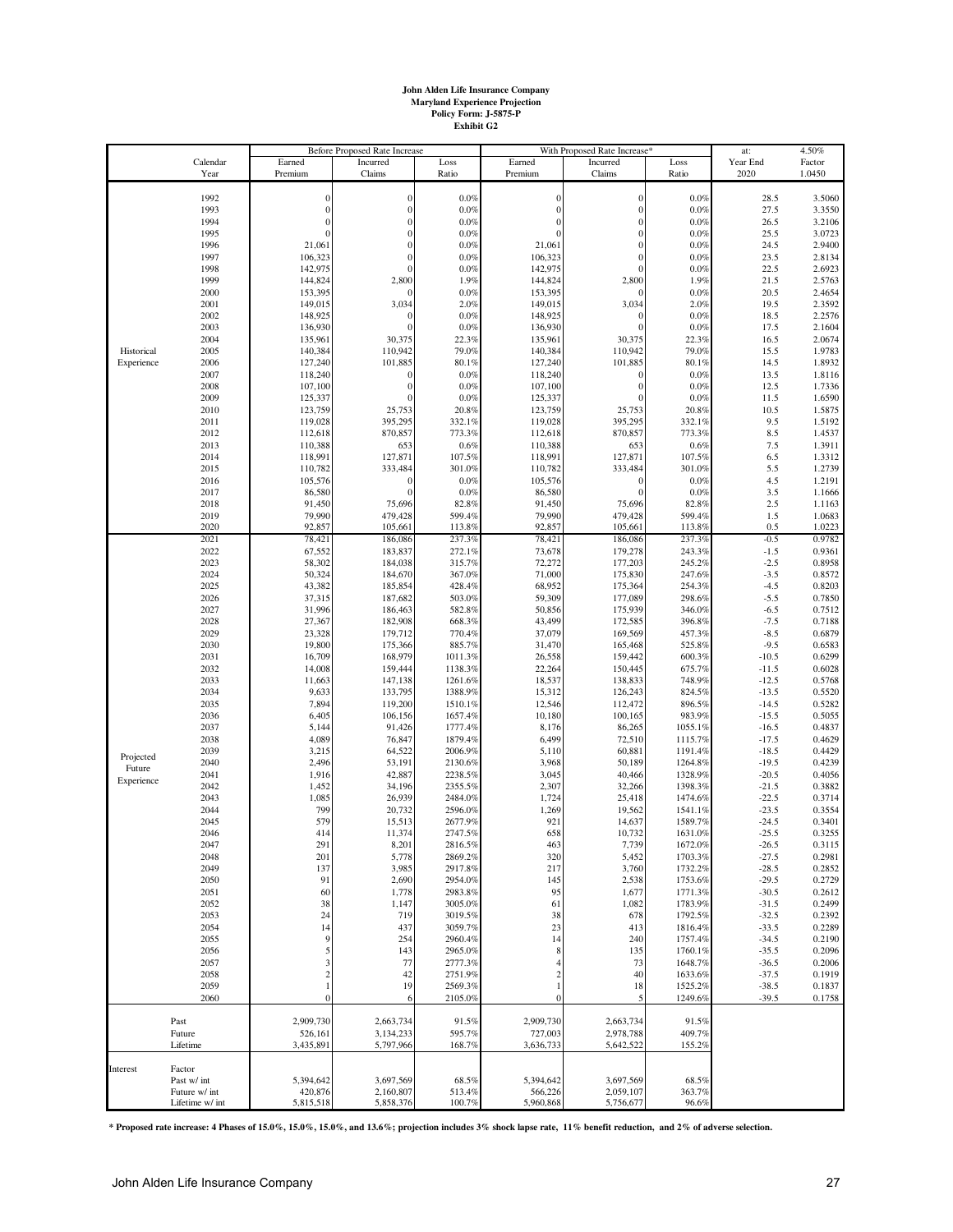# **John Alden Life Insurance Company Policy Form: J-5762-P Exhibit H1 Nationwide Policy and Premium Distribution**

|                               | <b>Policies</b> | Premium   | % of Policies | % of Premium |
|-------------------------------|-----------------|-----------|---------------|--------------|
| <b>Base</b>                   |                 |           |               |              |
| Comprehensive 100% HHC        | 120             | 305,204   | $10\%$        | 14%          |
| Comprehensive 50% HHC         | 429             | 910,052   | 36%           | 42%          |
| Facility Only                 | 649             | 939,598   | 54%           | 44%          |
| Total                         | 1,198           | 2,154,855 | 100%          | 100%         |
| <b>COLA Options</b>           |                 |           |               |              |
| No COLA                       | 494             | 729,341   | $41\%$        | $34\%$       |
| Compound COLA 5%              | 684             | 1,398,200 | 57%           | 65%          |
| Simple COLA 5%                | 20              | 27,314    | $2\%$         | $1\%$        |
| Total                         | 1,198           | 2,154,855 | 100%          | 100%         |
| <b>Nonforfeiture Options</b>  |                 |           |               |              |
| None                          | 809             | 1,289,108 | 68%           | 60%          |
| <b>Full ROP</b>               | 323             | 722,356   | 27%           | 34%          |
| Limited ROP                   | 66              | 143,391   | $6\%$         | $7\%$        |
| Total                         | 1,198           | 2,154,855 | 100%          | $100\%$      |
| Joint/Single Life             |                 |           |               |              |
| Joint                         | 327             | 724,295   | 27%           | 34%          |
| Single                        | 871             | 1,430,560 | 73%           | 66%          |
| Total                         | 1,198           | 2,154,855 | 100%          | 100%         |
| <b>Billing Mode</b>           |                 |           |               |              |
| Annual                        | 682             | 1,241,486 | 57%           | 58%          |
| Semi-Annual                   | 61              | 113,507   | $5\%$         | 5%           |
| Quarterly                     | 126             | 234,099   | $11\%$        | $11\%$       |
| Monthly                       | 329             | 565,762   | $27\%$        | 26%          |
| Total                         | 1,198           | 2,154,855 | $100\%$       | $100\%$      |
|                               |                 |           |               |              |
| <b>Elimination Period</b>     |                 |           |               |              |
| 0 Day                         | 277             | 524,302   | 23%           | 24%          |
| 30 Days                       | 9               | 18,859    | $1\%$         | $1\%$        |
| 90 Days                       | 798             | 1,405,319 | 67%           | 65%          |
| 180 Days                      | 114             | 206,375   | $10\%$        | 10%          |
| Total                         | 1,198           | 2,154,855 | $100\%$       | $100\%$      |
| <b>Benefit Period (NH/HH)</b> |                 |           |               |              |
| 3 Year / 3 Year               | 198             | 289,689   | $17\%$        | 13%          |
| Lifetime / Lifetime           | 1,000           | 1,865,166 | $83\%$        | $87\%$       |
| Total                         | 1,198           | 2,154,855 | 100%          | $100\%$      |
| <b>Issue Age Cohort</b>       |                 |           |               |              |
| 20-29                         | $\mathbf{1}$    | 928       | $0\%$         | $0\%$        |
| 30-39                         | $\sqrt{2}$      | 1,081     | $0\%$         | $0\%$        |
| 40-49                         | 73              | 82,340    | $6\%$         | $4\%$        |
| 50-59                         | 371             | 533,262   | $31\%$        | $25\%$       |
| 60-69                         | 689             | 1,367,949 | $58\%$        | 63%          |
| 70-79                         | 62              | 169,294   | $5\%$         | $8\%$        |
| Total                         | 1,198           | 2,154,855 | 100%          | $100\%$      |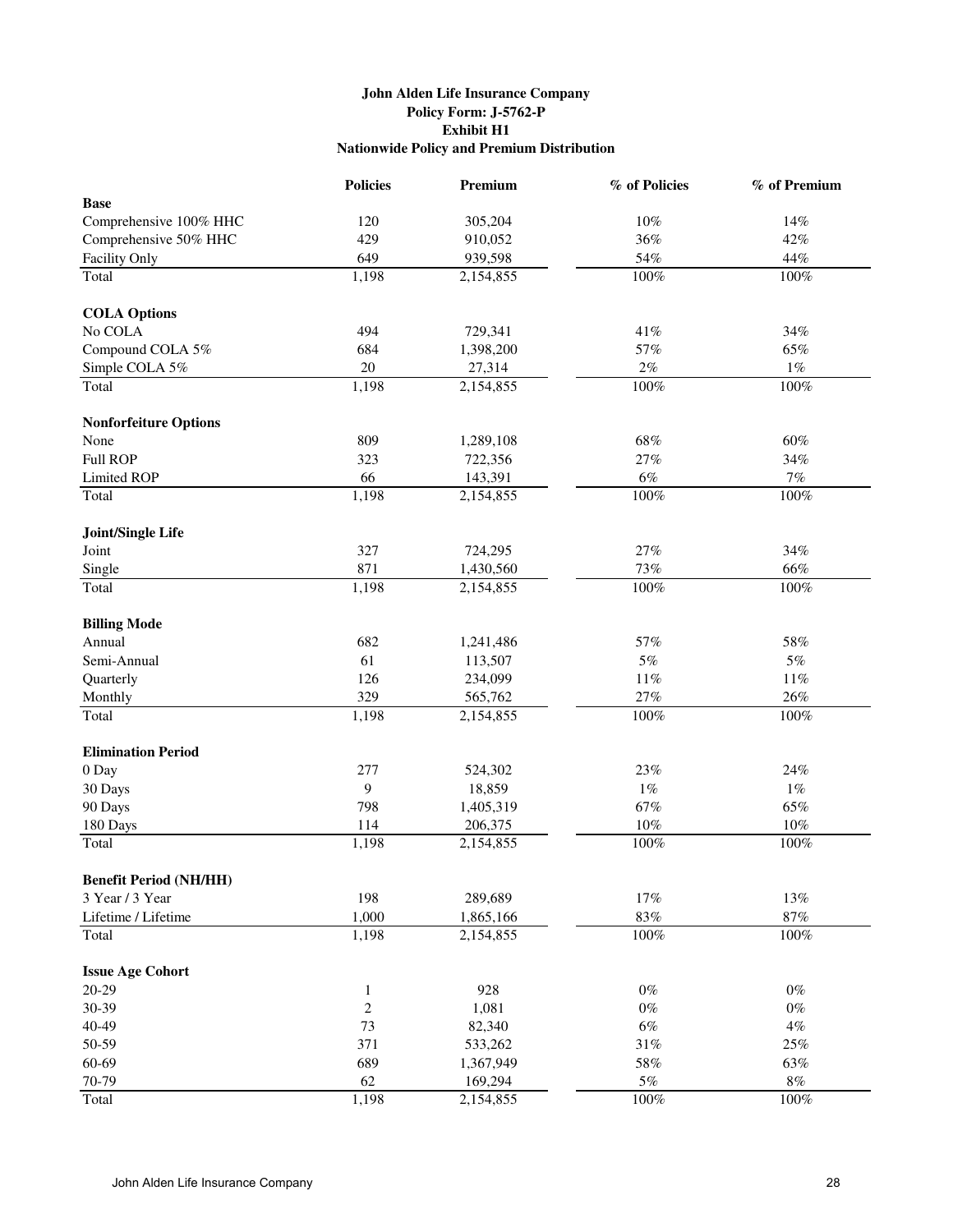#### **John Alden Life Insurance Company Policy Form: J-5875-P Exhibit H2 Nationwide Policy and Premium Distribution**

|                                    | <b>Policies</b> | Premium   | % of Policies | % of Premium |
|------------------------------------|-----------------|-----------|---------------|--------------|
| <b>Base</b>                        |                 |           |               |              |
| Comprehensive w/ Reimbursement HHC | 1,002           | 2,205,768 | 32%           | 34%          |
| Comprehensive w/ Indemnity HHC     | 1,097           | 2,536,171 | 35%           | 40%          |
| Facility Only with ALF             | 360             | 658,856   | 12%           | 10%          |
| <b>Facility Only</b>               | 642             | 994,194   | 21%           | 16%          |
| Total                              | 3,101           | 6,394,988 | $100\%$       | $100\%$      |
| <b>COLA Options</b>                |                 |           |               |              |
| No COLA                            | 781             | 1,230,728 | 25%           | 19%          |
| Compound COLA 5%                   | 1,199           | 2,681,621 | 39%           | 42%          |
| Simple COLA 5%                     | 1,121           | 2,482,639 | 36%           | 39%          |
| Total                              | 3,101           | 6,394,988 | $100\%$       | 100%         |
|                                    |                 |           |               |              |
| <b>Nonforfeiture Options</b>       |                 |           |               |              |
| None                               | 2,728           | 5,398,597 | 88%           | 84%          |
| <b>Full ROP</b>                    | 257             | 697,036   | 8%            | 11%          |
| <b>SBP NFO</b>                     | 3               | 11,847    | $0\%$         | $0\%$        |
| Limited ROP                        | 113             | 287,509   | $4\%$         | 4%           |
| Total                              | 3,101           | 6,394,988 | 100%          | 100%         |
| Joint/Single Life                  |                 |           |               |              |
| Joint                              | 1,209           | 2,973,267 | 39%           | 46%          |
| Single                             | 1,892           | 3,421,721 | 61%           | 54%          |
| Total                              | 3,101           | 6,394,988 | 100%          | 100%         |
| <b>Billing Mode</b>                |                 |           |               |              |
| Annual                             | 1,598           | 3,247,843 | 52%           | 51%          |
| Semi-Annual                        | 165             | 344,415   | 5%            | 5%           |
| Quarterly                          | 321             | 675,628   | 10%           | 11%          |
| Monthly                            | 1,017           | 2,127,102 | 33%           | 33%          |
| Total                              | 3,101           | 6,394,988 | 100%          | 100%         |
| <b>Elimination Period</b>          |                 |           |               |              |
| 0 Day                              | 162             | 345,138   | 5%            | 5%           |
| 30 Days                            | 485             | 1,053,912 | 16%           | 16%          |
| 90 Days                            | 2,303           | 4,690,425 | 74%           | 73%          |
| 180 Days                           | 151             | 305,513   | $5\%$         | $5\%$        |
| Total                              | 3,101           | 6,394,988 | 100%          | 100%         |
|                                    |                 |           |               |              |
| <b>Benefit Period (NH/HH)</b>      |                 |           |               |              |
| 2 Year / 2 Year                    | 53              | 75,101    | 2%            | $1\%$        |
| 3 Year / 2 Year                    | 23              | 38,427    | 1%            | $1\%$        |
| 3 Year / 3 Year                    | 251             | 460,279   | $8\%$         | $7\%$        |
| 4 Year / 2 Year                    | 58              | 119,064   | 2%            | $2\%$        |
| 4 Year / 3 Year                    | 28              | 56,684    | $1\%$         | $1\%$        |
| 4 Year / 4 Year                    | 281             | 531,133   | $9\%$         | $8\%$        |
| Lifetime / 2 Year                  | 144             | 334,608   | $5\%$         | $5\%$        |
| Lifetime / 3 Year                  | 253             | 565,919   | $8\%$         | $9\%$        |
| Lifetime / 4 Year                  | 152             | 338,023   | $5\%$         | $5\%$        |
| Lifetime / Lifetime                | 1,858           | 3,875,751 | 60%           | 61%          |
| Total                              | 3,101           | 6,394,988 | $100\%$       | 100%         |
| <b>Issue Age Cohort</b>            |                 |           |               |              |
| 20-29                              | $\mathbf{1}$    | 609       | $0\%$         | $0\%$        |
| 30-39                              | 10              | 7,364     | $0\%$         | $0\%$        |
| 40-49                              | 185             | 248,549   | $6\%$         | $4\%$        |
| 50-59                              | 1,158           | 2,067,769 | $37\%$        | $32\%$       |
| 60-69                              | 1,591           | 3,578,544 | 51%           | 56%          |
| 70-79                              | 156             | 492,154   | 5%            | $8\%$        |
| Total                              | 3,101           | 6,394,988 | 100%          | 100%         |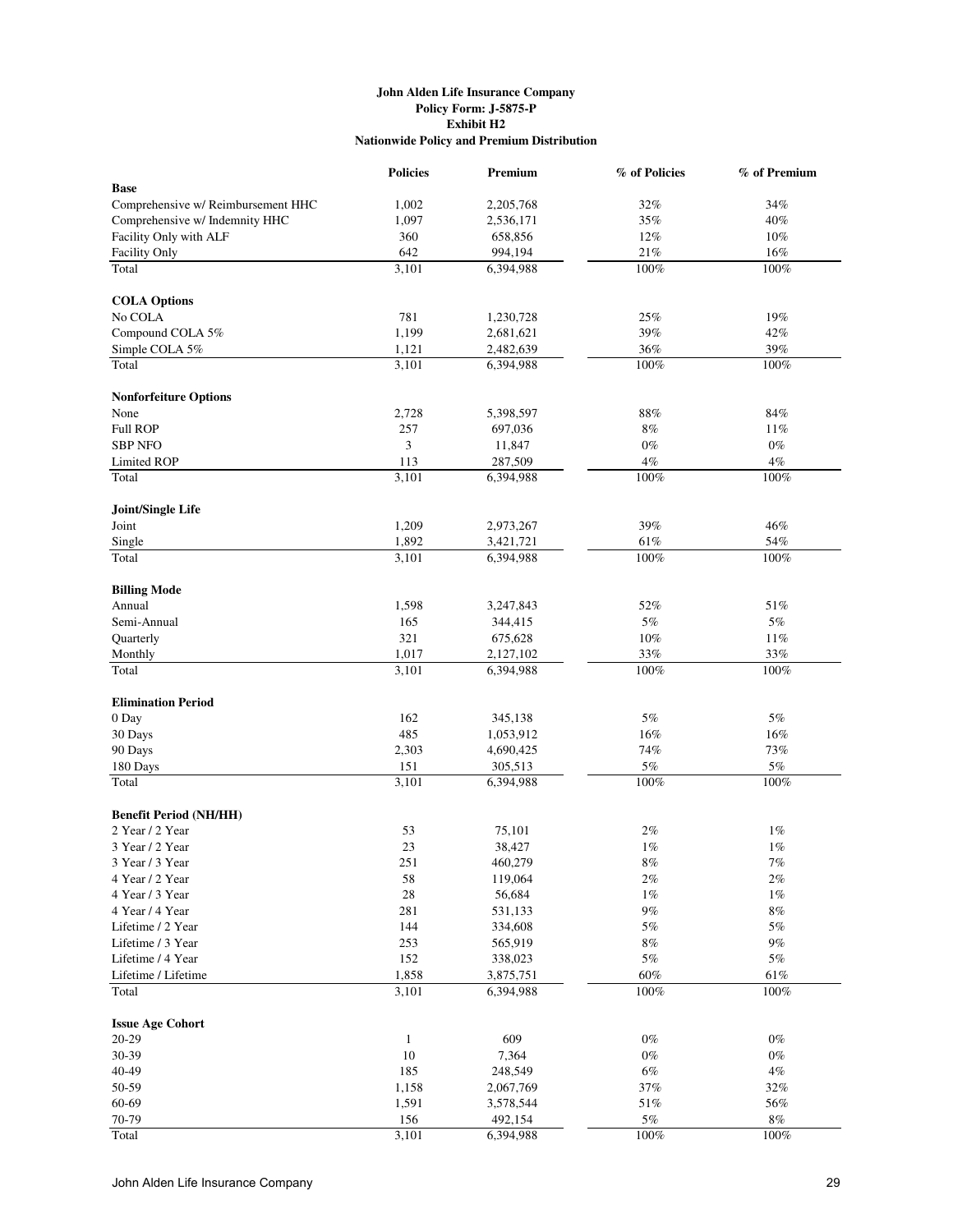# **John Alden Life Insurance Company Policy Form: J-5762-P Exhibit H3 Maryland Policy and Premium Distribution**

|                               | <b>Policies</b>                  | Premium          | % of Policies | % of Premium |
|-------------------------------|----------------------------------|------------------|---------------|--------------|
| <b>Base</b>                   |                                  |                  |               |              |
| Comprehensive 100% HHC        | $\mathbf{1}$                     | 2,318            | $11\%$        | 12%          |
| Comprehensive 50% HHC         | 6                                | 14,680           | 67%           | 75%          |
| Facility Only                 | $\overline{c}$                   | 2,588            | 22%           | 13%          |
| Total                         | 9                                | 19,586           | 100%          | 100%         |
|                               |                                  |                  |               |              |
| <b>COLA Options</b>           |                                  |                  |               |              |
| No COLA                       | 4                                | 10,031           | 44%           | 51%          |
| Compound COLA 5%              | 5                                | 9,555            | 56%           | 49%          |
| Simple COLA 5%                | $\boldsymbol{0}$                 | $\boldsymbol{0}$ | $0\%$         | $0\%$        |
| Total                         | 9                                | 19,586           | $100\%$       | 100%         |
| <b>Nonforfeiture Options</b>  |                                  |                  |               |              |
| None                          | 9                                | 19,586           | 100%          | $100\%$      |
| <b>Full ROP</b>               | $\boldsymbol{0}$                 | $\boldsymbol{0}$ | $0\%$         | $0\%$        |
| <b>Limited ROP</b>            | $\boldsymbol{0}$                 | $\boldsymbol{0}$ | $0\%$         | $0\%$        |
| Total                         | 9                                | 19,586           | $100\%$       | $100\%$      |
|                               |                                  |                  |               |              |
| Joint/Single Life<br>Joint    | 3                                | 4,957            | 33%           | $25\%$       |
| Single                        | 6                                | 14,629           | 67%           | 75%          |
| Total                         | 9                                | 19,586           | $100\%$       | $100\%$      |
|                               |                                  |                  |               |              |
| <b>Billing Mode</b>           |                                  |                  |               |              |
| Annual                        | $\overline{c}$                   | 4,605            | 22%           | 24%          |
| Semi-Annual                   | $\boldsymbol{0}$                 | $\overline{0}$   | $0\%$         | $0\%$        |
| Quarterly                     | $\overline{c}$                   | 5,619            | 22%           | 29%          |
| Monthly                       | 5                                | 9,362            | 56%           | 48%          |
| Total                         | 9                                | 19,586           | $100\%$       | 100%         |
| <b>Elimination Period</b>     |                                  |                  |               |              |
| 0 Day                         | 2                                | 5,439            | 22%           | 28%          |
| 30 Days                       | $\boldsymbol{0}$                 | $\boldsymbol{0}$ | $0\%$         | $0\%$        |
| 90 Days                       | 7                                | 14,147           | 78%           | 72%          |
| 180 Days                      | $\boldsymbol{0}$                 | $\boldsymbol{0}$ | $0\%$         | $0\%$        |
| Total                         | 9                                | 19,586           | 100%          | $100\%$      |
|                               |                                  |                  |               |              |
| <b>Benefit Period (NH/HH)</b> |                                  |                  |               |              |
| 3 Year / 3 Year               | $\boldsymbol{2}$                 | 3,814            | 22%           | 19%          |
| Lifetime / Lifetime           | $\overline{7}$<br>$\overline{9}$ | 15,772           | 78%           | $81\%$       |
| Total                         |                                  | 19,586           | $100\%$       | $100\%$      |
| <b>Issue Age Cohort</b>       |                                  |                  |               |              |
| $20-29$                       | $\boldsymbol{0}$                 | $\boldsymbol{0}$ | $0\%$         | $0\%$        |
| 30-39                         | $\boldsymbol{0}$                 | $\boldsymbol{0}$ | $0\%$         | $0\%$        |
| 40-49                         | 1                                | 1,528            | $11\%$        | $8\%$        |
| 50-59                         | $\mathfrak{Z}$                   | 4,906            | 33%           | 25%          |
| 60-69                         | 5                                | 13,153           | 56%           | 67%          |
| 70-79                         | $\boldsymbol{0}$                 | $\boldsymbol{0}$ | $0\%$         | $0\%$        |
| Total                         | $\overline{9}$                   | 19,586           | 100%          | 100%         |